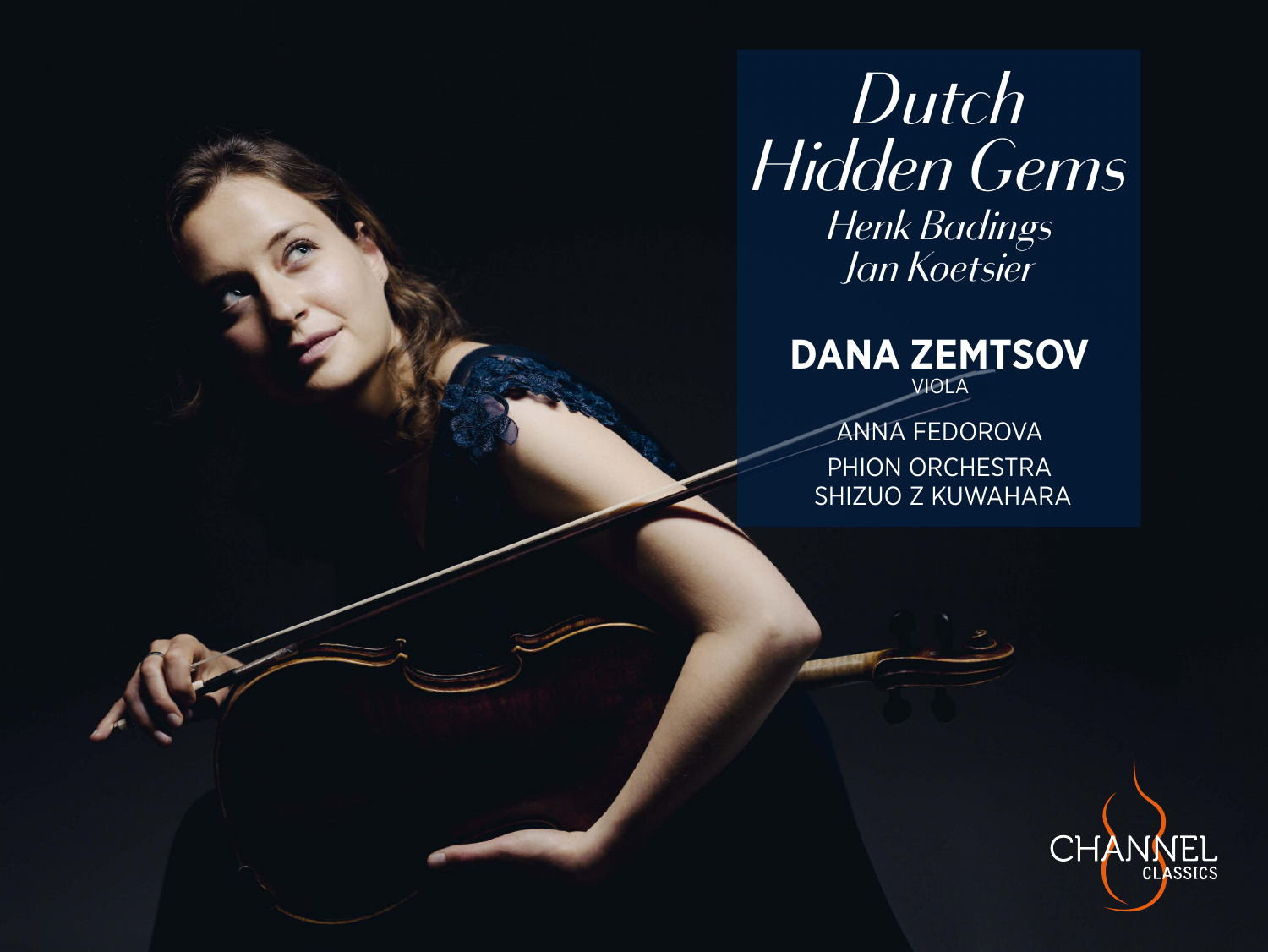<span id="page-1-0"></span>MENU

**[TRACKLIST](#page-3-0)** 

[ENGLISH](#page-5-0)  [NEDERLANDS](#page-17-0)  [FRANÇAIS](#page-28-0) **[DEUTSCH](#page-40-0)**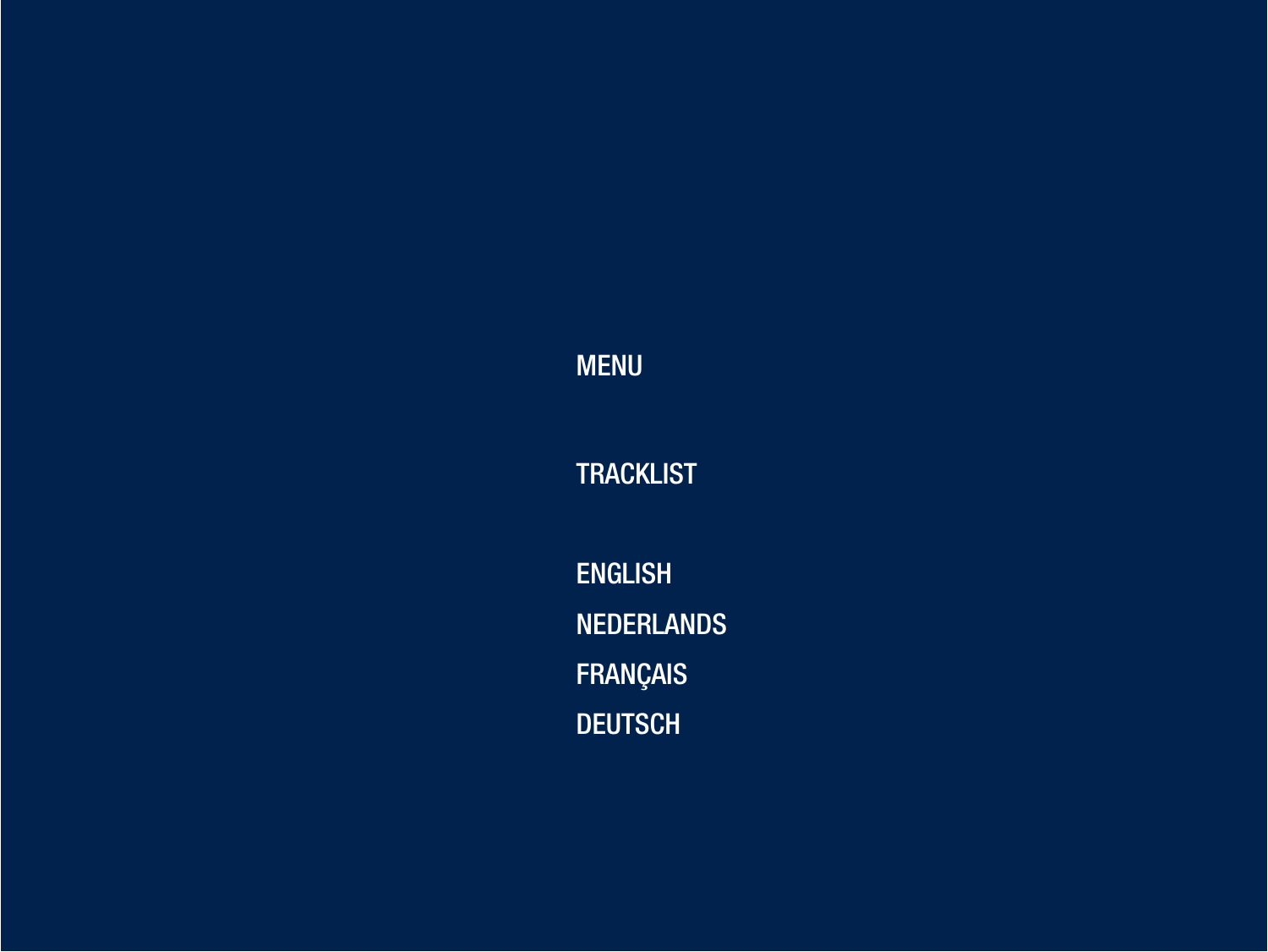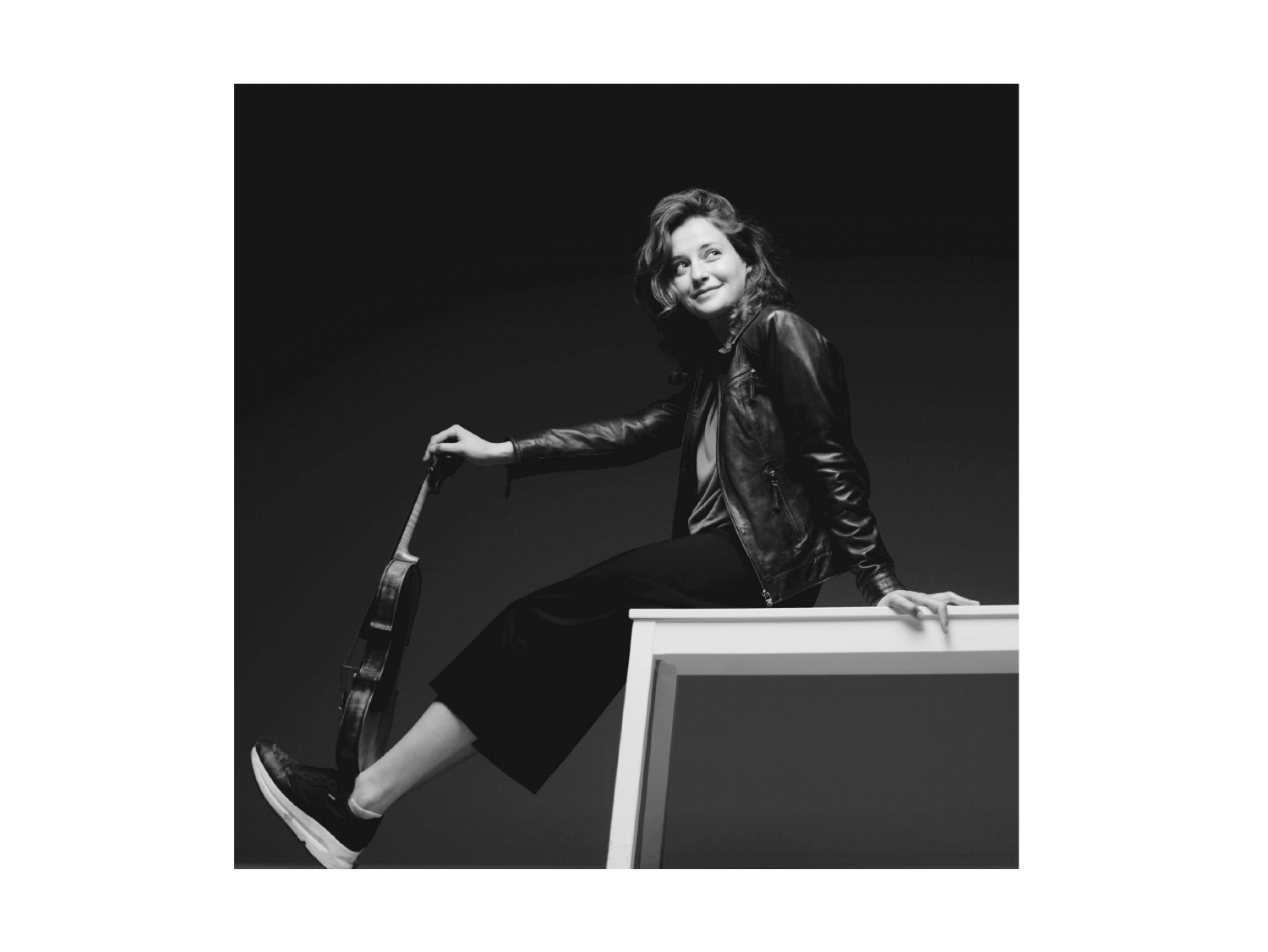### [MENU](#page-1-0)

<span id="page-3-0"></span>

|                         | Henk Badings (1907-1987)<br><b>VIOLA CONCERTO</b> |       |
|-------------------------|---------------------------------------------------|-------|
| 1                       | I. QUASI LENTO                                    | 11'51 |
| $\overline{2}$          | II. ADAGIO                                        | 6'27  |
| $\overline{\mathbf{3}}$ | III. ALLEGRO MOLTO                                | 5'30  |
|                         | Arne Werkman (* 1960)                             |       |
| 4                       | PAVANE FOR VIOLA AND STRING ORCHESTRA             | 5'25  |
|                         | <b>Jan Koetsier</b> (1911-2006)                   |       |
|                         | <b>CONCERTINO FOR VIOLA AND ORCHESTRA</b>         |       |
| 5                       | I. ALLEGRO ENERGICO                               | 3'37  |
| 6                       | II. ANDANTE CANTABILE                             | 4'33  |
| 7                       | III. LENTO QUASI RECITATIVO                       | 4'38  |
|                         | <i>Henk Badings</i>                               |       |
|                         | SONATE FOR VIOLA AND PIANO                        |       |
| 8                       | I. ALLEGRO                                        | 8'42  |
| 9                       | II. LARGO                                         | 6'06  |
| 10                      | III. VIVACE                                       | 5'13  |
|                         | <i>Henriette Bosmans (1895-1952)</i>              |       |
| 11                      | ARIETTA - LARGO                                   | 2'58  |
|                         |                                                   |       |

TOTAL TIME: 65'10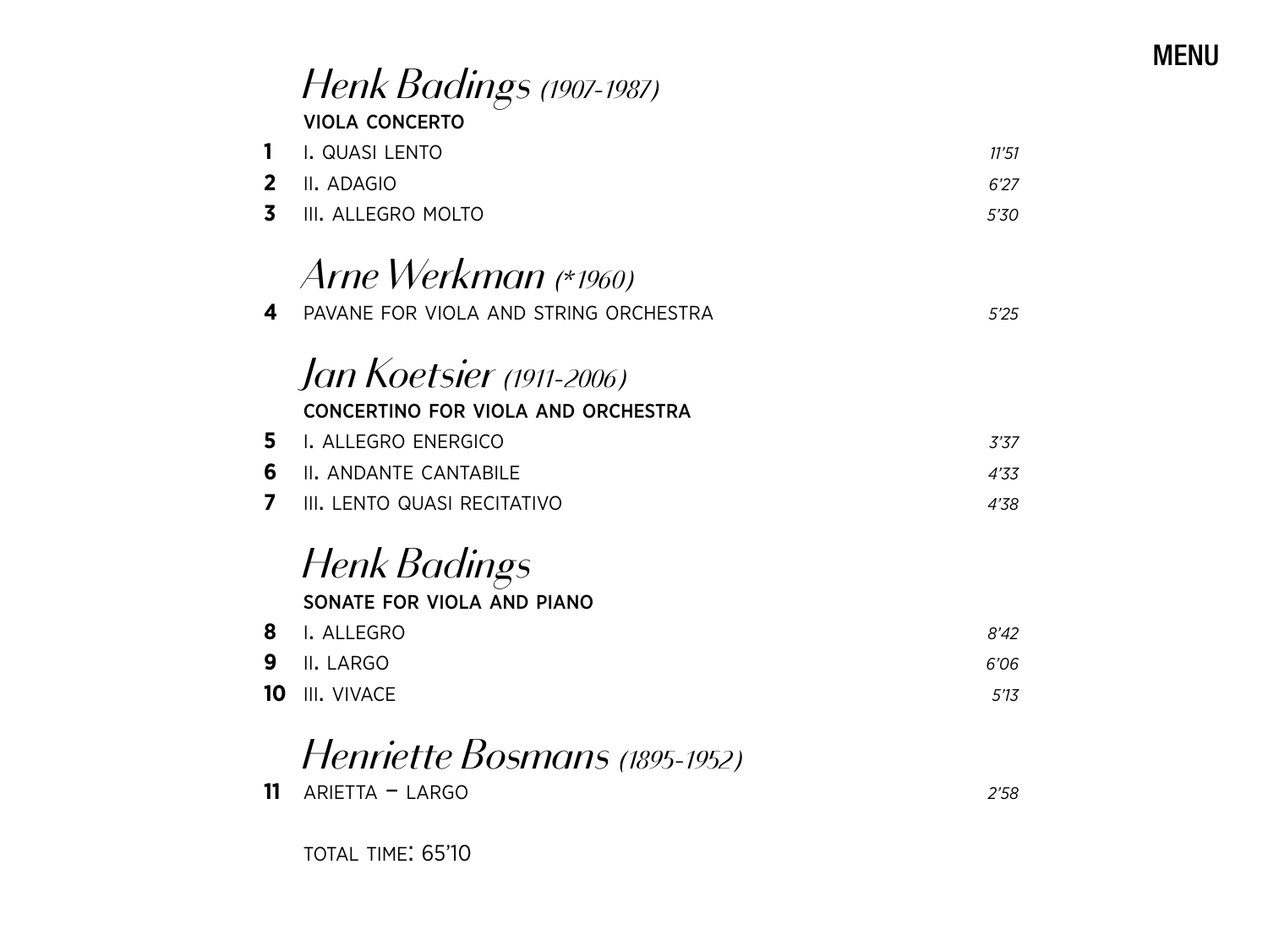### DANA ZEMTSOV Viola

ANNA FEDOROVA Piano

PHION, ORCHESTRA OF GELDERLAND & OVERIJSSEL SHIZUO Z KUWAHARA Conductor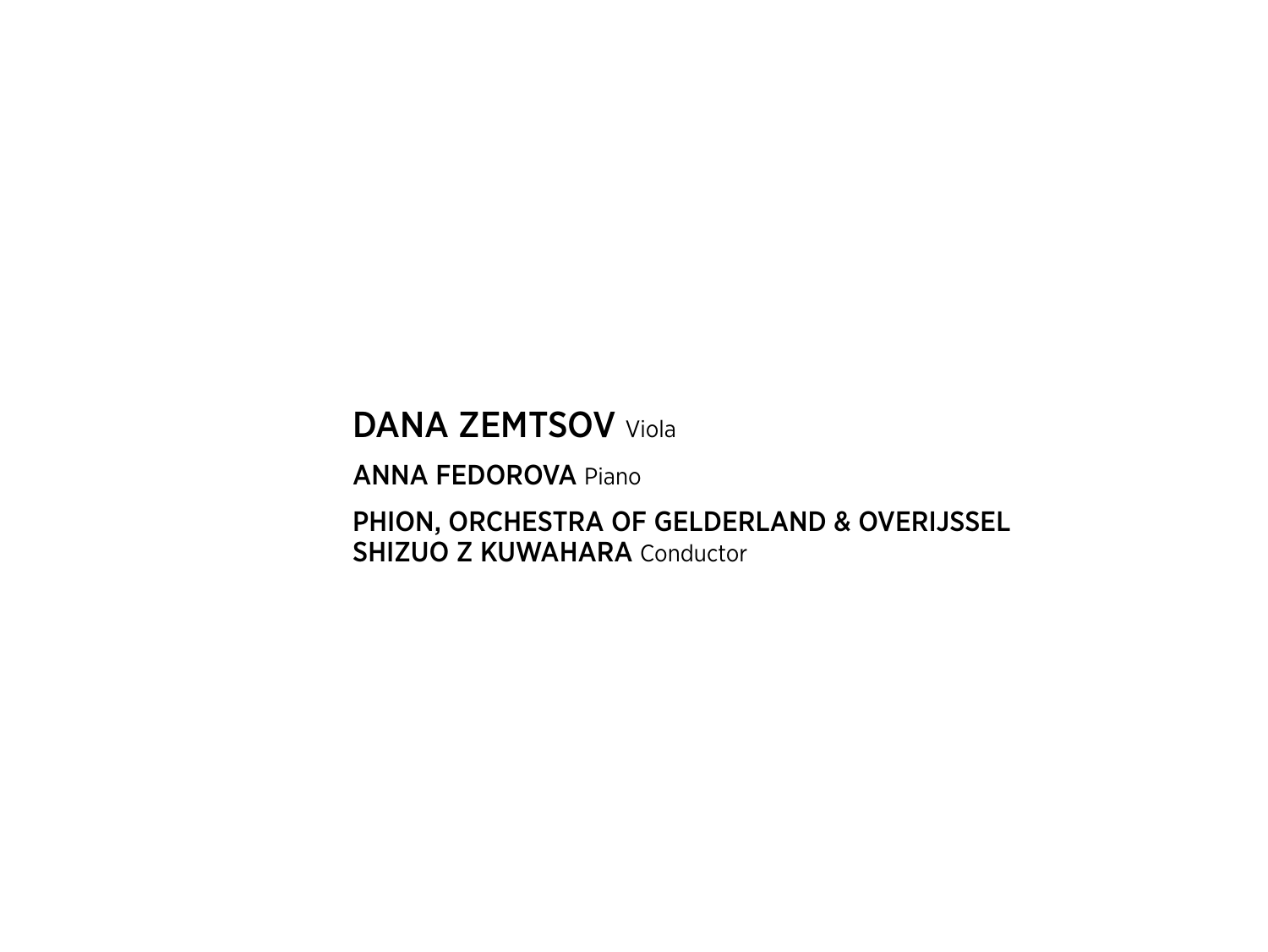<span id="page-5-0"></span>As a violist, a big mission in my professional life is to disproof the general misconception that the repertoire written for my instrument is limited. There is still so much that has not yet been played or recorded, so much to be explored or reinterpreted. It is such an interesting journey to evaluate the worth of a forgotten or lost work (as the Koetsier Viola Concerto and Badings Sonata for Viola & Piano) because at such a stage, the willingness of the artist to search and to discover what is in the pages is just as important as what might later be considered to be the objective worth of the piece. It is in this spirit of discovery and excitement that I would like to present this new album to my fellow violists, music lovers, and all those who are curious and eager for musical surprises. This album is also a homage to the Netherlands, a country which I love dearly, which has offered me so many possibilities and where I always feel welcome and at home.

Through this project, which took shape during the Covid lockdown, I was astonished and deeply touched by the generosity and goodwill of wonderful people who were ready to support, help, give time and thought to it. I will always treasure the memory of this process and the people without whom its result would not have been possible. I am deeply grateful to Otto Tausk for proposing the project to the PHION Orchestra, and to Mikhail Zemtsov, without whom I might not have found the Viola Concerto by Jan Koetsier. Thank you from the bottom of my heart to the fantastic PHION orchestra, Shizuo Z Kuwahara & my dear friend Anna Fedorova for the wonderful time spent together, digging into these new works. Thank you to Marco Borggreve for this cover photograph and an unforgettable photoshoot, full of interesting conversations and inspiring ideas. Thank you to wonderful pianist Gerard Boeters who spent hours with me working on these 'unfamiliar' pieces until they became my own. And thank you to my beloved Mikhail Kugel who always knows, through his unique perspective and experience, how to find the magical and unexpected aspects in music. Finally, a huge thank you to all the friends and supporters who made the project possible, including the SENA Foundation & board of the ZEMTSOV Foundation and Mr. Coen van Beuningen. Special thanks to OSO Couture who designed my outfit on the cover. Finally, I am eternally grateful to Jared Sacks, Lydi Groenewegen, Floor van der Holst, & the whole family of Channel Classics for everything and always!!

DANA ZEMTSOV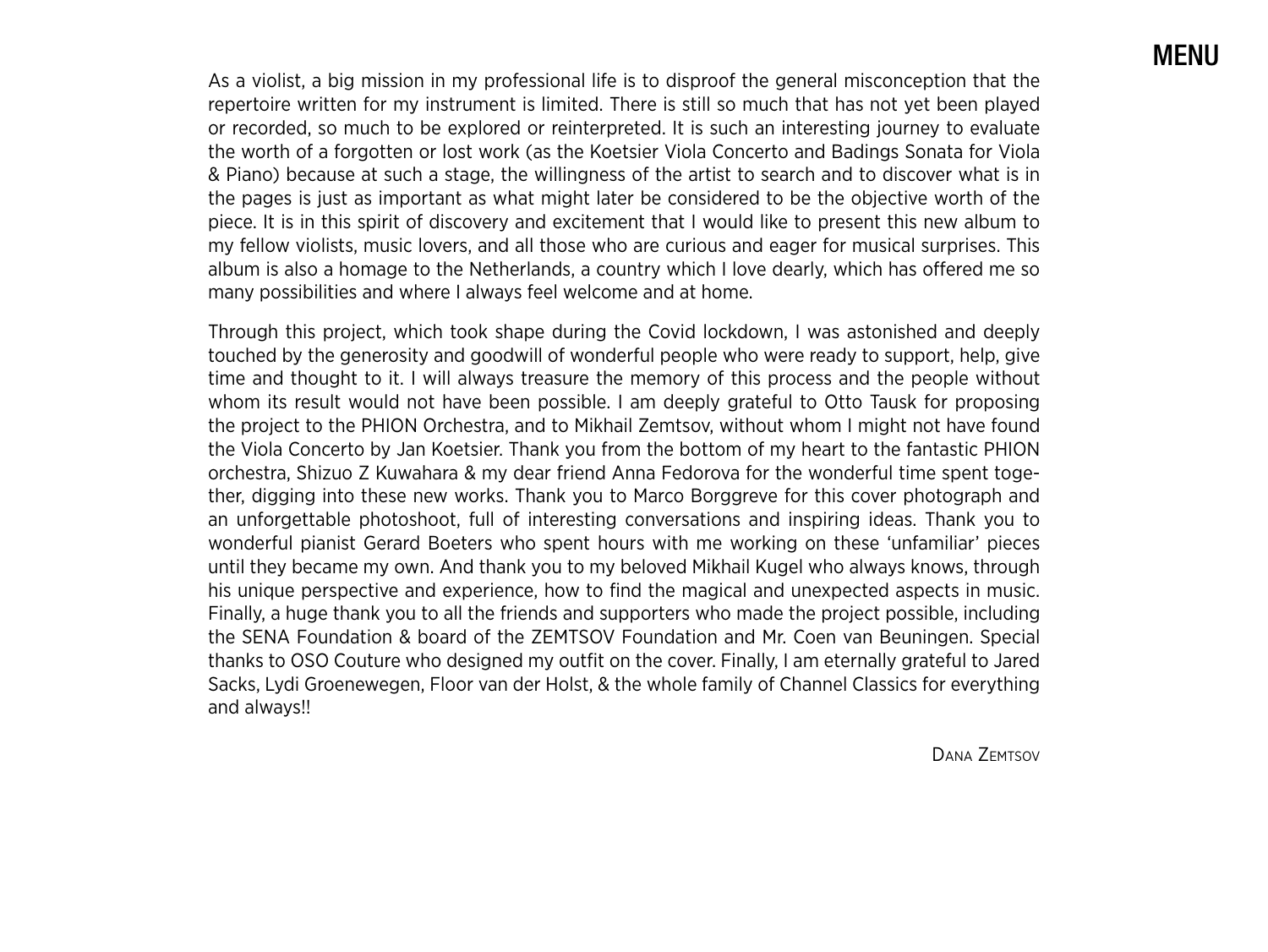## Dutch Hidden Gems

This CD programme is a wonderful little treasure chest overflowing with<br>musical gems for the viola, all composed in Holland in the twentieth<br>century. Even more delightful is the thought that these pieces and their four<br>com musical gems for the viola, all composed in Holland in the twentieth century. Even more delightful is the thought that these pieces and their four composers abide in the twilight of Dutch musical life and seldom if ever come to the attention of soloists and orchestras. The great foreign composers of standard repertoire such as Beethoven, Brahms and Tchaikovsky continue to throw such an immense shadow that truly great Dutch figures such as Matthijs Vermeulen, Willem Pijper and Henk Badings have fallen into oblivion and have largely remained there. It is therefore a token of great courage and idealism to stand up for this very special, fascinating, compelling, pithy, brilliant and well-written repertoire which 'sells' so laboriously in our country. What is more, these pieces spotlight a beautiful solo instrument – the viola - which is not exactly seen as the prima donna of the stage, and which usually occupies a modest place as a middle voice in the orchestra or string quartet. And this despite the fact that the instrument is the oldest member of the violin family and its sound is closest to the human voice. It was not without reason that Johann Sebastian Bach, Wolfgang Amadeus Mozart, Joseph Haydn, Niccolò Paganini, Felix Mendelssohn and Benjamin Britten were so fond, in ensembles, of playing the viola, which was not the 'main' instrument of any of them. Not to mention composers like Antonín Dvořák and Paul Hindemith, who were also professional viola players.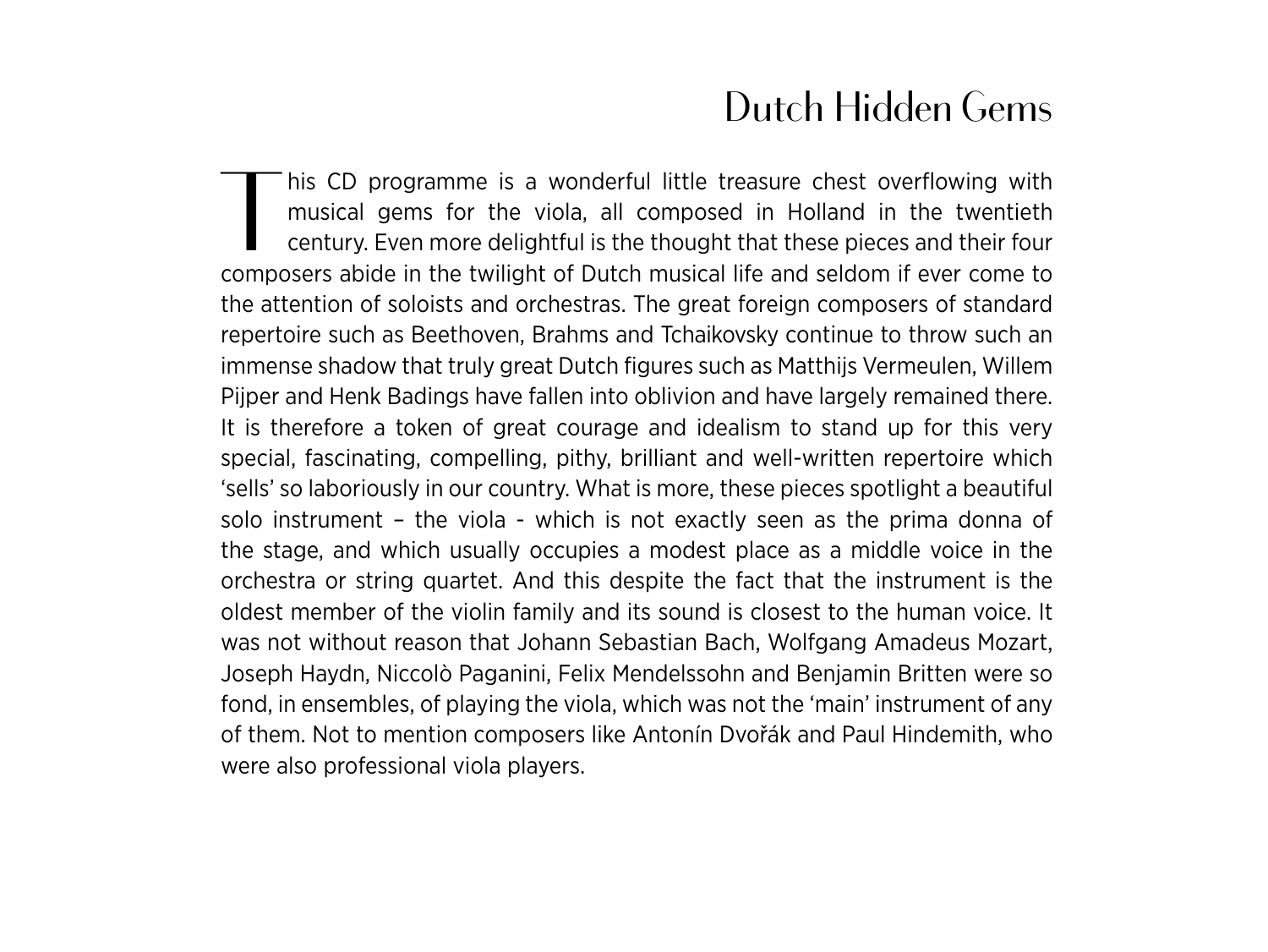#### A modern language in a classical form

Two hidden Dutch gems for the viola on this CD issued from the pen of Henk Badings (1907-1987), one of the most prominent and versatile Dutch composers of the twentieth century. Apart from a brief period of study with Willem Pijper, as a composer he was an autodidact. He wrote no less than 700 works in almost all genres and for almost all conceivable ensembles, from full-scale symphony orchestra to wind band music: 15 symphonies, 48 concertos, 140 chamber works, 20 choral works with orchestra, 60 pieces for a capella choir, 25 songs, one oratorio, ten ballets and six operas. Henk Badings usually employed the traditional octatonic scale rather than the 12-note scale, and he wrote 31-note music and electronic works. In that sense he was a renewer, though he retained the traditional classical forms, based his modern language on German romanticism, and was a skilled contrapuntist. Badings has been compared with Paul Hindemith, who considered himself a Baroque craftsman who had said farewell to romanticism, but Badings remained close to romantic expression, however dissonant some of his music may have sounded from the 1930s on.

Concerning his *Viola Concerto*, Henk Badings had the following to say: 'The first movement has a slow introduction in which the solo part reveals vague contours of the melodic material of the concerto. The fast main movement has a musically playful main theme and a lyrical subsidiary theme. In the subsidiary theme the 12-note temperament makes way for the finer interval patterns of the 31-note temperament. This melody develops into triplet motifs, which go beyond the perception boundary of micro-intervals. At that point the 12-note temperament returns unnoticed. Towards the end of the first movement the main theme. transformed through interval enlargement, occurs in the solo part in counterpoint against a transformation of the second theme in the string orchestra.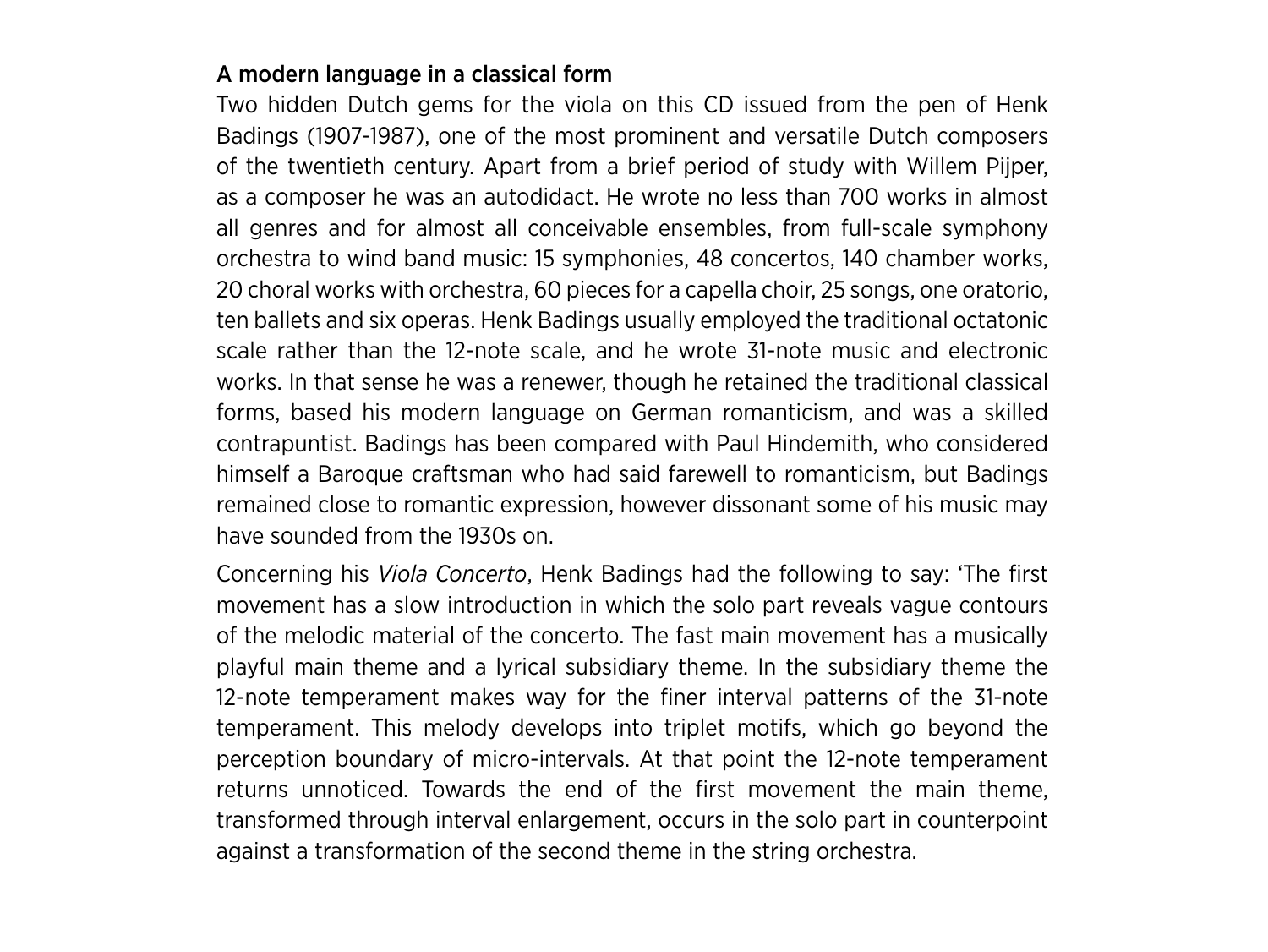The second movement, Adagio, has a tripartite ABA-form. After introductory flageolet motifs the solo part presents the main theme in the nasal timbre of the viola's A-string, accompanied only by the second violins and violas. The entry of the cellos and double basses marks the beginning of the middle section. The return of the main theme is heard in double stopping on the low strings of the solo part. Its dark colour dominates until the coda. The final movement, Allegro molto, is a playful Rondo, characterised mainly by a polymetric combination of 2/4 and 3/8 time. The rondo theme, for example, introduces 3/8 time against 2/4 in part of the accompaniment. 2/4 time dominates in the first subsidiary theme, which is treated contrapuntally and is marked by many appoggiaturas. 3/8 time dominates in the fanfare-like second subsidiary theme, high on the E-string. A third subsidiary theme, on pizzicato violins, is in 2/4 time. In this play of combinations of themes and time signatures the solo viola remains in the foreground.'

The virtuosic, expressive, occasionally dramatic but also playful *Viola Sonata*, written fourteen years earlier, follows the classical tradition in terms of its threemovement form and phrase structure, as is usually the case in Badings. The melodic lines, harmony and rhythm lend momentum to the musical discourse, which in the entire sonata seems to arise from a single germ cell to unite the three movements in a cyclic whole, as is also often the case in Franz Liszt, César Franck and Willem Pijper. The two instruments are treated as equal partners in a march-like and often dissonant first movement, a slow and sad second movement with almost Baroque melodic embellishments, and an exuberant finale in triple time.

#### A stately 'old' dance in a contemporary guise

In his *Pavane for viola and string orchestra*, Arne Werkman (\*1960) likewise brings together tradition and modernity in a fascinating manner. The composer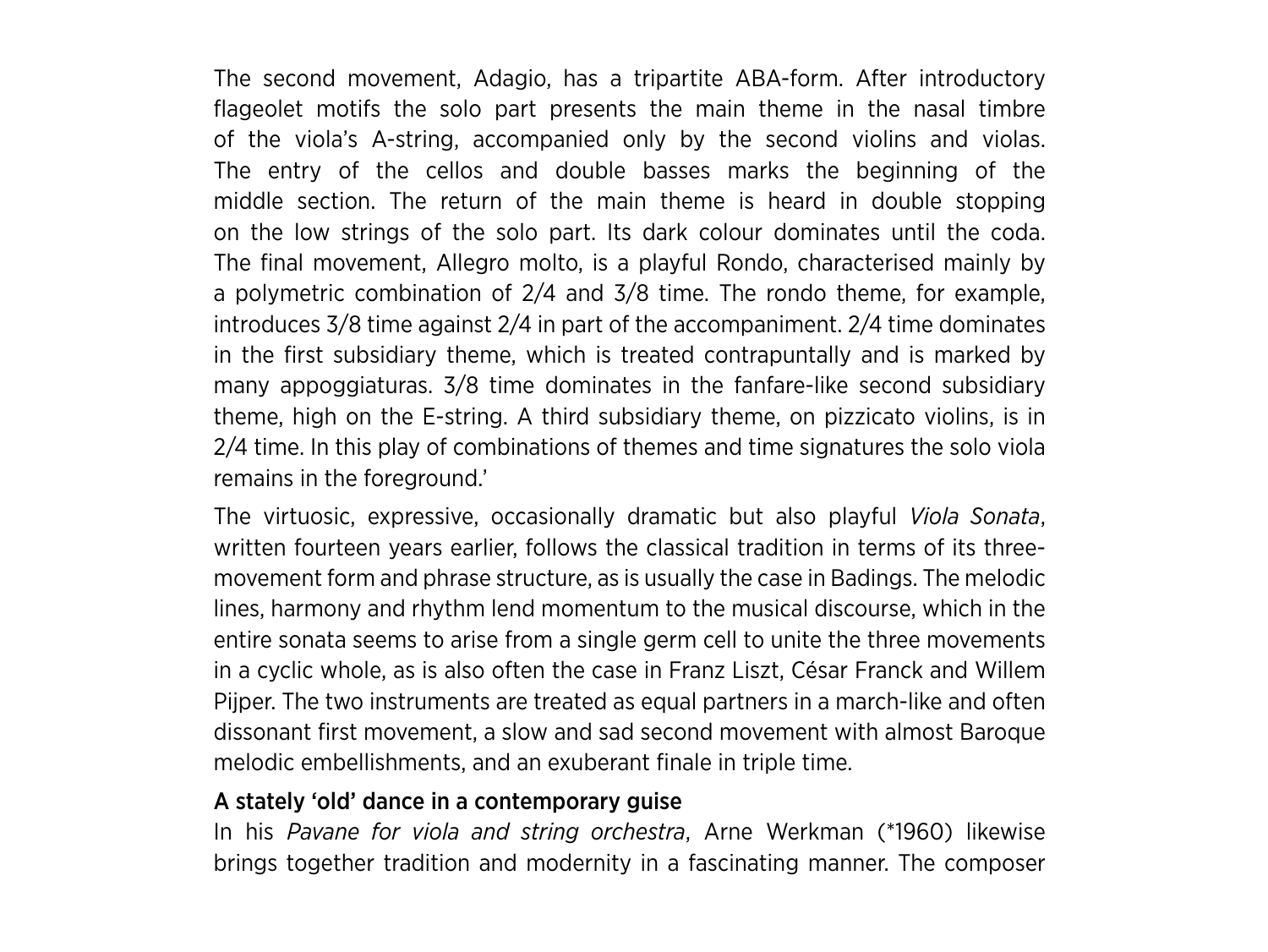was born in The Hague but grew up in Geneva and in France, and he studied at the conservatory and university of Geneva. In the early 1990s he pursued his composition studies with Tristan Keuris at the Utrecht Conservatory. He became known through his music for the opening of the Dutch parliamentary season and for his Alice in Wonderland (after Lewis Carroll), which was premiered by Emmy Verhey and the Camerata Antonio Lucio. In his *Pavane for viola and string orchestra* Arne Werkman turned his contemporary mind to the pavane, a stately Baroque court dance, filling its 'traditional' form with modern content. The motion of the ancient dance is recognisable through its motoric movement, but the harmony gives away the composer of today.

#### A composer between two cultures

Although Jan Koetsier is described as a Dutch composer, he spent most of his life in Germany, where in 1940 he composed the *Concertino for viola and orchestra opus 21,* and thereafter most of his other music. He moved with his parents to Berlin in 1913, where from 1927-1934 he studied piano, orchestral conducting and composition, and became a conductor in Lübeck and Berlin. In 1942 he was appointed second conductor under Willem Mengelberg with the Amsterdam Concertgebouw Orchestra, which frequently performed his music. After brief positions with the Residentie Orchestra and the conservatory of The Hague, Jan Koetsier once again moved to Germany, where until 1966 he conducted the Bavarian Radio Symphony Orchestra alongside Eugen Jochum and Rafael Kubelik, and taught orchestral conducting from 1966-1976 at the Hochschule für Musik in Munich, where he died in 2006. The fact that Koetsier was influenced primarily by Paul Hindemith and the late romantic composers Richard Strauss and Gustav Mahler is clearly evident in this compelling and brilliantly orchestrated *Concertino*.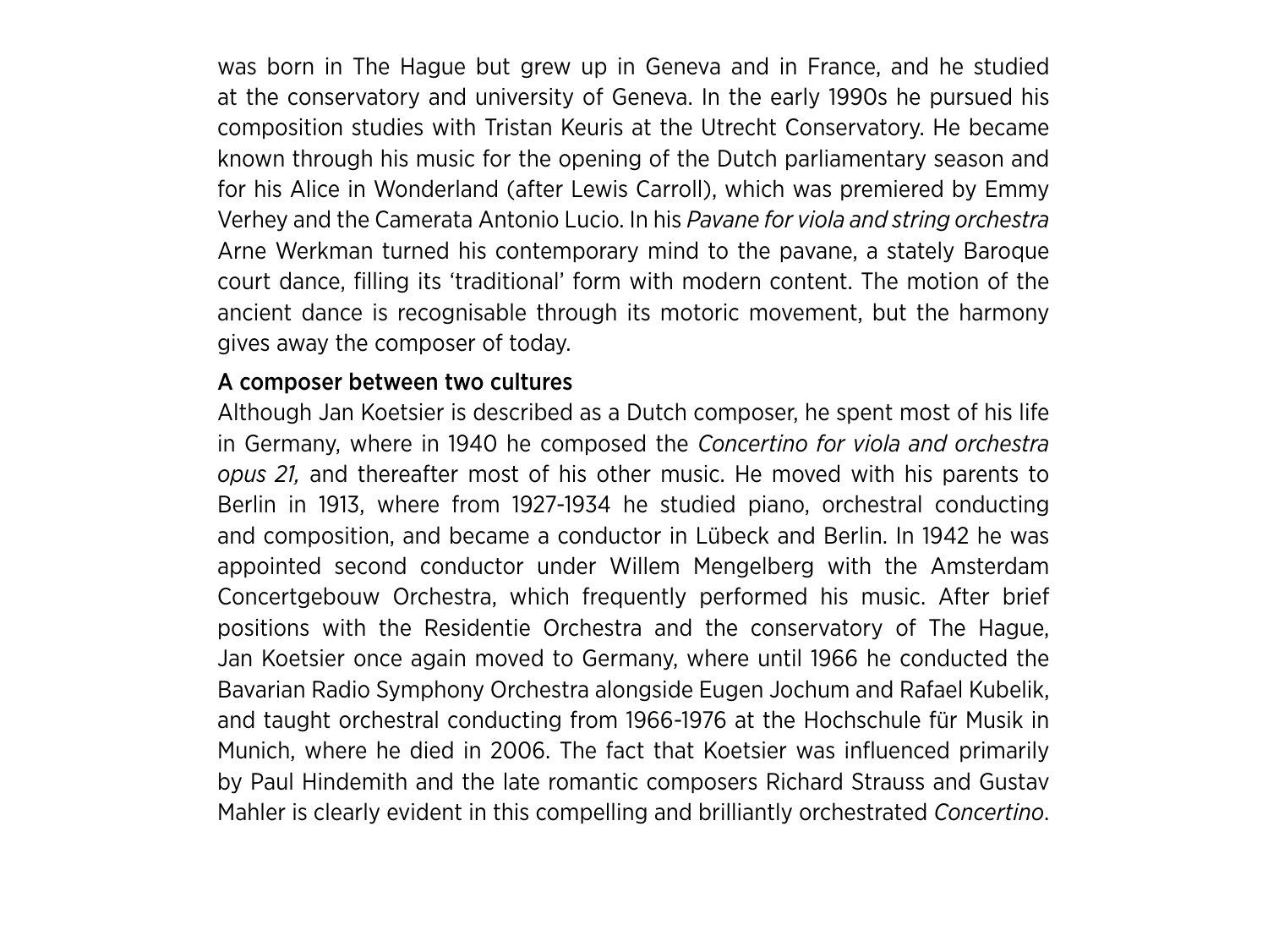#### A romantic gem from Amsterdam

The CD ends with the *Arietta for viola and piano* by the Amsterdam composer Henriëtte Bosmans (1895-1952). She was the daughter of Henri Bosmans, solo cellist with the Concertgebouw Orchestra until 1896, and Sara Benedicts, piano teacher at the Amsterdam Conservatory and Henriëtte's teacher. Her father had performed Edvard Grieg's Cello Sonata with the composer, and her mother had played piano duets with Johannes Brahms. In addition to performing as a pianist, Henriëtte Bosmans composed, initially in a romantic style, which she subsequently abandoned under influence of Willem Pijper, who was for some years her teacher, her neighbour in Amsterdam and, until his death in 1947, a close friend. But the *Arietta for viola and piano*, dating from 1917, still breathes the spirit of romanticism and is really a sort of Song without Words, a modest character piece with distant echoes of César Franck's Violin Sonata.

CLEMENS ROMIJN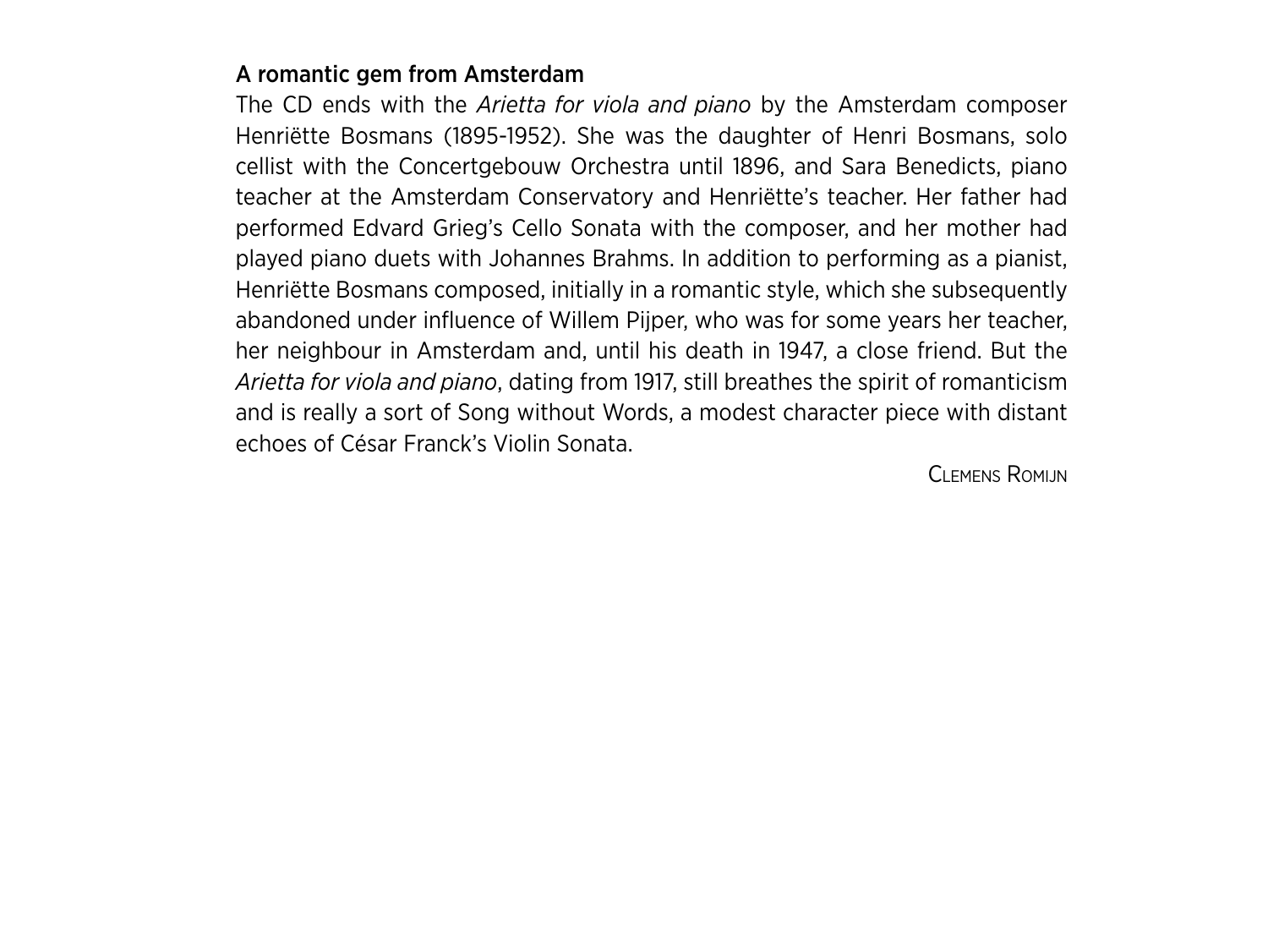#### DANA ZEMTSOV

Winner of numerous competitions and developing an outstanding career, Dana Zemtsov is one of the most promising international viola soloists of her generation. Highlights include Dana's performance of the Bartók Viola Concerto in Tallinn, two concerts of Mozart's Concertante in the Main Hall of the Concertgebouw Amsterdam with the Netherlands Philharmonic Orchestra, playing chamber music with Janine Jansen and Martin Fröst at the Utrecht Chamber Music Festival, and a recital in Carnegie Hall, New York. In 2016 Dana was invited to join the 43rd International Viola Congress as a Guest of Honor together with renowned violists such as Ettore Causa, Bruno Giuranna and Tabea Zimmermann. In 2012 she signed an exclusive record deal with Channel Classics Records. Four critically acclaimed albums have been released so far: *Enigma* (2014), *Romantic Metamorphoses* (2015), *Essentia* (2018), and *Silhouettes* (2020).

Dana is 1st Prize laureate of several competitions in Luxembourg, Italy, Austria, Germany, Portugal and The Netherlands. In 2010 she won the Dutch competition 'Evening of the Young Musician', became the 'Young Musician of the Year' and represented The Netherlands at the 'Eurovision Young Musicians Competition' in Vienna. She has also been awarded the prestigious Anton Kersjesprijs 2014 and has been invited to perform at the celebration of the 25th anniversary of the Kersjesfonds in the big hall of the Concertgebouw Amsterdam.

Dana is regularly appearing on the most important international stages, such as the Royal Concertgebouw Amsterdam, TivoliVredenburg Utrecht, St. Petersburg Philharmonic Hall and Carnegie Hall New York.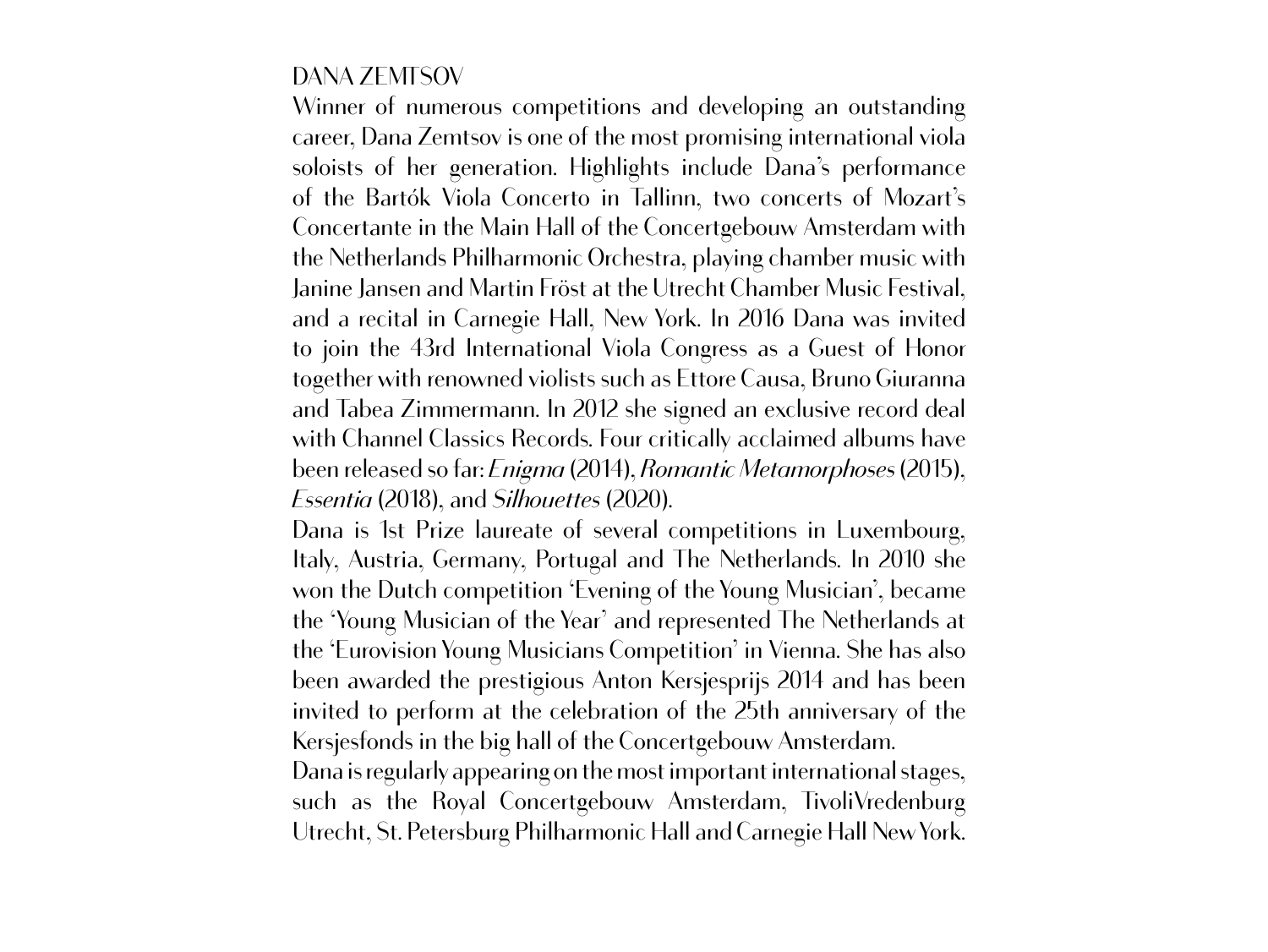As a soloist, Dana performs with the Netherlands Philharmonic Orchestra, Sinfonia Rotterdam, Lake Forest Symphony Orchestra, Stuttgarter Philharmoniker, Bergische Symphoniker, St. Michael String Orchestra, Arnhem Philharmonic and Estonian National Symphony Orchestra, collaborating with conductors such as Conrad van Alphen, Daniel Raiskin, Fabio Mechetti, Otto Tausk and Leif Segerstam. Dana was born in 1992 in Mexico City. At the age of five she received her first music lessons from her grandmother and from her parents, both viola players (Mikhail Zemtsov and Julia Dinerstein). She studied at the Conservatory of Maastricht with the famous viola virtuoso Michael Kugel.

#### ANNA FEDOROVA

Anna Fedorova is one of the world's premier pianists. From an early age, she demonstrated an innate musical maturity and astounding technical abilities. Her live recording of Rachmaninoff's 2nd Concerto has more than 30 million views on Youtube and is highly acclaimed by critics and world renowned musicians. She regularly performs at the world's most prestigious concert halls such as the Amsterdam Concertgebouw, New York Carnegie Hall, Palacio de Bellas Artes in Mexico City, Tonhalle Zürich, Théâtre des Champs-Elysées, Bunka Kaikan in Tokyo and many others.

As a piano concerto soloist, Anna has performed with the Philharmonia Orchestra, Royal Philharmonic, Tokyo Symphony, Yomiuri Orchestra, Russian National Orchestra, Utah Symphony, Dallas Symphony, Hong Kong Philharmonic, the Netherlands Philharmonic, and many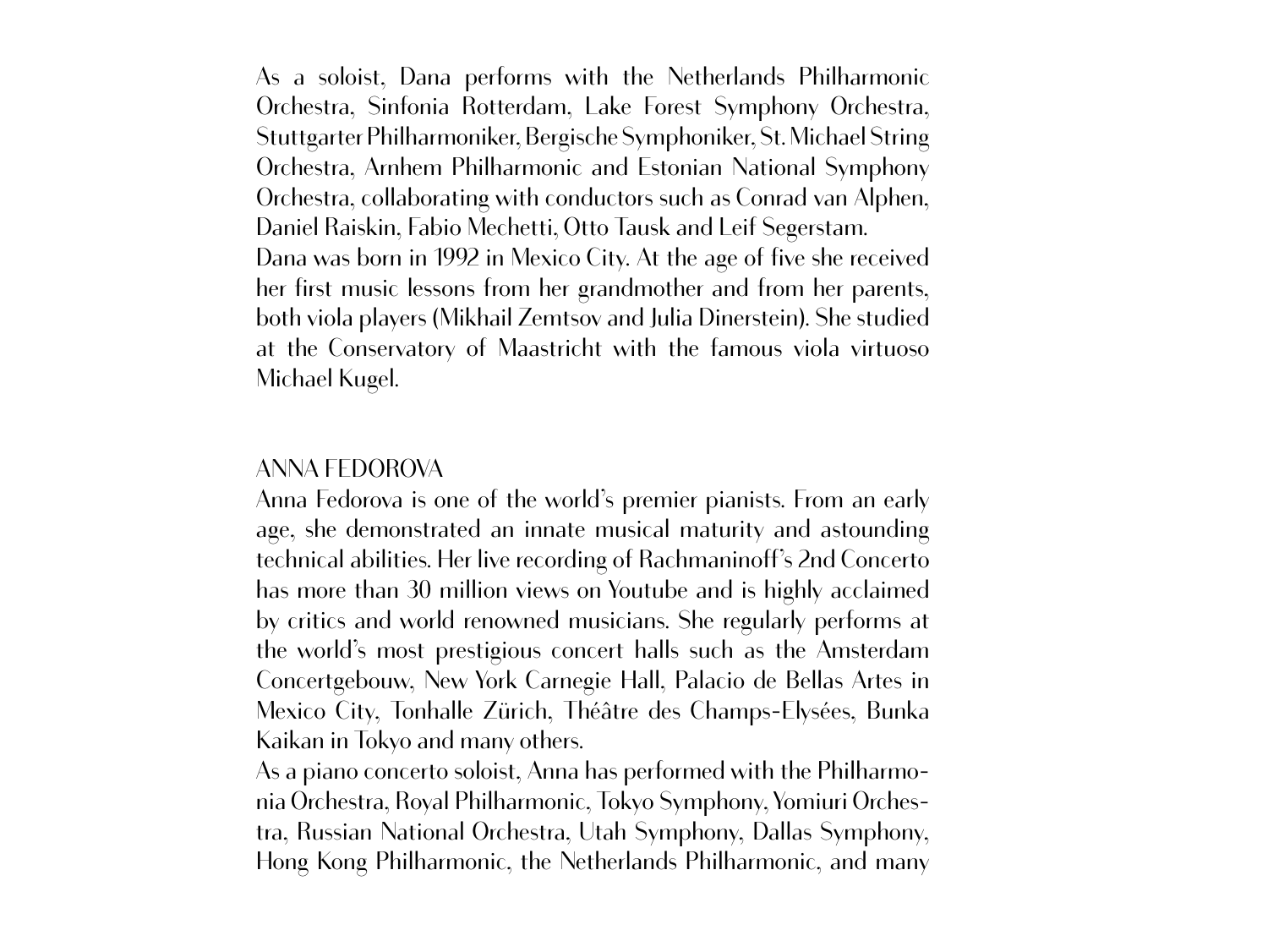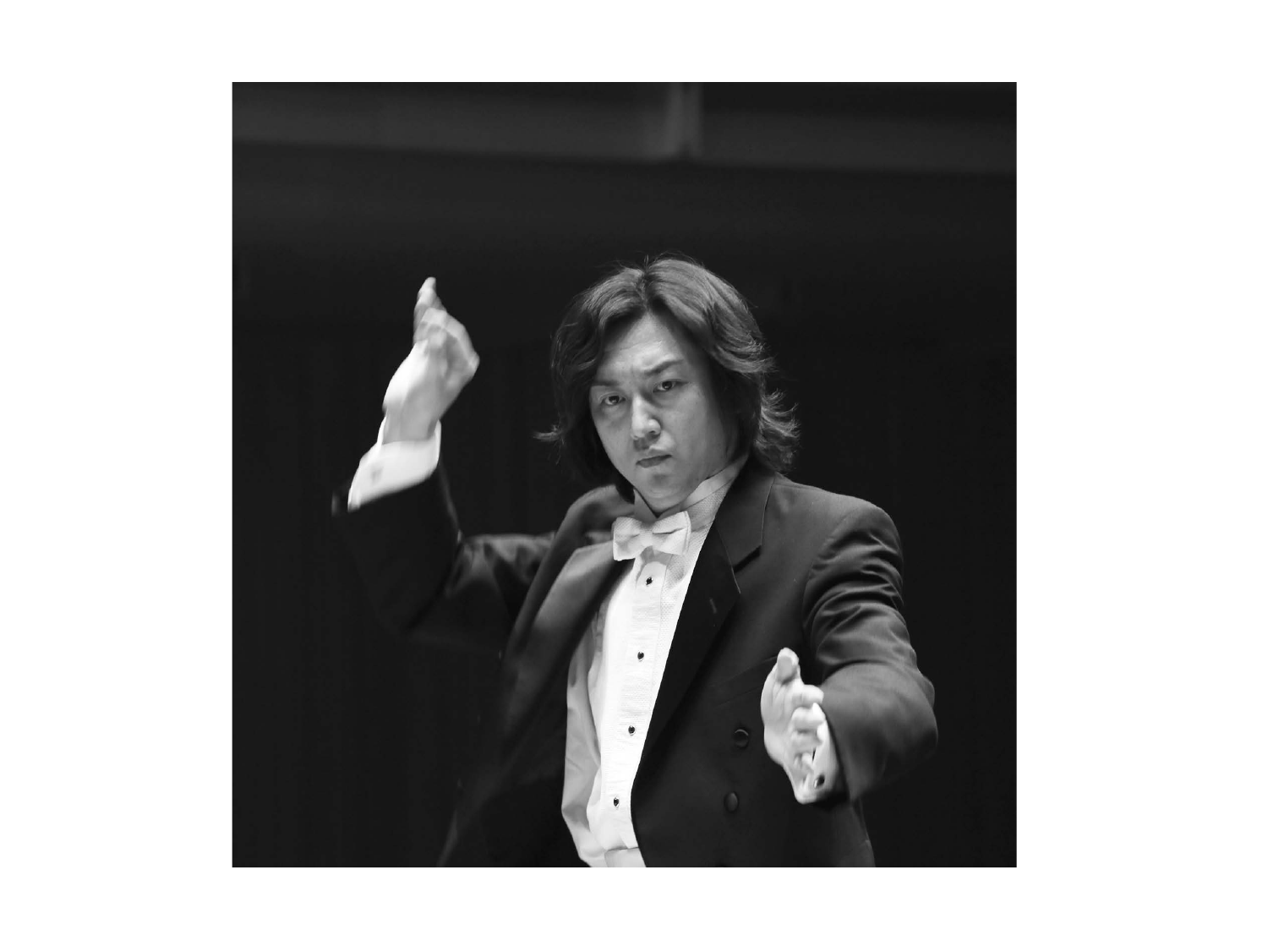others. Called the 'house pianist' (*Telegraph*) of the Concertgebouw, Anna has performed there more than 30 times as well as in numerous online and televised appearances. Anna is currently artist-in-residence at the Haarlem Philharmonie in the Netherlands. She is a regular guest at leading music festivals such as the Annecy Music Festival, Menuhin Festival in Gstaad (Switzerland), Ravinia Festival in USA and the Louis Vuitton Foundation in Paris.

Anna graduated from the Lysenko School of Music in Kyiv with Borys Fedorov and the Accademia Pianistica in Imola, Italy with Leonid Margarius. She received her master's degree and artist diploma at the Royal College of Music in London under the guidance of Norma Fisher.

#### SHIZUO Z KUWAHARA

The First Prize winner of the prestigious Georg Solti International Conductors' Competition in Frankfurt, Germany, Shizuo Z Kuwahara is a principal guest conductor of The Mariinsky Theatre, Russia. His conducting career ascended rapidly after winning the Solti Competition, leading to conducting invitations from Rundfunk-Sinfonieorchester Saarbrücken, Polish Chamber Orchestra, l'Orchestre Philharmonique de Nice, and Frankfurter Museumorchester. With the invitation from Valery Gergiev, Kuwahara made a sensational debut at The Mariinsky Theatre with the production of Verdi's La Traviata in 2018, which resulted in a long term relationship with the company. He was immediately invited back to conduct Tchaikovsky's Eugene Onegin, Puccini's Tosca, Verdi's Macbeth and several orchestral programs. He has recently made a debut with The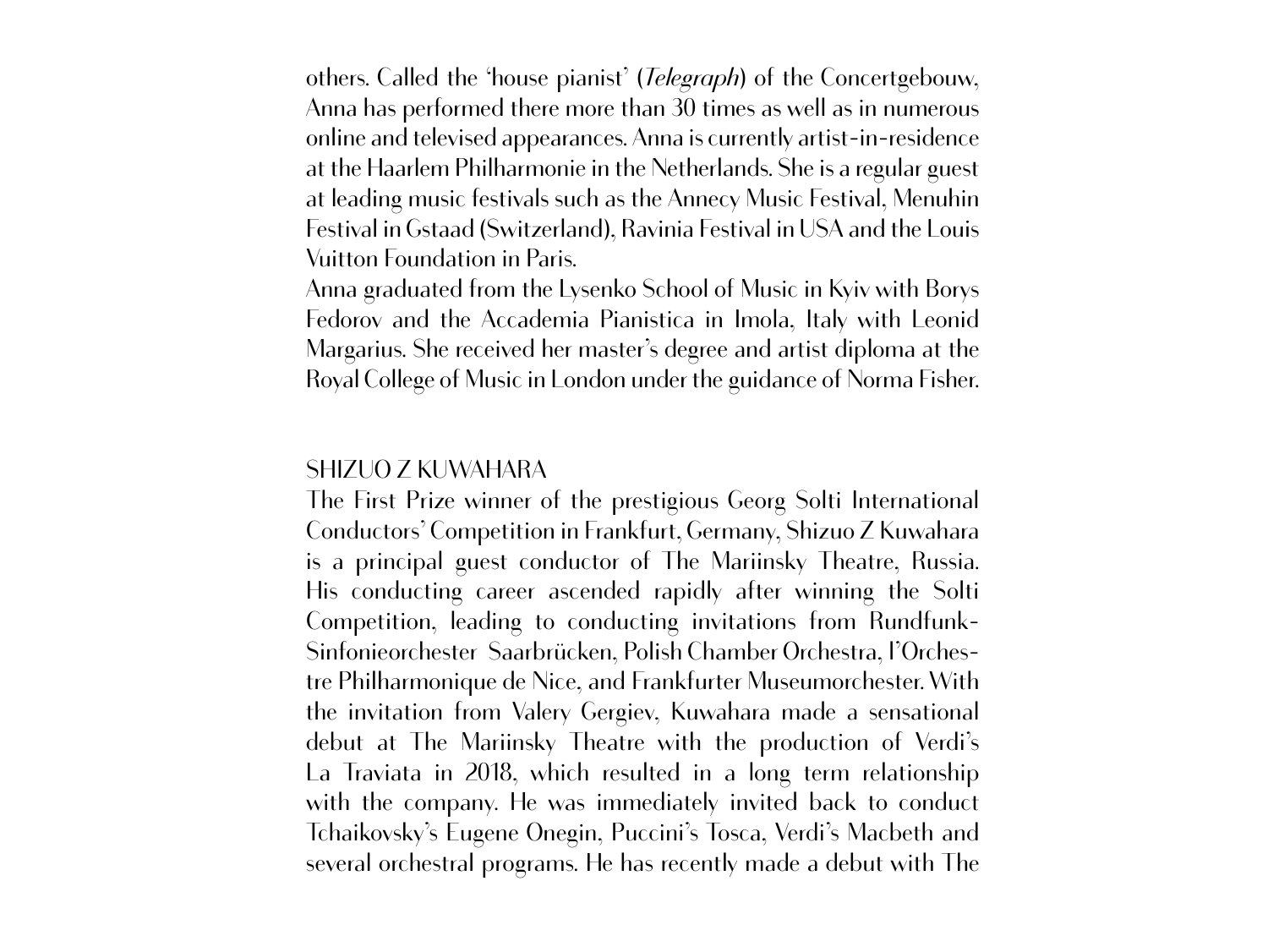Mariinsky Ballet Company, conducting the premiere production of Ravel's Daphnis et Chloé. This season, he is scheduled to conduct Bizet's Carmen, Puccini's Turandot and several other opera, ballet and orchestral productions.

A Japanese-American residing in Amsterdam, Netherlands, Mr. Kuwahara has led performances throughout Europe, North & South America, and Asia, including performances with Frankfurter Museumorchester, the Philadelphia Orchestra, Baltimore Symphony, Buffalo Philharmonic, Seattle Symphony, Orquesta Sinfonica de Salta, Japan Philharmonic, Tokyo Symphony Orchestra, Yomiuri Nippon Symphony Orchestra, Osaka Philharmonic Orchestra, Denmark National Symphony Orchestra, and Wrocław Philharmonic. He was also an assistant and cover conductor with the Boston Symphony Orchestra, Baltimore Symphony and Orchestre de Paris. This season, he will make a debut with Filarmonica de Stat Sibiu and Opera Brașov in Romania.

#### PHION, ORCHESTRA OF GELDERLAND & OVERIJSSEL

The aim of Phion, the Dutch philharmonic orchestra of the provinces of Gelderland and Overijssel, is to be of significance to as many people as possible through the performance of live symphonic music. Under its chief conductor Otto Tausk, the orchestra brings a wide range of musical programmes to its audiences, aspiring to be both innovative and surprising. The orchestra enters into collaborations with other parties both within and outside its own discipline, which allows it to tell the story of classical music in many different ways. This may be through large symphonic work of the very best quality, surprising new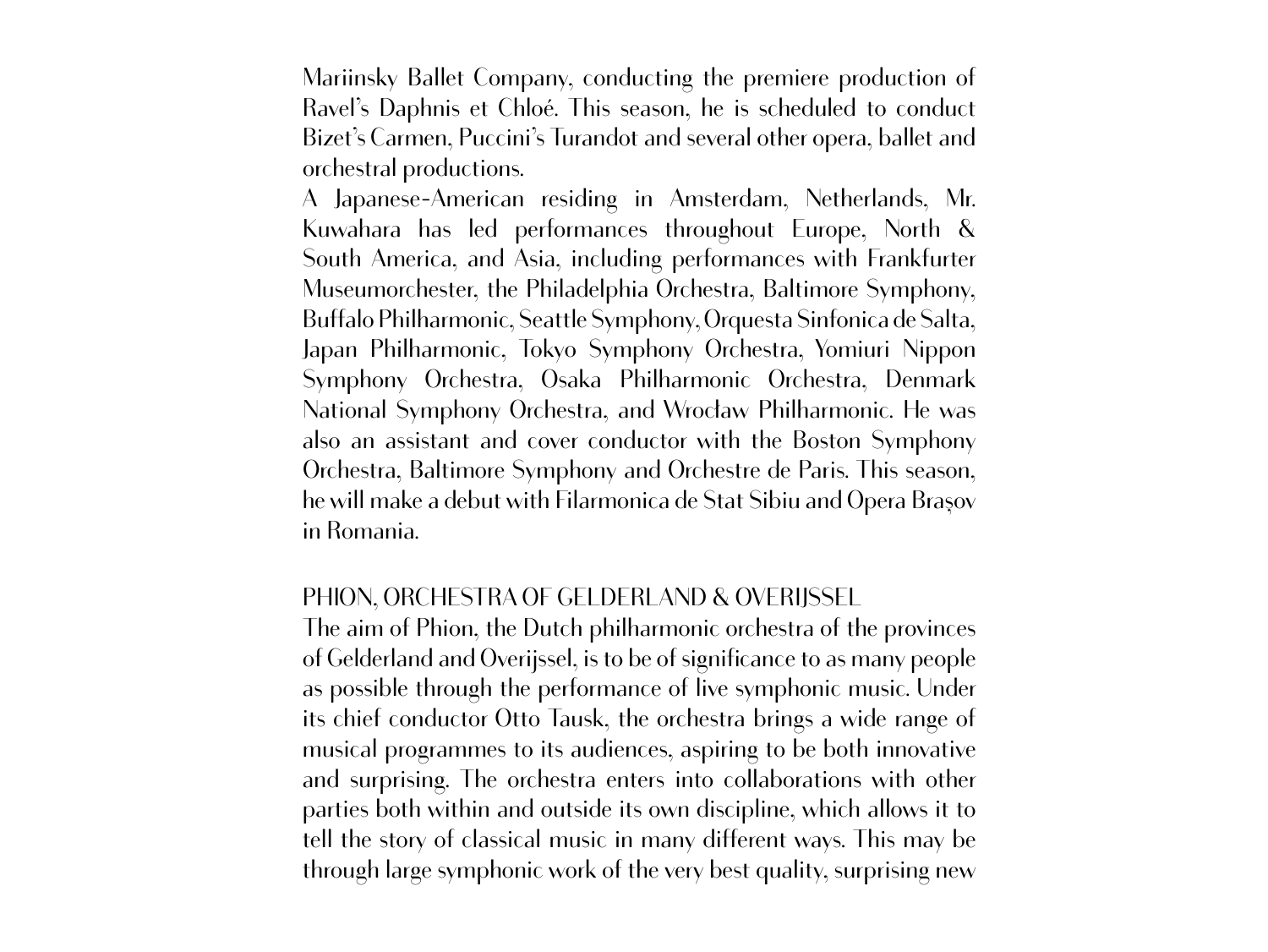classical formats or pioneering crossovers.

By not only working with cultural partners but also providing coaching to the amateur sector, accompanying the Nederlandse Reisopera and various choirs, and working on music education and talent development, Phion plays an active role in society in Gelderland, Overijssel and far beyond. As such, it is proud to be a part of the cultural network of these two Dutch provinces.

Phion, Orchestra of Gelderland & Overijssel, is the product of a merger in 2019 between The Arnhem Philharmonic Orchestra and the Netherlands Symphony Orchestra. The Arnhem Philharmonic Orchestra has roots dating back to 1889. Over recent decades, the orchestra was led by chief conductors Roberto Benzi, Lawrence Renes, Martin Sieghart and Antonello Manacorda. Under conductors including Martin Sieghart and Antonello Manacorda, it recorded several CDs with works by Mahler, Schubert and Brahms, among other composers.

The Netherlands Symphony Orchestra's history goes back to 1933. In the 1990s, while under the baton of chief conductor Jaap van Zweden, the orchestra underwent significant development. Van Zweden's successor, Jan Willem de Vriend, was at the orchestra's helm for 10 years, during which time its CD recordings included all of Beethoven's and Mendelssohn's symphonies. Ed Spanjaard led the orchestra until it merged with The Arnhem Philharmonic Orchestra.

With effect from the 2020-2021 season, the new organisation's name is Phion, Orchestra of Gelderland & Overijssel, with Otto Tausk as Chief Conductor. Otto Tausk is also Music Director of the Vancouver Symphony Orchestra and Artistic Advisor to the Vancouver Symphony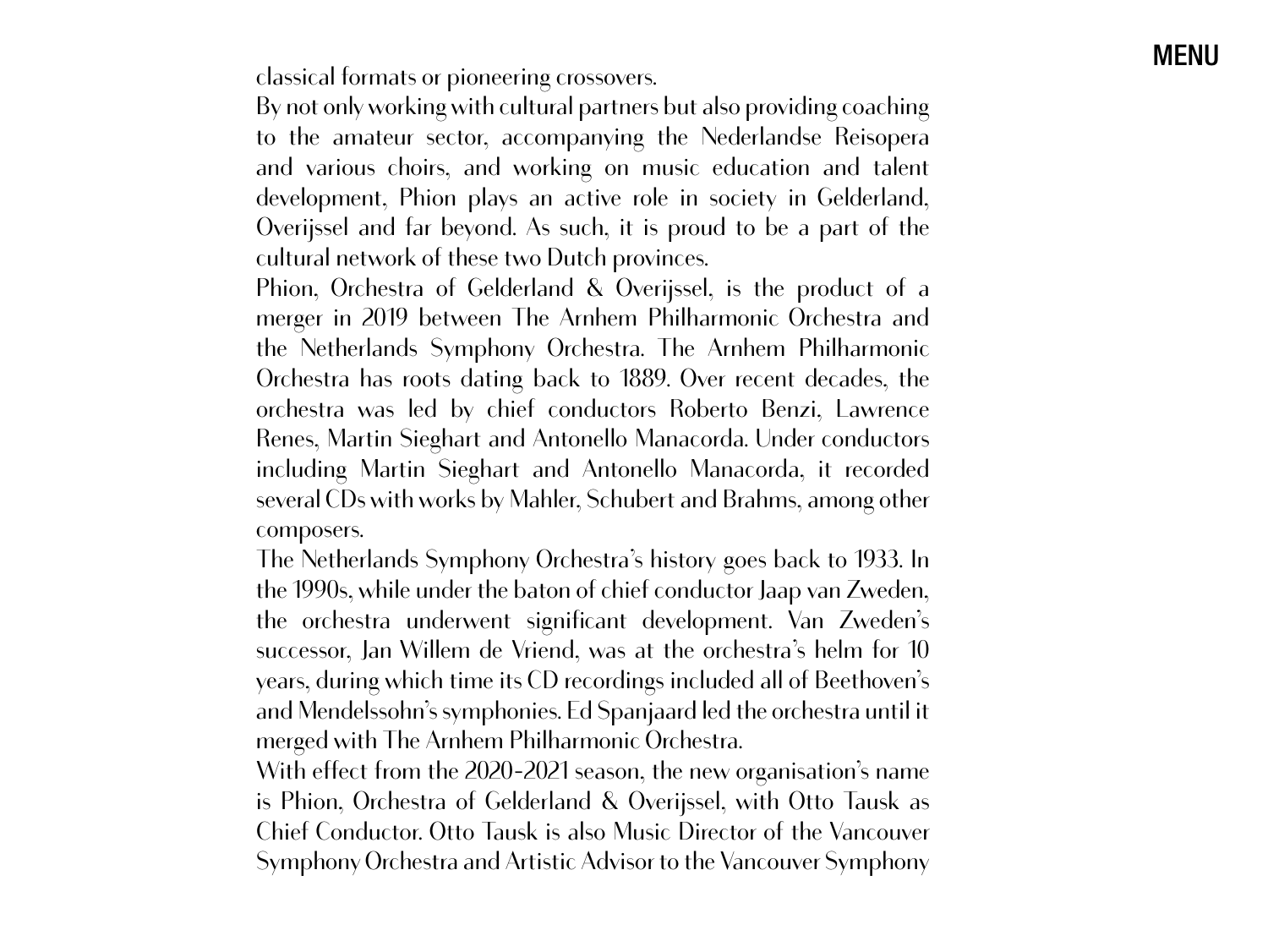<span id="page-17-0"></span>Als altviolist is een van de grote missies in mijn professionele leven het rechtzetten van de algemene misvatting dat het repertoire voor mijn instrument beperkt is. Er is nog altijd heel veel dat niet gespeeld of opgenomen is, heel veel dat we moeten uitproberen of opnieuw interpreteren. Het is een bijzonder interessante onderneming om de waarde van een vergeten of verloren werk te evalueren (zoals het Concert voor altviool van Koetsier en de Sonate voor altviool en piano van Badings), want op dat punt is de bereidheid van de muzikant om te zoeken en ontdekken wat er in de pagina's verborgen zit even belangrijk als wat later kan worden beschouwd als de objectieve waarde van het stuk. In die prikkelende sfeer van ontdekking wil ik dit nieuwe album voorstellen aan mijn mede-altviolisten, muziekliefhebbers en iedereen die benieuwd en op zoek is naar muzikale verrassingen. Dit album is ook een eerbetoon aan Nederland, een land waar ik zielsveel van hou, dat me veel mogelijkheden heeft geboden en waar ik me altijd welkom en thuis voel.

Bij dit project, dat vorm gekregen heeft tijdens de coronalockdown, ben ik verrast en diep ontroerd door de vrijgevigheid en behulpzaamheid van de fantastische mensen die klaarstonden om het project te ondersteunen en er tijd en energie in te steken. Ik zal mijn herinneringen aan dit proces, en de mensen zonder wie het resultaat niet mogelijk was geweest, voor altijd koesteren. Heel veel dank aan Otto Tausk, die het project heeft voorgesteld aan het Phion-orkest, en aan Mikhail Zemtsov, zonder wie ik het Concert voor altviool van Jan Koetsier misschien niet gevonden zou hebben. Dank uit de grond van mijn hart aan het fantastische Phion-orkest, Shizuo Z Kuwahara en mijn goede vriendin Anna Fedorova voor de mooie momenten die we beleefd hebben terwijl we deze nieuwe werken onder de loep namen. Dank aan Marco Borggreve voor de coverfoto en de onvergetelijke fotoshoot vol interessante gesprekken en inspirerende ideeën. Dank aan de geweldige pianist Gerard Boeters, die urenlang met mij aan deze 'niet vertrouwde' stukken heeft gewerkt tot ik ze me eigen had gemaakt. En dank aan de ongelooflijke Michael Kugel, die vanuit zijn unieke perspectief en ervaring altijd weet hoe hij het magische en onverwachte aspect van muziek kan vinden. Verder mijn hartelijke dank aan alle vrienden en aanhangers die dit project mogelijk hebben gemaakt, onder meer de Senastichting, het bestuur van de Zemtsov-stichting en de heer Coen van Beuningen. Mijn dank gaat uit naar OSO Couture, die mijn kledij voor de foto heeft ontworpen, evenals naar de Dutch Viola Society. Ten slotte mijn eeuwige dank aan Jared Sacks, Lydi Groenewegen, Floor van der Holst en de hele familie van Channel Classics voor alles!

DANA ZEMTSOV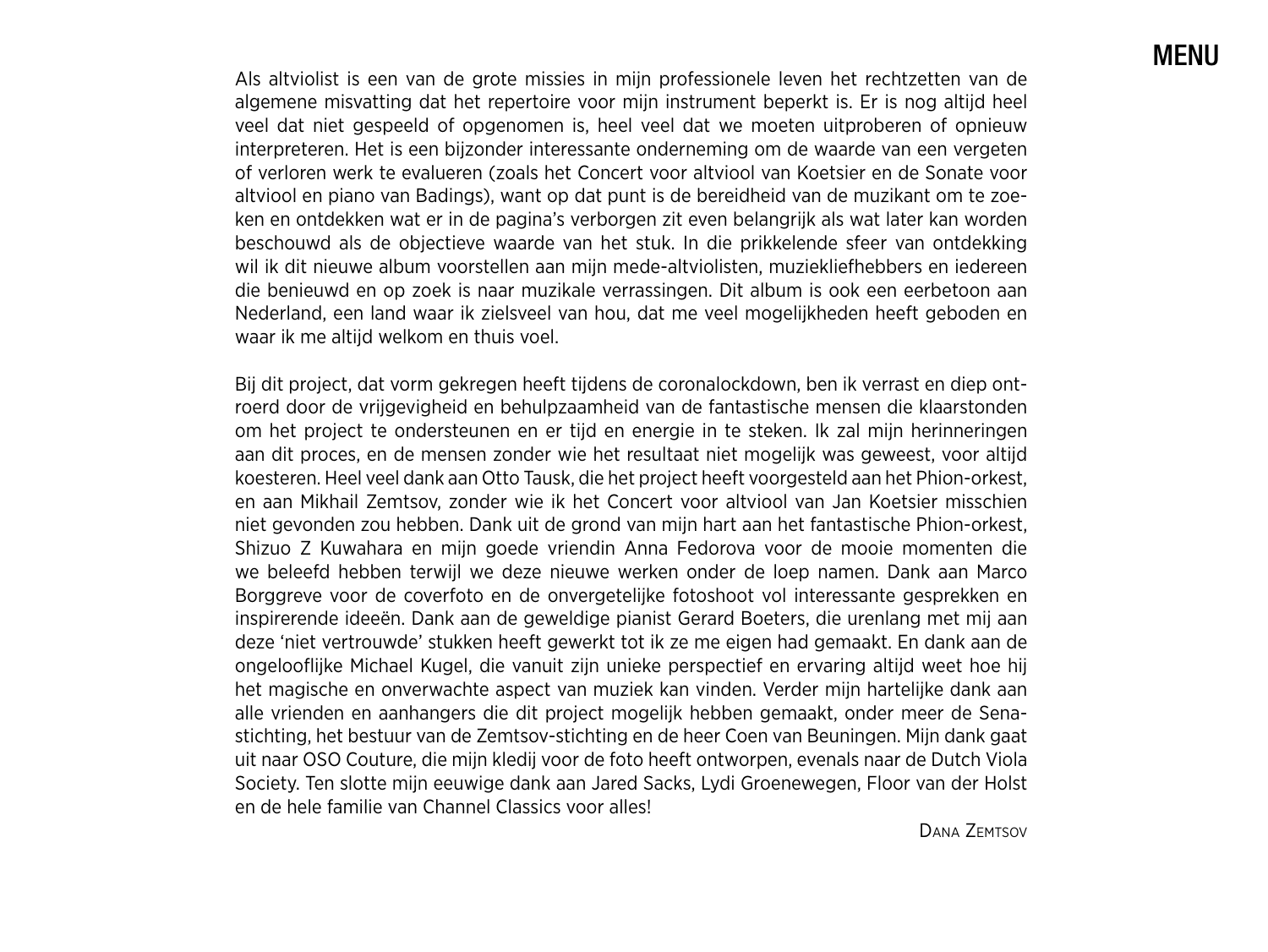# Nederlandse verborgen juwelen

Dit cd-programma is een heerlijk schatkistje met klinkende kostbaarheden<br>
voor altviool van Nederlandse bodem uit de twintigste eeuw. Nog heerlijker<br>
is het omdat de hier opgenomen werken van de vier componisten in het<br>
Ne voor altviool van Nederlandse bodem uit de twintigste eeuw. Nog heerlijker is het omdat de hier opgenomen werken van de vier componisten in het Nederlandse muziekleven in een schemergebied verkeren en zelden of nooit op de lessenaars van solisten en orkesten staan. Grote buitenlandse namen van het ijzeren als Beethoven, Brahms en Tsjaikovski werpen nog steeds zo'n immense schaduw dat werkelijk grote Nederlandse toondichters als Matthijs Vermeulen, Willem Pijper en Henk Badings in vergetelheid zijn geraakt en dat nog steeds grotendeels blijven. Het getuigt daarom van grote moed en idealisme om een lans te breken voor dit bijzondere, boeiende, meeslepende, pittige, briljante en goed geschreven repertoire dat zich in ons land maar moeilijk laat 'verkopen'. Daarbij staat een prachtig solo-instrument centraal dat ook niet geldt als de prima donna van de podia, de altviool, maar dat meestal een bescheiden plaats inneemt als middenstem in het orkest of strijkkwartet. En dat terwijl het instrument nota bene het oudste lid is van de vioolfamilie en qua klank het dichtst staat bij de menselijke stem. Niet voor niets speelden Johann Sebastian Bach, Wolfgang Amadeus Mozart, Joseph Haydn, Niccolò Paganini, Felix Mendelssohn en Benjamin Britten in ensembles zo graag altviool, terwijl ze van huis uit eigenlijk andere instrumenten bespeelden. Om nog maar te zwijgen van de componisten die tegelijk professionele altisten waren, zoals Antonín Dvořák en Paul Hindemith.

#### Moderne taal in klassiek vorm

Twee verborgen Nederlandse juwelen voor altviool op deze cd vloeiden uit de pen van Henk Badings (1907-1987), een van de belangrijkste en veelzijdigste Nederlandse componisten van de twintigste eeuw. Hij was zo goed als autodidact als componist, al studeerde hij korte tijd bij Willem Pijper. Maar liefst 700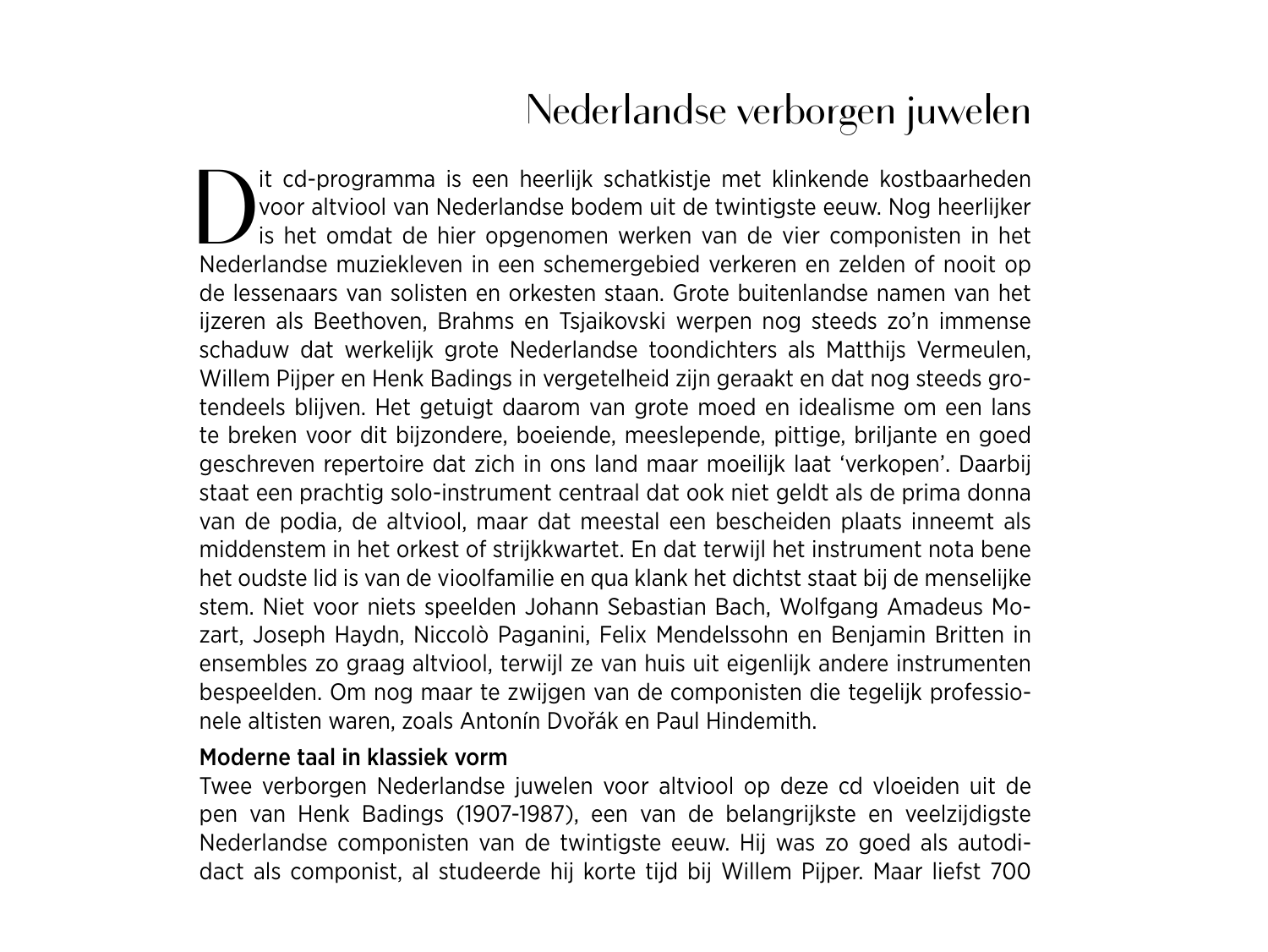werken liet hij na, in vrijwel alle genres en voor alle denkbare bezettingen, van groot symfonie-orkest tot harmonie- en fanfaremuziek: 15 symfonieën, 48 concerten, 140 kamermuziekwerken, 20 koorwerken met orkest, 60 a capella-koren, 25 liederen, 1 oratorium, 10 balletten en 6 opera's. Henk Badings hanteerde veelal de octotonische (achttoonse) in plaats van de twaalftoons-toonladder, schreef 31-toonsmuziek en elektronische muziek. In die zin was hij een vernieuwer, al hield hij vast aan de traditionele klassieke vormen en bouwde hij in zijn moderne toontaal voort op de Duitse romantiek en was hij een bekwaam contrapunticus. Badings is wel vergeleken met Paul Hindemith, die zichzelf beschouwde als een Barokke ambachtsman die de romantiek vaarwel had gezegd, maar bij Badings bleef de romantische expressie dichtbij, hoe dissonant zijn werken al vanaf de jaren 1930 ook konden klinken.

Zijn *Altvioolconcert* lichtte Henk Badings als volg toe: 'Het eerste deel heeft een langzame inleiding, waarin de solopartij in vage contouren het melodische materiaal van het concert aanduidt. Het snelle hoofddeel heeft een muzikantesk hoofdthema en een lyrisch neventhema. In het neventhema gaat de twaalftoonstemming over in de fijnere intervalschakeringen van de eenendertigtoonstemming. Deze melodie ontwikkelt zich tot triolenfiguren, die de perceptiegrens voor micro-intervallen overschrijden. Daar vindt ongemerkt de terugkeer tot de twaalftoonstemming plaats. Tegen het slot van het eerste deel wordt het door intervalvergroting getransformeerd hoofdthema in de solo-partij gecontrapunteerd tegen een transformatie van het tweede thema in het strijkorkest. Het tweede deel, Adagio, heeft een driedelige vorm: ABA. Na inleidende flageoletfiguren brengt de solopartij de hoofdmelodie in het nasale timbre van de altviool-A-snaar, slechts begeleid door tweede violen en alten. De inzet van violoncellen en bassen leidt de middenepisode in. De terugkeer van de hoofdmelodie ligt in dubbelgrepen op de lage snaren van de solopartij. De donkere kleur hiervan blijft tot het Coda domineren. Het laatste deel, Allegro molto, is een speels Rondo, vooral gekarakteriseerd door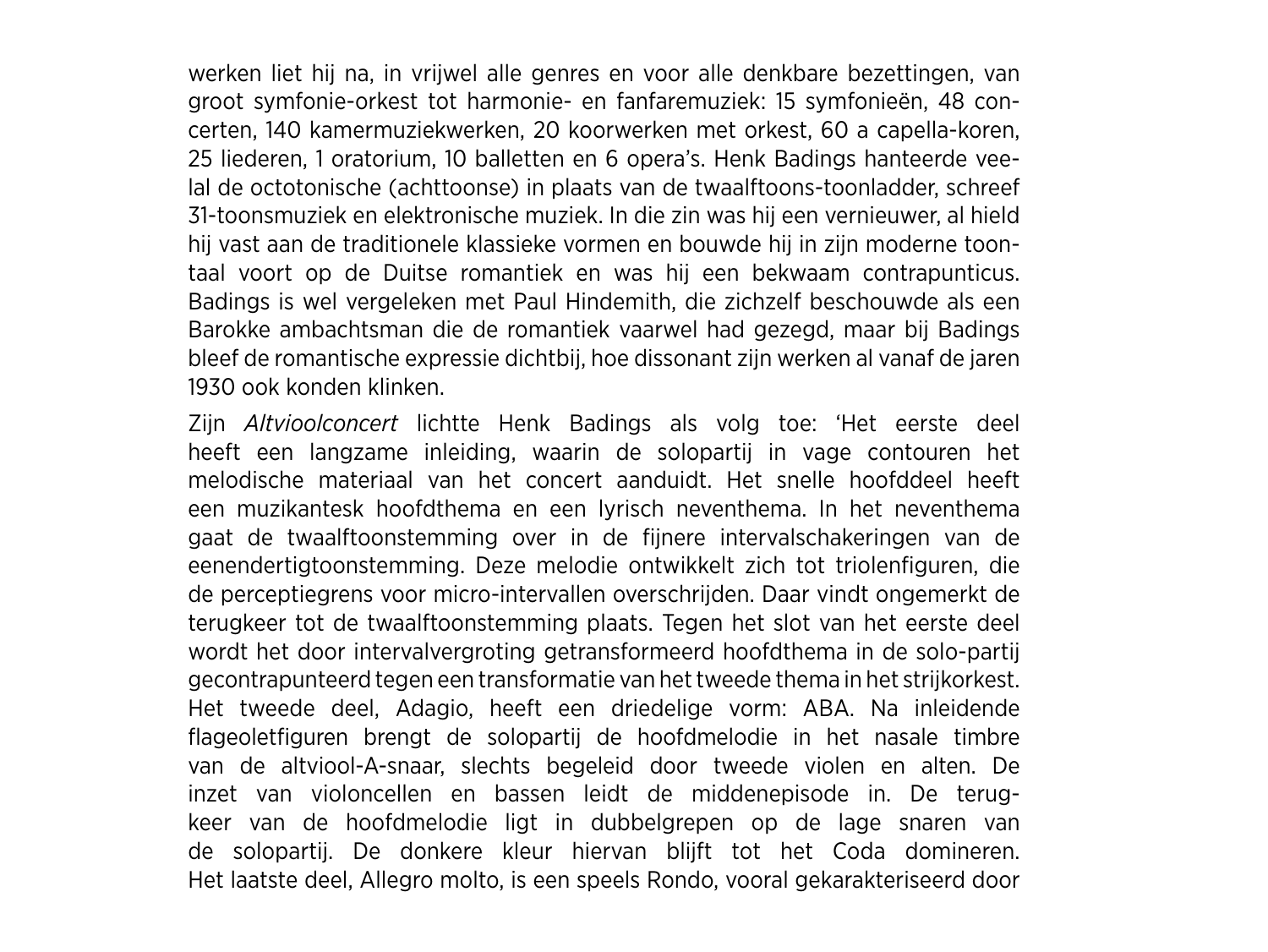een polymetrische combinatie van 2/4 en 3/8 maat. Het Rondothema brengt bijvoorbeeld de 3/8 maat tegen een 2/4 in een deel van de begeleiding. In het contrapuntisch verwerkte, door veel voorslagen gekenmerkte, eerste neventhema overweegt de 2/4 maat. In het hoog op de E-snaar van de violen fanfaronerende tweede neventhema overweegt de 3/8 maat. Een in vioolpizzicati klinkend derde neventhema heeft 2/4 maat. In dit spel van combinaties van thema's en metra staat de solo-altviool steeds op de voorgrond.'

De virtuoze, expressieve, hier en daar dramatische maar ook speelse *Altvioolsonate* van veertien jaar eerder volgt de klassieke opzet in drie delen en ook qua zinsbouw, zoals meestal bij Badings. Daarbij geven de melodie, de harmonie en het ritme de richting aan van het muzikale betoog, dat in de hele sonate gebouwd lijkt op één kiemcel die drie delen verbindt tot een cyclisch geheel, zoals ook vaak bij Franz Liszt, César Franck en Willem Pijper. De twee instrumenten zijn behandeld als gelijkwaardige partners in een marsachtig veelal dissonant eerste deel, een langzaam droef tweede deel met haast barokke melodische omspelingen, en een uitgelaten finale in driedelige maat.

#### Statige 'oude' dans in een hedendaagse jas

Ook Arne Werkman (\*1960) brengt in zijn *Pavane voor altviool en strijkorkest* traditie en moderniteit op boeiende wijze bij elkaar. De in Den Haag geboren componist groeide op in Genève en in Frankrijk, en genoot zijn opleiding aan het conservatorium en de universiteit van Genève. Begin jaren 1990 zette hij zijn compositiestudie voort bij Tristan Keuris aan het Utrechts Conservatorium. Hij werd bekend door zijn muziek voor Prinsjesdag, en zijn Alice in Wonderland naar het boek van Lewis Carroll, in première gebracht door Emmy Verhey en Camerata Antonio Lucio. In zijn *Pavane voor altviool en strijkorkest* heeft Arne Werkman zijn hedendaagse licht laten schijnen op de statige barokke hofdans pavane en die 'traditionele' vorm gevuld met een moderne inhoud. Aan de motoriek is nog de gang van de aloude Pavane te herkennen, maar de samenklanken verraden de componist van onze tijd.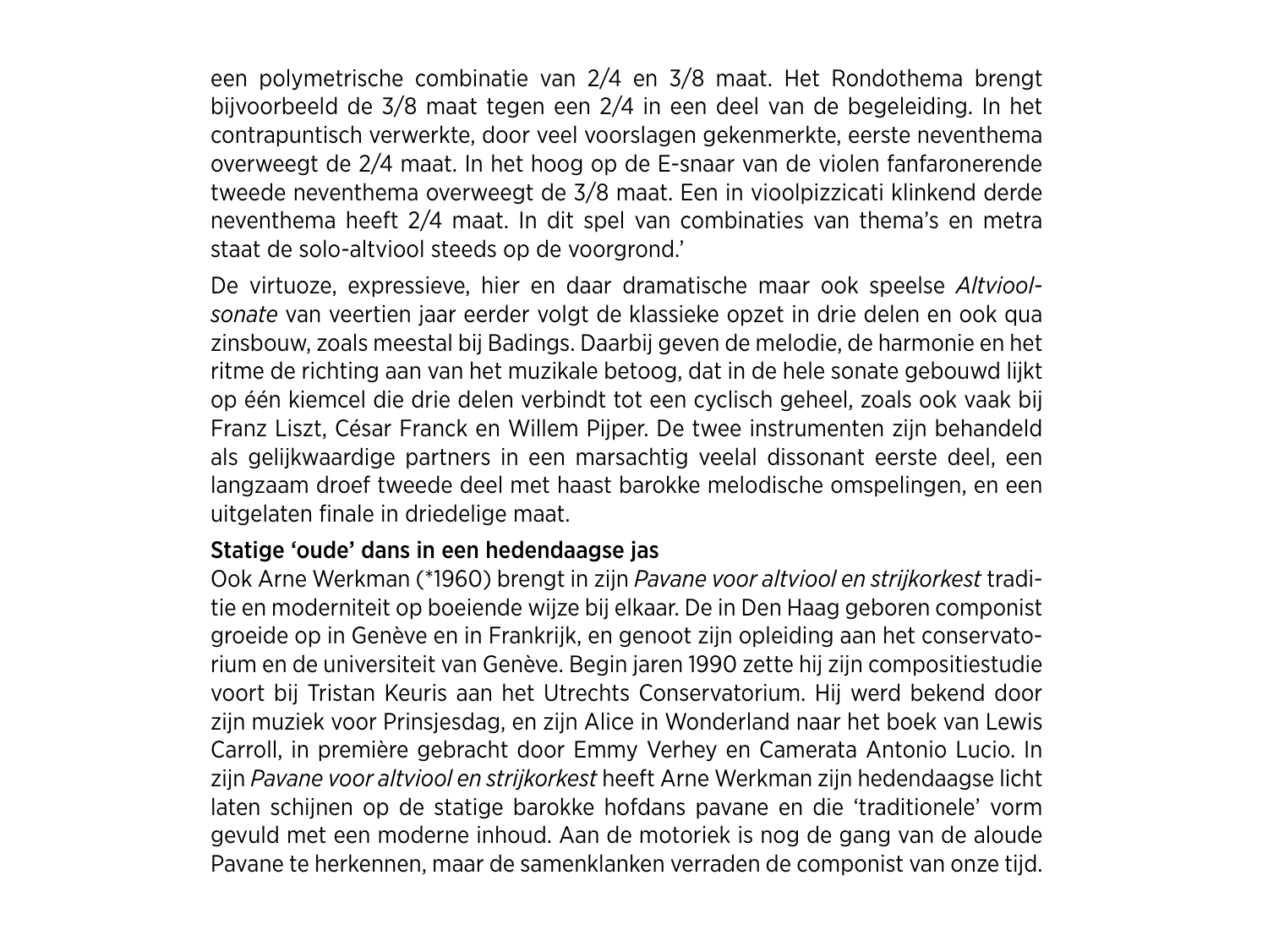#### Componist tussen twee culturen

Jan Koetsier wordt wel een Nederlandse componist genoemd, maar hij bracht het grootste deel van zijn leven door in Duitsland, waar hij in 1940 het *Concertino voor altviool en orkest opus 21* componeerde, en later ook de meeste andere van zijn werken. Hij verhuisde met zijn ouders naar Berlijn in 1913, studeerde daar van 1927 tot 1934 piano, orkestdirectie en compositie en werd dirigent in Lübeck en Berlijn. In 1942 werd hij tweede dirigent onder Willem Mengelberg bij het Amsterdamse Concertgebouworkest, dat veelvuldig muziek van hem uitvoerde. Na korte posten bij het Residentie Orkest en het Conservatorium in Den Haag toog Jan Koetsier in 1950 weer naar Duitsland waar hij tot 1966 dirigent was van het Symphonieorchester des Bayerischen Rundfunks naast Eugen Jochum en Rafael Kubelik, en van 1966 tot 1976 professor in orkestdirectie was aan de Hochschule für Musik in München, waar hij in 2006 overleed. Dat Jan Koetsier vooral beïnvloed werd Paul Hindemith en door de laatromantische componisten Richard Strauss en Gustav Mahler is ook in dit effectief geschreven en briljant georkestreerde *Concertino* goed te horen.

### Een romantisch kleinood uit Amsterdam

De cd klinkt uit met de *Arietta voor altviool en piano* van de Amsterdamse componiste Henriëtte Bosmans (1895-1952). Zij was de dochter van Henri Bosmans, tot 1896 solocellist van het Concertgebouw Orkest, en Sara Benedicts, pianodocente aan het Amsterdams conservatorium en ook Henriëttes lerares. Haar vader had nog met Edvard Grieg diens Cellosonate uitgevoerd en haar moeder had met Johannes Brahms vierhandig piano gespeeld. Naast optredens als pianiste componeerde Henriëtte Bosmans aanvankelijk in romantische stijl, totdat ze die achter zich liet onder invloed van Willem Pijper, enige jaren haar leraar, haar buurman in Amsterdam en tot Pijpers dood in 1947 een goede vriend. Maar de *Arietta voor altviool en piano* uit 1917 was nog in de geest van de romantiek, een soort Lied ohne Worte, een bescheiden voordrachtstuk met verre echo's van César Francks Vioolsonate.

CLEMENS ROMLIN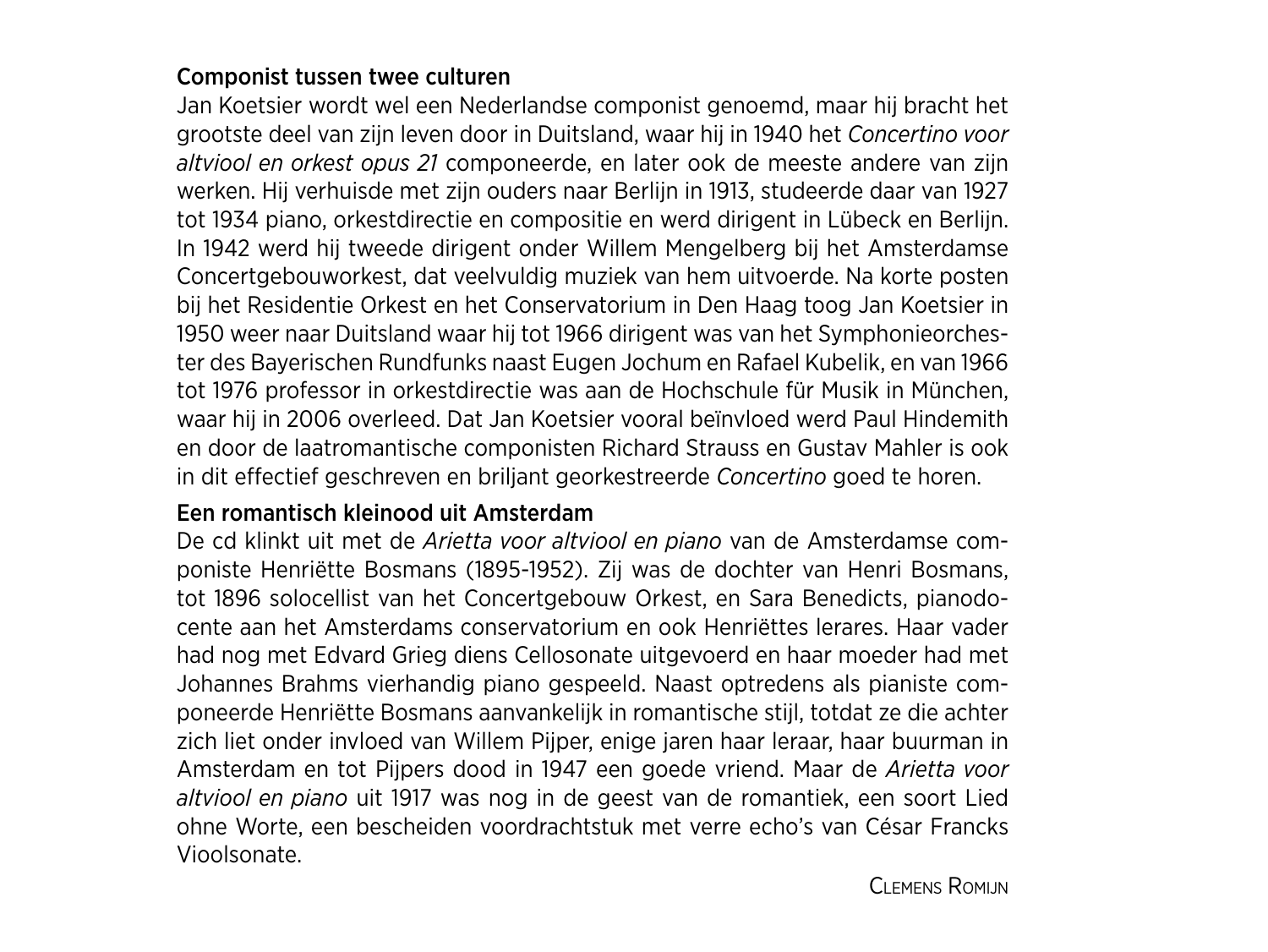#### DANA ZEMTSOV

Dana Zemtsov heeft al verschillende wedstrijden gewonnen en maakt op een uitzonderlijke manier carrière. Ze is een van de meest veelbelovende internationale solisten voor altviool van haar generatie. Enkele hoogtepunten in Dana's carrière zijn het Concert voor altviool van Bartók in Tallinn, twee concerten van de Concertante van Mozart in de Grote Zaal van het Concertgebouw Amsterdam met het Nederlands Philharmonisch Orkest, een kamermuziekconcert met Janine Jansen en Martin Fröst op het Internationaal Kamermuziekfestival Utrecht en een recital in Carnegie Hall, New York. In 2016 heeft Dana als eregast deelgenomen aan het 43ste International Viola Congress, samen met beroemde altviolisten zoals Ettore Causa, Bruno Giuranna en Tabea Zimmermann. In 2012 tekende ze een exclusief platencontract met Channel Classics Records. Tot dusver zijn er vier hooggewaardeerde albums verschenen: 'Enigma' (2014), 'Romantic Metamorphoses' (2015), 'Essentia' (2018) en 'Silhouettes' (2020).

Dana is de laureaat van verschillende wedstrijden in Luxemburg, Italië, Oostenrijk, Duitsland, Portugal en Nederland. In 2010 won ze de Nederlandse wedstrijd 'De Avond van de Jonge Musicus', werd ze 'Jonge Musicus van het Jaar' en vertegenwoordigde ze Nederland op de competitie 'Eurovision Young Musicians' in Wenen. Ze heeft in 2014 ook de prestigieuze Anton Kersjesprijs in ontvangst genomen en werd gevraagd om op te treden voor de vijfentwintigste jubileumviering van het Kersjesfonds in de Grote Zaal van het Concertgebouw Amsterdam. Dana is regelmatig te zien op de voornaamste internationale podia, zoals het Koninklijk Concertgebouw Amsterdam, TivoliVredenburg Utrecht, Saint Petersburg Music Hall en Carnegie Hall New York.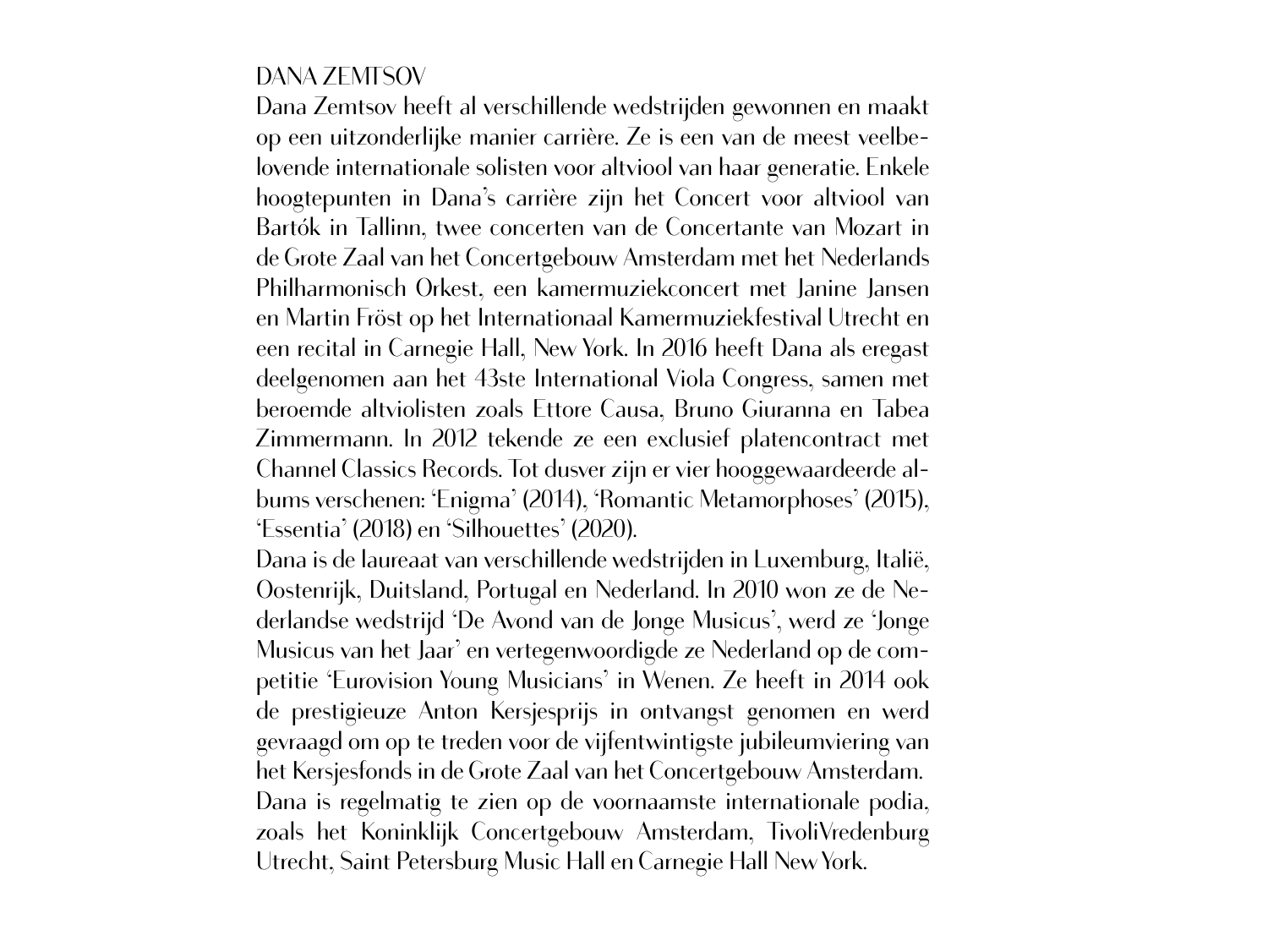Dana treedt op als solist met het Nederlands Philharmonisch Orkest, Sinfonia Rotterdam, Lake Forest Symphony Orchestra, Stuttgarter Philharmoniker, Bergische Symphoniker, St. Michael String Orchestra, Phion, Orkest van Gelderland & Overijssel en het Estonian National Symphony Orchestra. Ze werkt samen met dirigenten als Conrad van Alphen, Daniel Raiskin, Fabio Mechetti, Otto Tausk en Leif Segerstam. Dana is in 1992 geboren in Mexico-Stad. Als vijfjarige kreeg ze haar eerste muzieklessen van haar grootmoeder en haar ouders, allebei altviolisten (Mikhail Zemtsov en Julia Dinerstein). Ze heeft aan het Conservatorium van Maastricht gestudeerd met altvioolvirtuoos Michael Kugel.

#### ANNA FEDOROVA

Anna Fedorova behoort tot de allerbeste pianisten ter wereld. Van jongs af aan gaf ze blijk van een aangeboren muzikale rijpheid en verbazingwekkende technische capaciteiten. Haar live opname van Pianoconcert nr. 2 van Rachmaninov is meer dan 30 miljoen keer bekeken op YouTube en heeft enthousiaste kritieken gekregen van recensenten en wereldberoemde musici. Ze treedt regelmatig op in de meest prestigieuze concertzalen ter wereld, zoals het Concertgebouw Amsterdam, New York Carnegie Hall, Palacio de Bellas Artes in Mexico-Stad, Zürich Tonhalle, Théâtre des Champs-Elysées in Parijs, Bunka Kaikan in Tokio en andere zalen.

Als pianosolist voor orkesten heeft Anna opgetreden met Philharmonia Orchestra, Royal Philharmonic, Tokio Symfonieorkest, Yomiuri Symfonieorkest, het Russisch Nationaal Orkest, Utah Symphony, Dallas Sym-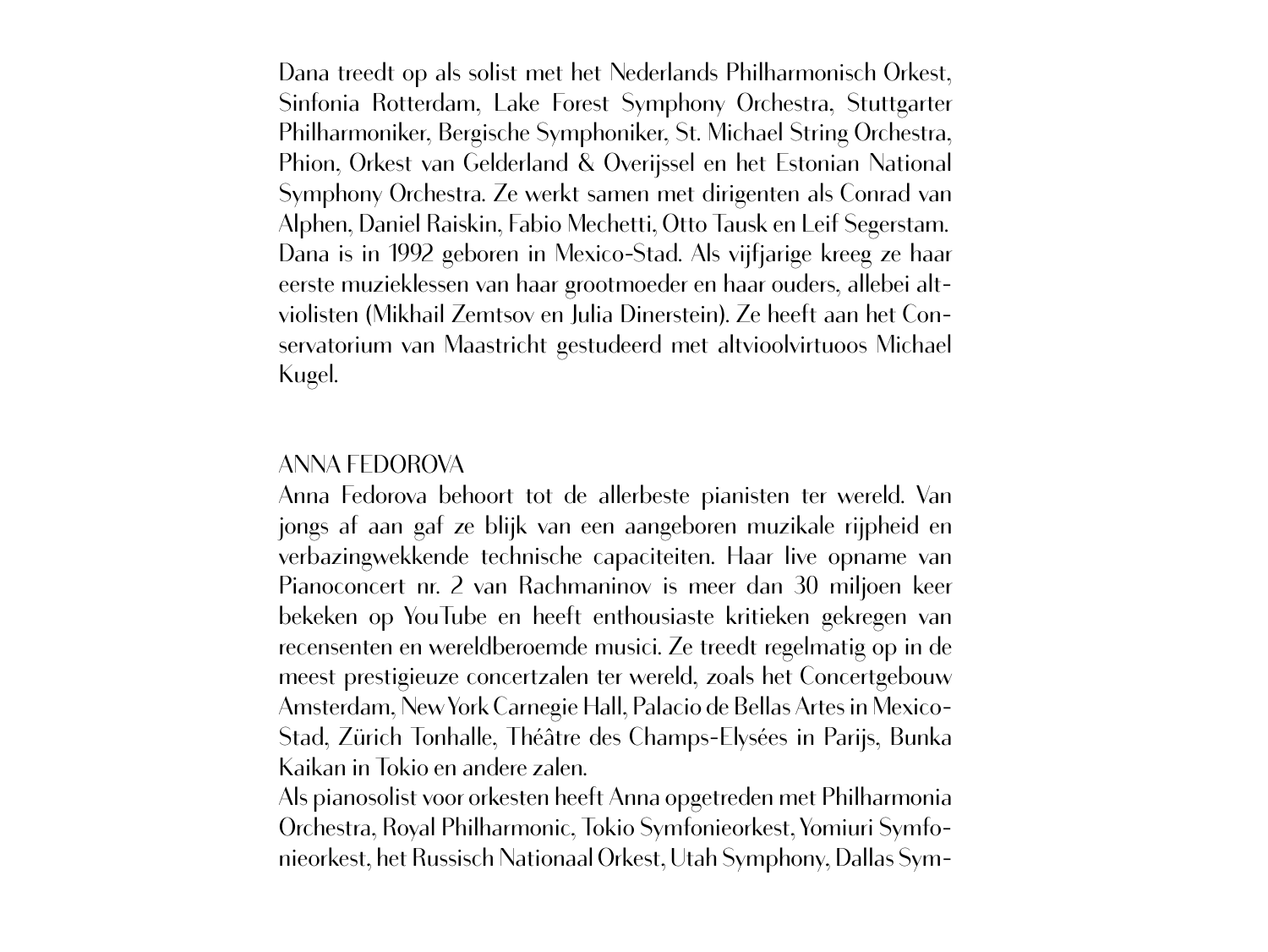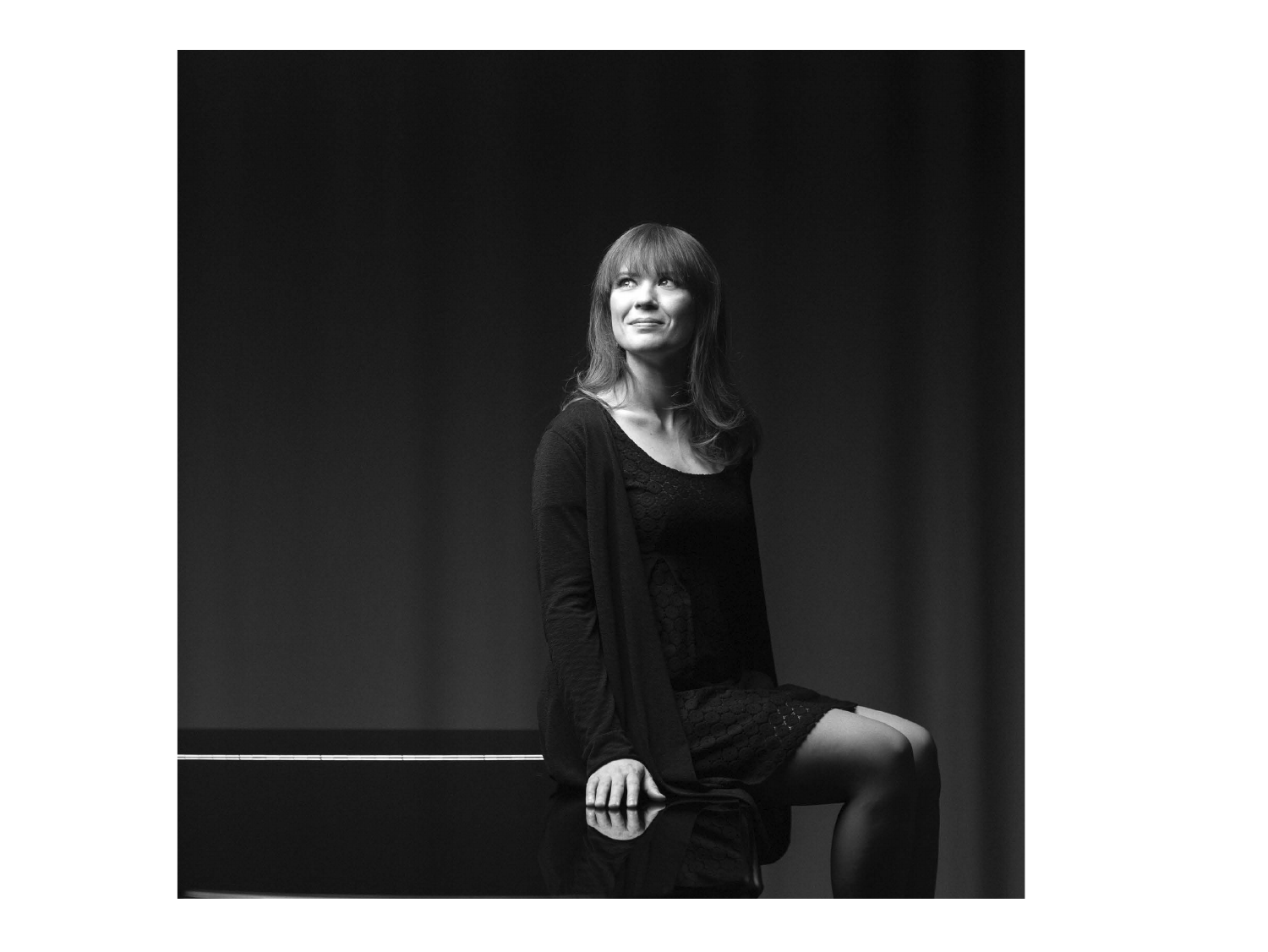phony, Hongkong Filharmonieorkest, het Nederlands Philharmonisch Orkest en vele anderen. Als 'huispianist' van het Concertgebouw (dixit *The Telegraph*) heeft Anna er meer dan dertig keer opgetreden, bovenop verschillende verschijningen online en in televisie-uitzendingen. Anna is momenteel artist in residence bij Philharmonie Haarlem in Nederland. Ze is vaak te gast op toonaangevende muziekfestivals zoals Annecy Music Festival, Menuhin Festival in Gstaad (Zwitserland), Ravinia Festival in de VS en de Louis Vuitton-stichting in Parijs.

Anna is afgestuurd aan de Lysenko-muziekacademie in Kiev onder Borys Fedorov en aan de Accademia Pianistica in Imola, Italië onder Leonid Margarius. Ze heeft een masterdiploma en 'artistdiploma' behaald aan de Royal College of Music in Londen onder begeleiding van Norma Fisher.

#### SHIZUO Z KUWAHARA

Shizuo Z Kuwahara is laureaat van de prestigieuze Georg Solti Internal Conductors' Competition in Frankfurt, Duitsland, en is vast gastdirigent bij het Mariinskitheater in Rusland. Zijn carrière als dirigent werd gelanceerd toen hij de Solti Competition won, waarna hij werd gevraagd als dirigent door Rundfunk-Sinfonieorchester Saarbrücken, het Pools Kamerorkest, L'Orchestre Philharmonique de Nice en Frankfurt Museumsorchester. Dankzij de uitnodiging van Valery Gergiev maakte Kuwahara in 2018 een sensationeel debuut in het Mariinskitheater met een productie van *La Traviata* van Verdi. Dat was het begin van een langdurige samenwerking met het gezelschap. Hij werd meteen opnieuw gevraagd als dirigent voor *Jevgeni Onegin* van Tsjaikovski, *Tosca*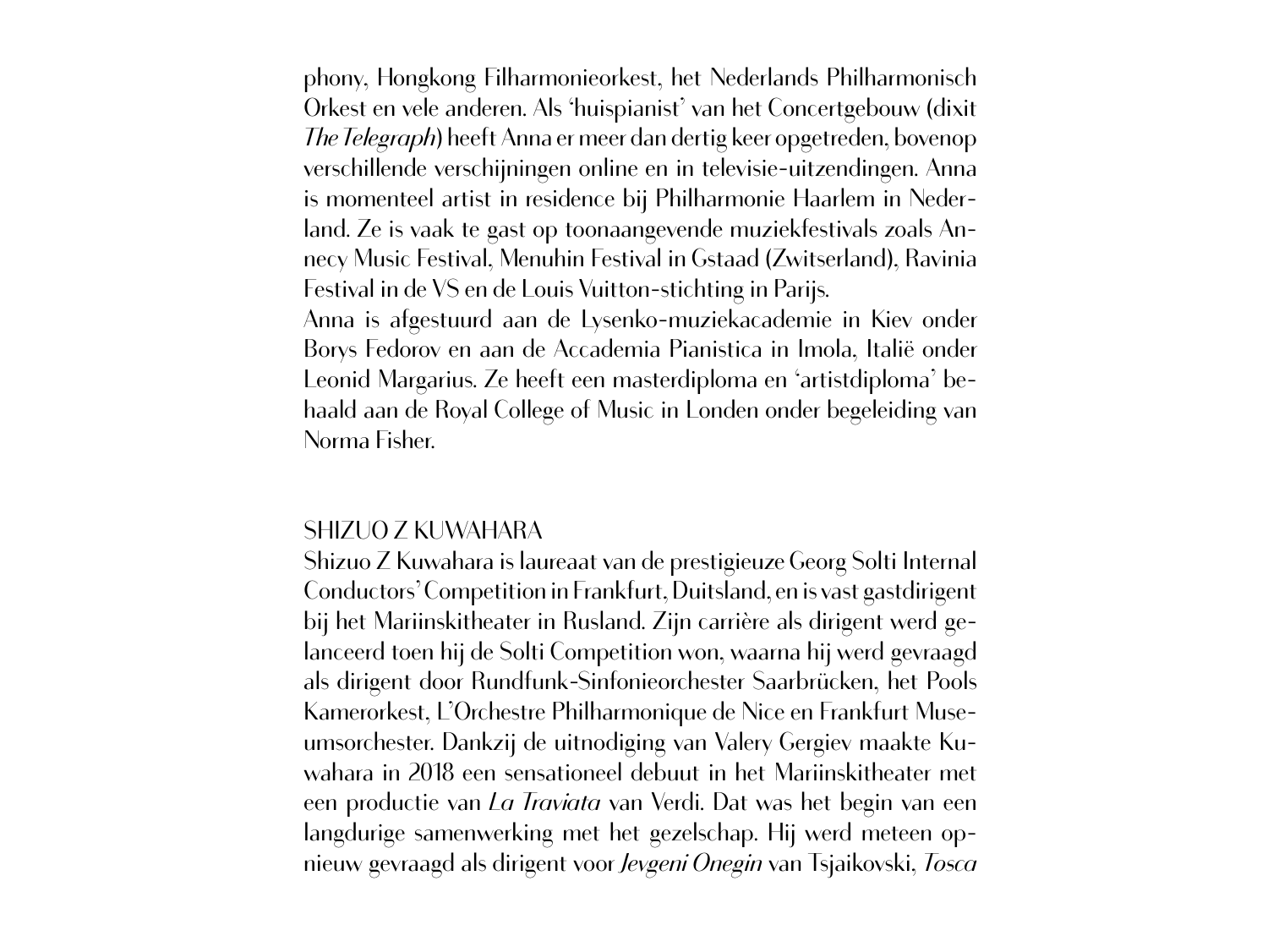van Puccini, *Macbeth* van Verdi en verschillende orkestprogramma's. Hij heeft recent zijn debuut gemaakt met het Mariinskiballet, waar hij de premièreproductie van *Daphnis en Chloë* van Ravel dirigeert. Dit seizoen is hij geboekt als dirigent voor *Carmen* van Bizet, *Turandot* van Puccini en verschillende andere opera-, ballet- en orkestproducties. De heer Kuwahara is Japans-Amerikaans en verblijft in Amsterdam. Hij heeft concerten geleid in heel Europa, Noord- en Zuid-Amerika en Azië, onder meer met het Frankfurt Opera en Museumorkest, het Philadelphia Orchestra, Baltimore Symphony, Buffalo Philharmonic, Seattle Symphony, Orquesta Sinfonica de Salta, het Japans Symfonieorkest, Tokio Symfonieorkest, Yomiuri Nippon Symfonieorkest, Osaka Symphonieorkest, het Deens Radio Symfonieorkest en Wrocław Philharmonie. Hij was ook assistent en invaldirigent bij het Boston Symphony Orchestra, Baltimore Symphony en Orchestre de Paris. Dit seizoen maakt hij zijn debuut bij Filarmonica de Stat din Sibiu en Opera Brașov in Roemenië.

#### PHION, ORKEST VAN GELDERLAND EN OVERIJSSEL

Phion, het Nederlands filharmonisch orkest van de provincies Gelderland en Overijssel, wil voor zoveel mogelijk mensen van betekenis zijn met live symfonische muziek. Onder leiding van chef-dirigent Otto Tausk stelt het orkest een uitgebreid muzikaal programma voor aan zijn toeschouwers, met als doel innovatief en verrassend uit de hoek te komen. Het orkest gaat samenwerkingen aan met andere partijen, zowel binnen als buiten zijn eigen vakgebied, waardoor ze het verhaal van klassieke muziek op verschillende manieren kunnen vertellen. Dat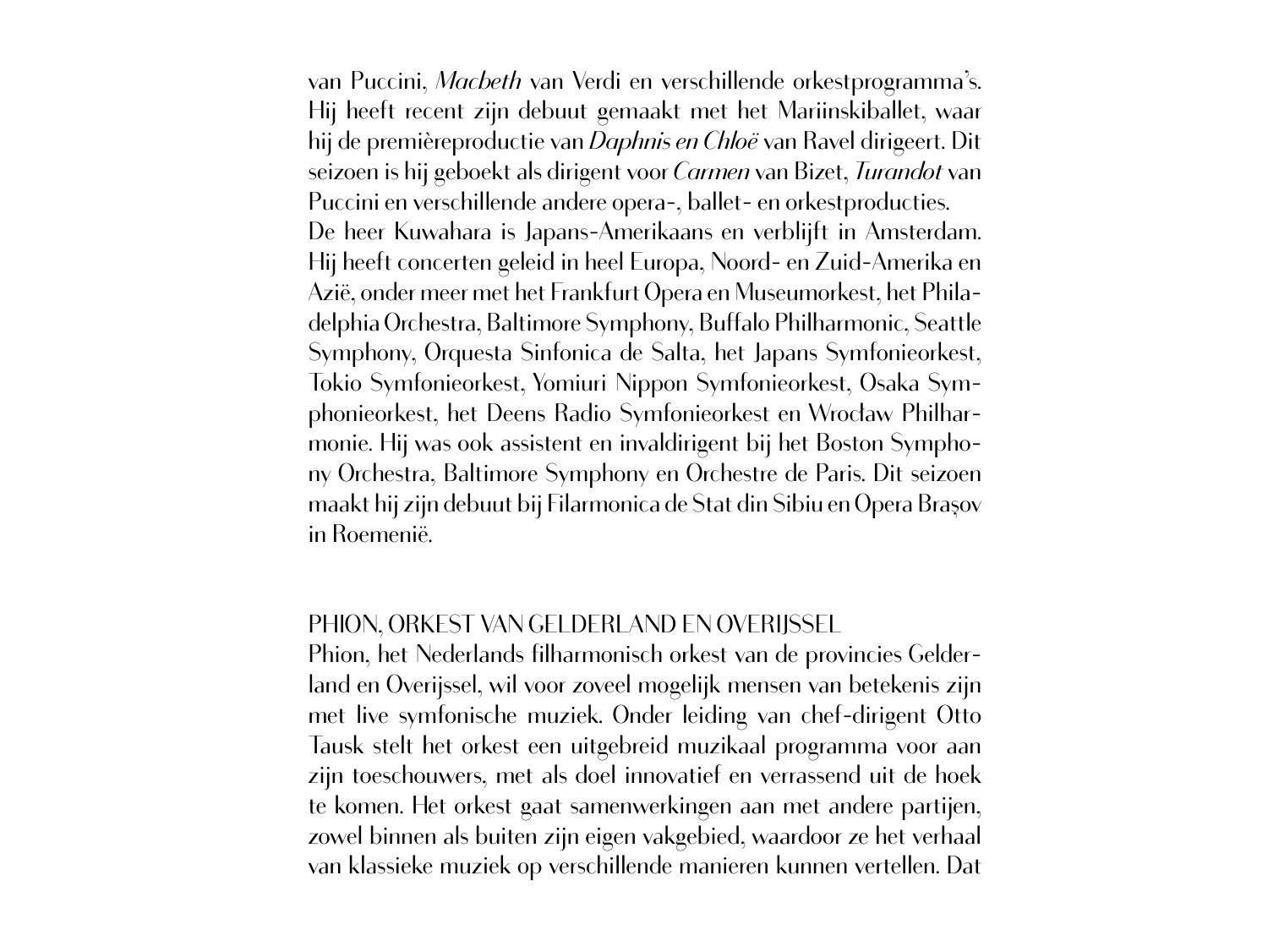gebeurt via grote symfonische werken van topkwaliteit, verrassende nieuwe klassieke formats of baanbrekende combinaties van genres. Phion werkt niet alleen samen met culturele partners maar geeft ook opleidingen in de amateursector, begeleidt de Nederlandse Reisopera en verschillende koren, en werkt mee aan muziekonderwijs en talentontwikkeling. Zo speelt het orkest een actieve rol in de samenleving in Gelderland, Overijssel en daarbuiten. Ze zijn er trots op deel uit te maken van het cultureel netwerk van die twee Nederlandse provincies. Phion, Orkest van Gelderland en Overijssel, is het resultaat van een fusie van het Gelders Orkest en het Orkest van het Oosten in 2019. Het Gelders Orkest werd in 1889 opgericht. De voorbije decennia werd het orkest geleid door chef-dirigenten Roberto Benzi, Lawrence Renes, Martin Sieghart en Antonello Manacorda. Onder leiding van dirigenten zoals Martin Sieghart en Antonello Manacorda heeft het orkest verschillende cd's opgenomen met werk van componisten als Mahler, Schubert en Brahms. De oprichting van het Orkest van het Oosten dateert van 1933. In de jaren '90 onderging het orkest onder leiding van chef-dirigent Jaap van Zweden verregaande veranderingen. Van Zwedens opvolger, Jan Willem de Vriend, stond tien jaar aan het hoofd van het orkest. In die periode zijn cd's opgenomen met alle symfonieën van Beethoven en Mendelssohn. Ed Spanjaard stond aan het hoofd van het orkest tot het

fuseerde met het Gelders Orkest.

Sinds het seizoen 2020-2021 heet de nieuwe organisatie Phion, Orkest van Gelderland en Overijssel, met Otto Tausk als chef-dirigent. Otto Tausk is ook muzikaal directeur van het Vancouver Symphony Orchestra en artistiek adviseur bij de muziekacademie van het Vancouver Symphony Orchestra.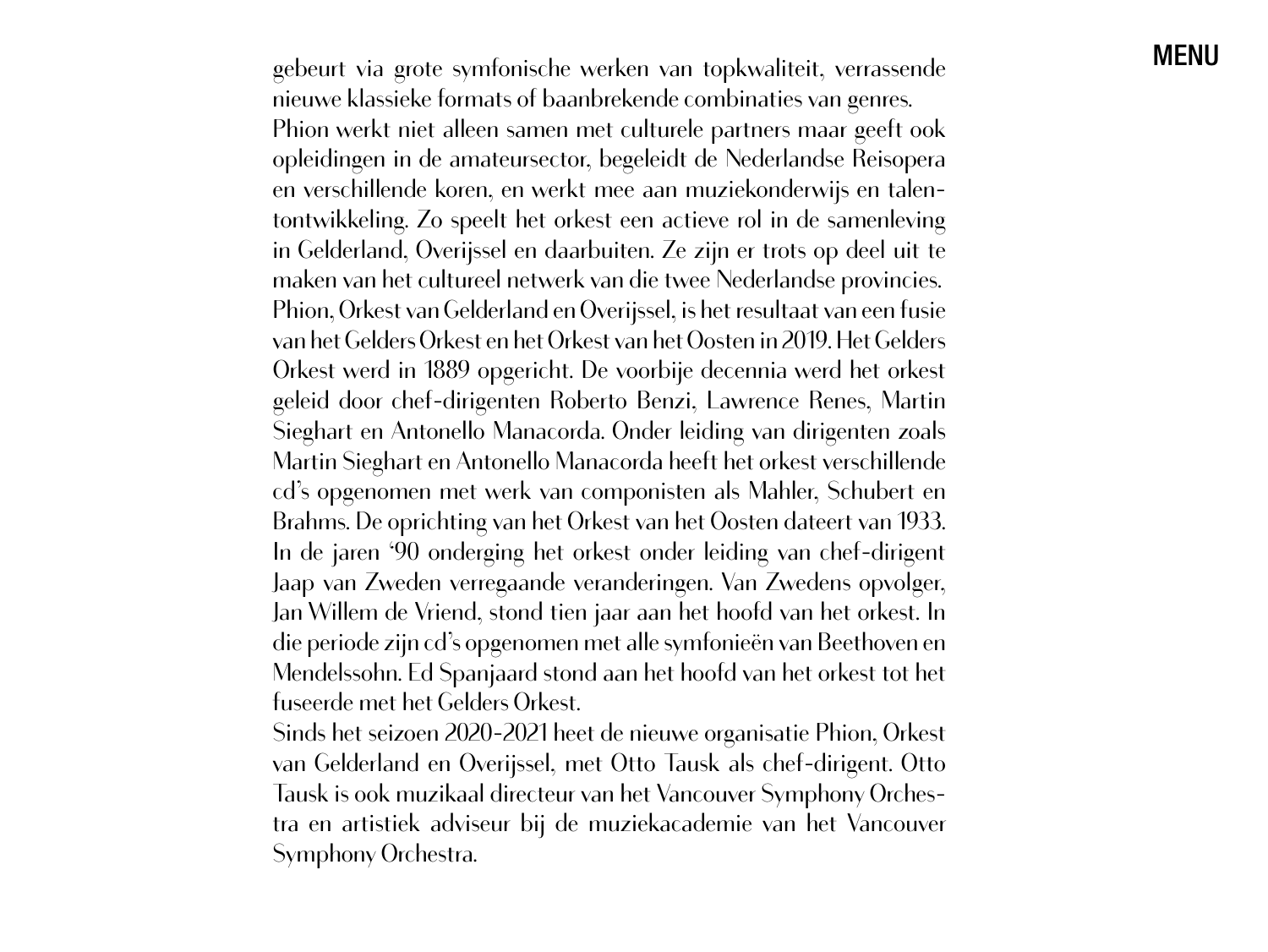<span id="page-28-0"></span>L'une des grandes missions de ma carrière d'altiste consiste à réfuter l'idée reçue selon laquelle le répertoire composé pour mon instrument serait limité. Tant d'œuvres n'ont jamais été jouées ou enregistrées et il en reste tellement à explorer ou réinterpréter. Évaluer la valeur d'une œuvre perdue ou oubliée (comme le Concerto pour alto de Koetsier et la Sonate pour alto et piano de Badings) est un exercice particulièrement intéressant pour un artiste, car à ce stade, sa détermination à chercher et découvrir ce qui se trouve dans les pages est tout aussi importante que ce qui pourrait être considéré plus tard comme la valeur objective de l'œuvre. C'est dans cet état d'esprit d'excitation et de découverte que je souhaite présenter ce nouvel album à mes collègues altistes, aux mélomanes et à tous ceux qui sont curieux de nature et avides de surprises musicales.

Cet album est aussi un hommage aux Pays-Bas, un pays cher à mon cœur, qui m'ont ouvert tant de perspectives et où je me sens toujours accueillie et comme chez moi.

Tout au long de ce projet, qui a pris forme pendant le confinement, j'ai été étonnée et profondément touchée par la générosité et la bonne volonté de personnes formidables, qui étaient prêtes à le soutenir, à y réfléchir, à y consacrer du temps et à apporter leur aide. Je garderai toujours précieusement en mémoire le souvenir de ce processus et des personnes sans qui il eut été impossible d'atteindre ce résultat.

Je suis profondément reconnaissante envers Otto Tausk, qui a proposé ce projet à l'orchestre PHION, et envers Mikhail Zemtsov, sans qui je n'aurais peut-être jamais découvert le Concerto pour alto de Jan Koetsier. Merci du fond du cœur au formidable orchestre PHION, à Shizuo Z Kuwahara et à ma chère amie Anna Fedorova pour les merveilleux moments passés ensemble à explorer ces nouvelles œuvres. Merci à Marco Borggreve pour le visuel de la couverture et l'inoubliable séance de photographie, riche en conversations intéressantes et idées inspirantes. Merci au merveilleux pianiste Gerard Boeters, qui a passé des heures à travailler avec moi sur ces œuvres « méconnues », jusqu'à ce qu'elles deviennent miennes. Merci à mon cher ami Mikhail Kugel, dont l'expérience et le point de vue uniques permettent toujours de déceler le caractère magique et inattendu de la musique. Un immense merci à tous les amis et sponsors qui ont rendu ce projet possible, notamment la Fondation SENA et le conseil d'administration de la Fondation ZEMTSOV et M. Coen van Beuningen. Merci à OSO Couture, qui a dessiné ma tenue pour la photo. Merci à la Dutch Viola Society. Et enfin, je suis éternellement reconnaissante envers Jared Sacks, Lydi Groenewegen, Floor van der Holst et toute la famille de Channel Classics, pour tout et à jamais !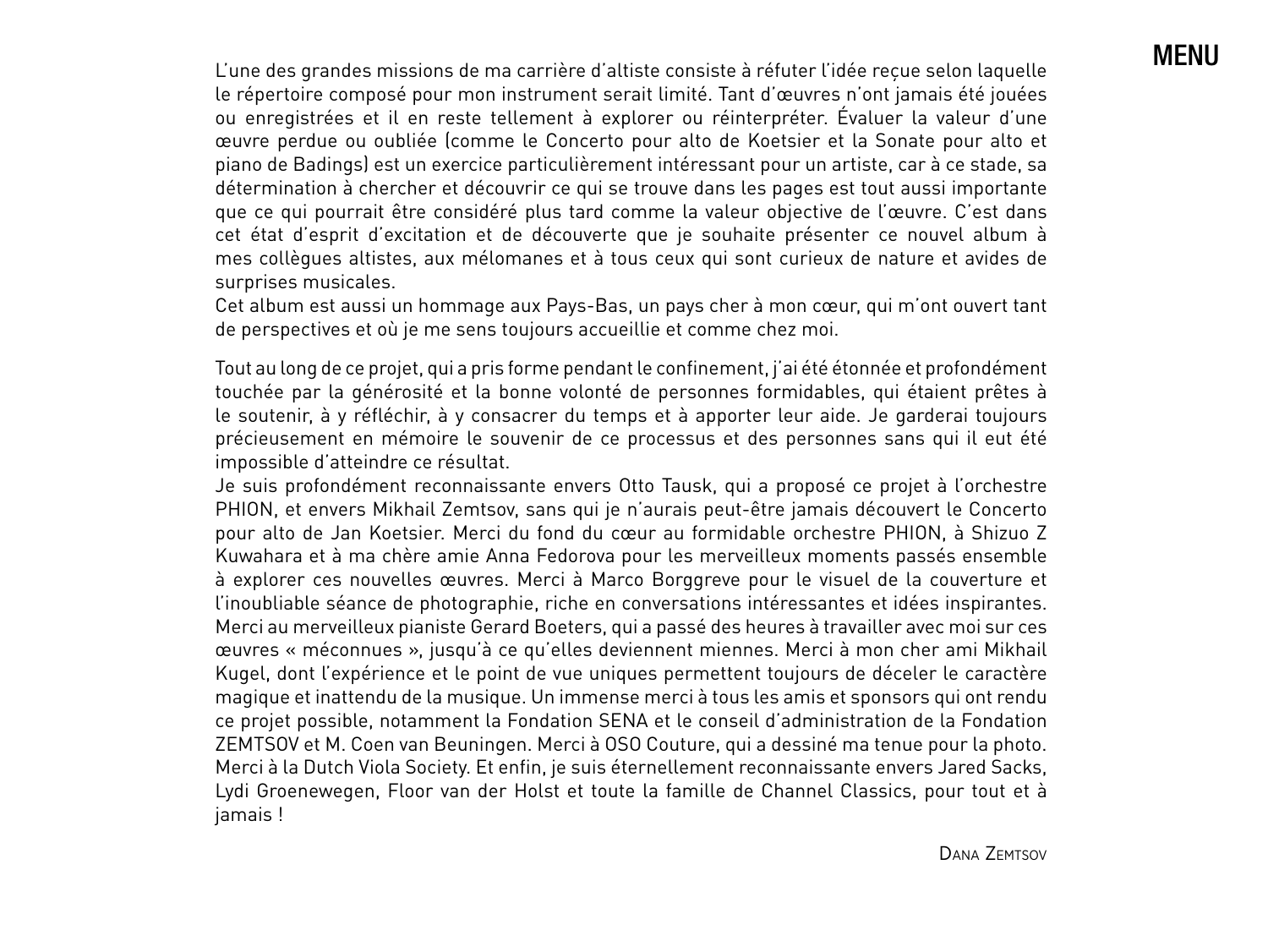## Des joyaux néerlandais méconnus

Ce programme de disque constitue un délicieux petit trésor constitué de pré-<br>Cieux objets sonores néerlandais du vingtième siècle pour alto. Et lorsque<br>l'on sait que les œuvres enregistrées ici, reléguées dans un coin obsc cieux objets sonores néerlandais du vingtième siècle pour alto. Et lorsque l'on sait que les œuvres enregistrées ici, reléguées dans un coin obscur de la vie musicale néerlandaise, ne se trouvent que rarement ou jamais sur les pupitres des solistes et des orchestres, il semble d'autant plus délicieux. De grands noms étrangers du répertoire très courant comme Beethoven, Brahms et Tchaïkovski sont encore tellement omniprésents que de véritablement grands compositeurs néerlandais comme Matthijs Vermeulen, Willem Pijper et Henk Badings sont tombés dans l'oubli et y restent encore en grande partie. Il faut donc beaucoup de courage et d'idéalisme pour prendre la défense de ce répertoire très particulier, captivant, entraînant, relevé, brillant, bien écrit, répertoire difficile à « vendre » aux Pays-Bas. Un magnifique instrument soliste tient en outre ici une position centrale, l'alto. Cet instrument n'est pas considéré comme la prima donna des podia et tient en général la place modeste de voix centrale dans l'orchestre ou le quatuor à cordes. Pourtant, c'est le membre le plus ancien de la famille des violons et c'est celui qui au niveau de sa sonorité se situe le plus proche de la voix humaine. Ce n'est pas un hasard si Johann Sebastian Bach, Wolfgang Amadeus Mozart, Joseph Haydn, Niccolò Paganini, Félix Mendelssohn et Benjamin Britten jouaient si volontiers l'alto dans les ensembles, même si leur instrument principal n'était pas celui-ci. N'oublions pas non plus les compositeurs qui étaient parallèlement altistes professionnels comme Antonín Dvořák et Paul Hindemith.

#### Un langage moderne dans une forme classique

Deux pièces du programme enregistré ici, joyaux méconnus pour alto du répertoire néerlandais, sont de la plume d'Henk Badings (1907-1987), l'un des compositeurs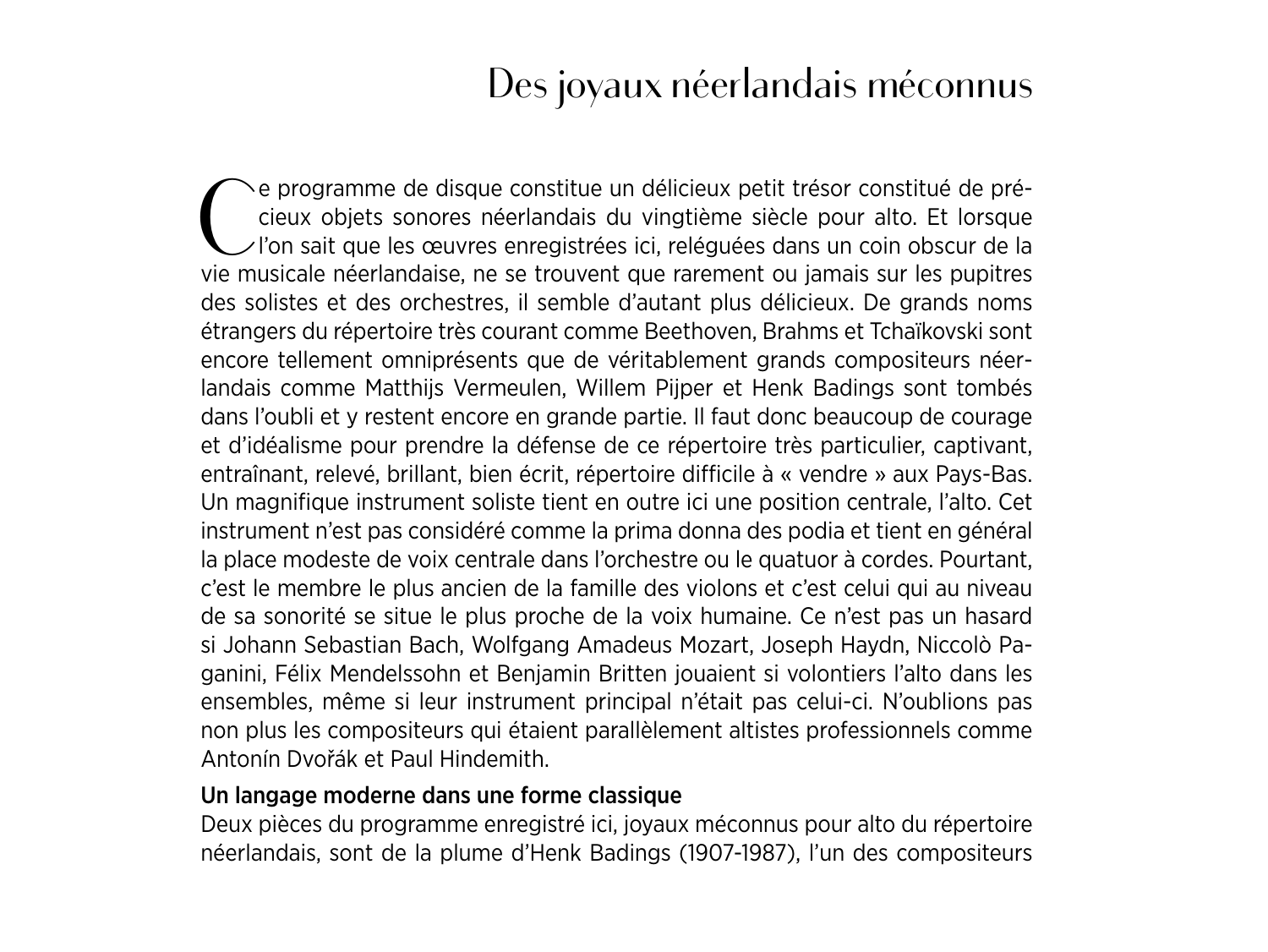néerlandais les plus importants et les plus universels du vingtième siècle. Comme compositeur, Henk Badings était quasiment autodidacte même s'il a brièvement étudié auprès de Willem Pijper. Il a légué à la postérité pas moins de 700 œuvres, dans presque tous les genres et pour tous les effectifs possibles et imaginables, allant du grand orchestre symphonique à la musique pour harmonie et pour fanfare : 15 symphonies, 48 concertos, 140 œuvres de musique de chambre, 20 œuvres chorales avec orchestre, 60 pièces pour chœur a capella, 25 lieder, 1 oratorio, 10 ballets et 6 opéras. Henk Badings a beaucoup utilisé la gamme de huit sons au lieu de la gamme de douze sons. Il a également composé de la musique utilisant l'échelle de 31 notes et de la musique électronique. Dans ce sens, il a été un innovateur, même s'il est resté attaché aux formes classiques traditionnelles, même s'il a construit son langage musical moderne sur le romantisme allemand et était un contrapuntiste habile. Henk Badings est en effet comparé à Paul Hindemith et ce dernier se considérait lui-même comme un artisan baroque qui avait dit adieu au romantisme. L'expression romantique est toutefois restée proche d'Henk Badings, aussi dissonantes que pussent être ses œuvres dès les années 1930.

Henk Badings a commenté son *Concerto pour alto* de la manière suivante : « Le premier mouvement a une introduction lente dans laquelle la partie solo annonce en vagues contours le matériau mélodique du concerto. Le mouvement principal rapide fait entendre un thème principal frivole et un thème secondaire lyrique. Dans le thème secondaire, l'échelle de douze sons laisse place aux plus fines nuances de l'échelle à trente et un sons. Cette mélodie se développe en motifs en triolets qui dépassent la limite de perception des micro-intervalles. C'est là qu'imperceptiblement a lieu le retour à l'échelle de douze sons. Vers la fin du premier mouvement, le thème principal transformé par agrandissement d'intervalles est entendu dans la partie soliste, accompagné en contrepoint par une transformation du thème secondaire énoncée par l'orchestre à cordes.

Le deuxième mouvement, Adagio, est de forme ternaire ABA. Après des motifs introductifs en flageolets, le soliste fait entendre la mélodie principale en exploitant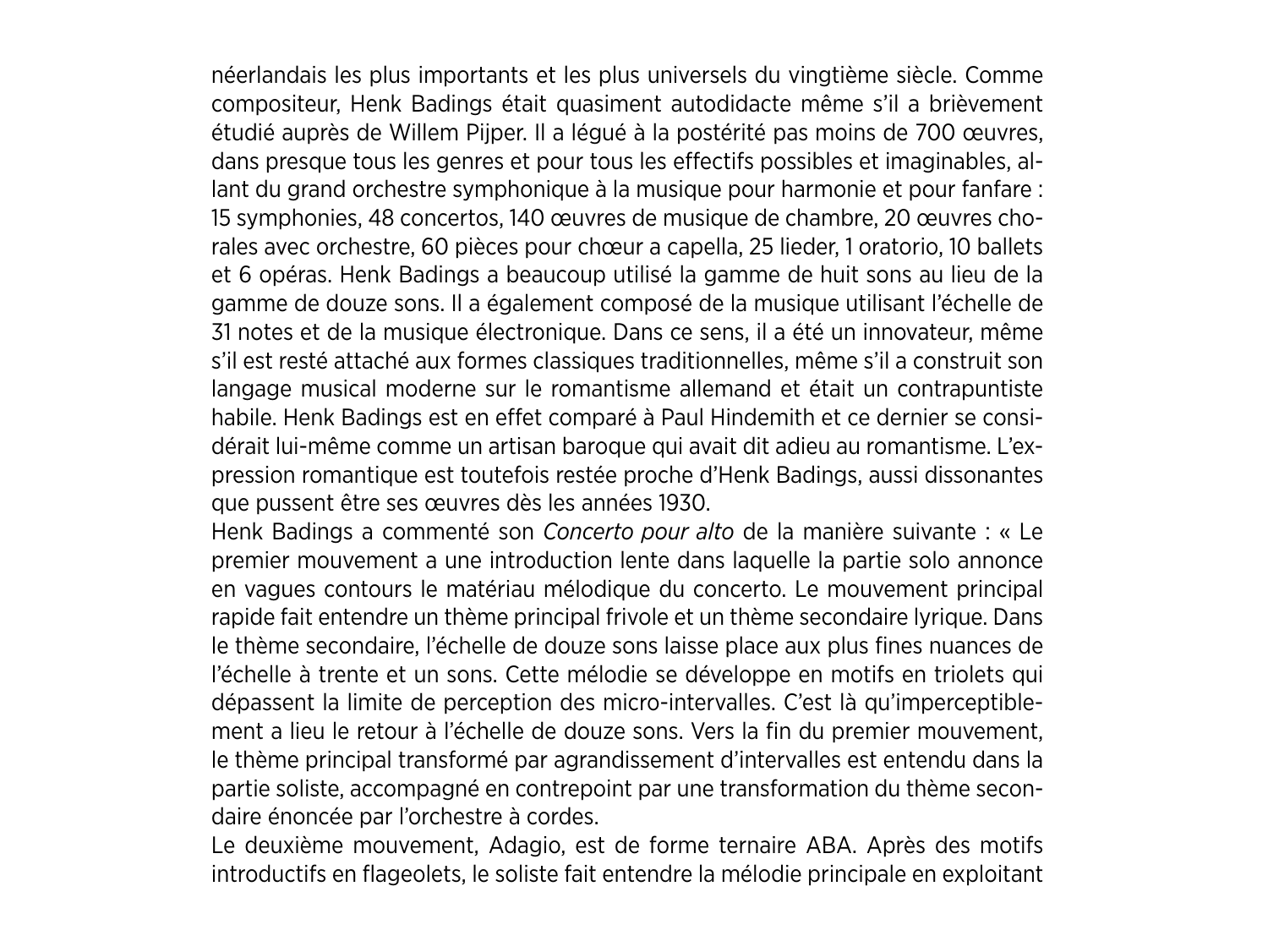le timbre nasal de la corde de *la* de l'alto, seulement accompagné par les seconds violons et les altos. L'entrée des violoncelles et des basses conduit à l'épisode central. Dans la partie soliste, le retour de la mélodie principale est entendu dans un passage en doubles cordes joué sur les cordes graves. Ce timbre sombre continue de dominer le discours jusque dans la Coda.

Le dernier mouvement, Allegro moto, est un Rondo ludique, principalement caractérisé par une combinaison polymétrique de mesures à 2/4 et à 3/8. Le thème du Rondo fait par exemple entendre une mesure à 3/8 en même temps qu'une mesure à 2/4 dans une partie de l'accompagnement. Dans le premier thème secondaire traité de manière contrapuntique et caractérisé par de nombreuses appoggiatures, la mesure à 2/4 prédomine. Dans le deuxième thème secondaire fanfaronnant joué dans l'aigu sur la corde de *mi* des violons, la mesure à 3/8 prédomine. Et un troisième thème secondaire entendu dans les pizzicati des violons est de mesure à 2/4. Dans ce jeu de combinaisons de thèmes et de mètres, l'alto soliste reste au premier plan. »

La *Sonate pour alto* est une pièce virtuose, expressive, ci et là dramatique mais aussi ludique. Comme le plus souvent chez Badings, cette pièce composée quatorze ans plus tôt suit le concept formel classique tant au niveau de la construction des phrases que de la structure en trois mouvements. La mélodie, l'harmonie et le rythme donnent ici la direction à l'exposé musical qui dans toute la sonate semble être construit à partir d'une seule cellule. Cette dernière relie les trois mouvements en un ensemble cyclique, comme c'est aussi souvent le cas chez Franz Liszt, César Franck et Willem Pijper. Dans un premier mouvement aux allures de marche, le plus souvent dissonant, les deux instruments sont traités comme des partenaires d'importance égale. Un deuxième mouvement triste fait ensuite entendre des tournures mélodiques presque baroques, puis laisse la place à un finale exubérant de mesure à trois temps.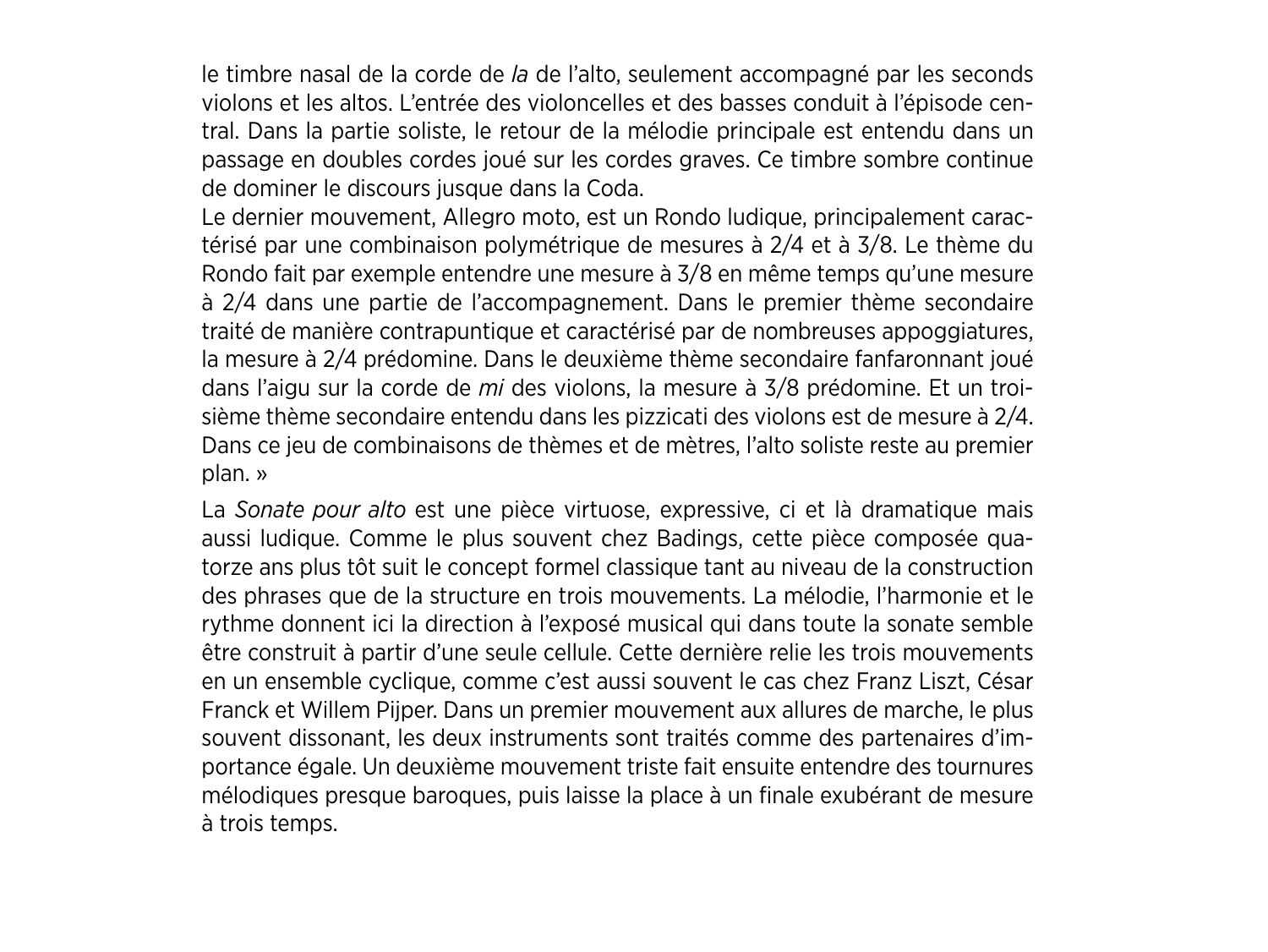#### Une danse « ancienne » solennelle dans un habit contemporain

Dans sa *Pavane pour alto et orchestre à cordes,* Arne Werkman (\*1960) allie également tradition et modernité de manière captivante. Né à La Haye, ce dernier a grandi en Suisse et en France avant de faire des études au conservatoire et à l'université de Genève. Au début des années 1990, il a poursuivi ses études de composition auprès de Tristan Keuris au Conservatoire d'Utrecht. Il est notamment devenu connu grâce à la musique qu'il a composée pour le Prinsjesdag, et son Alice aux pays des merveilles d'après le livre de Lewis Carroll créé par Emmy Verhey et Camerata Antonio Lucio. Dans sa *Pavane pour alto et orchestre à cordes* Arne Werkman a apporté un éclairage contemporain à l'ancienne danse de cour baroque et donné à la forme « traditionnelle » un contenu moderne. Dans son rythme, on retrouve l'allure de l'ancienne Pavane, mais les harmonies trahissent le compositeur de notre temps.

#### Un compositeur entre deux cultures

Considéré comme un compositeur néerlandais, Jan Koetsier a toutefois passé une grande partie de sa vie en Allemagne. C'est là qu'en 1940 il a composé son *Concertino pour alto et orchestre opus 21,* puis la plus grande partie de ses autres œuvres. En 1913, il a déménagé avec ses parents à Berlin. De 1927 à 1934, il y a étudié le piano, la direction d'orchestre et la composition. Il a alors commencé à exercer une activité de chef d'orchestre à Lübeck et à Berlin. En 1942, il est devenu second chef de l'Orchestre du Concertgebouw d'Amsterdam aux côtés de Willem Mengelberg et cet orchestre a fréquemment interprété ses œuvres. Après avoir assuré brièvement à La Haye des fonctions pour l'Orchestre de la Résidence et le Conservatoire, Jan Koetsier est retourné en 1950 en Allemagne où il a été jusqu'en 1966 chef d'orchestre de l'Orchestre Symphonique de la Radio Bavaroise auprès d'Eugen Jochum et Rafael Kubelik, puis de 1966 à 1976 professeur de direction d'orchestre à la Hochschule für Musik de Munich où il est décédé en 2006. Dans son *Concertino* brillamment orchestré, à l'écriture efficace, on entend clairement que Jan Koetsier a été surtout influencé par Paul Hindemith et par deux compositeurs de la fin de l'époque romantique, Richard Strauss et Gustav Mahler.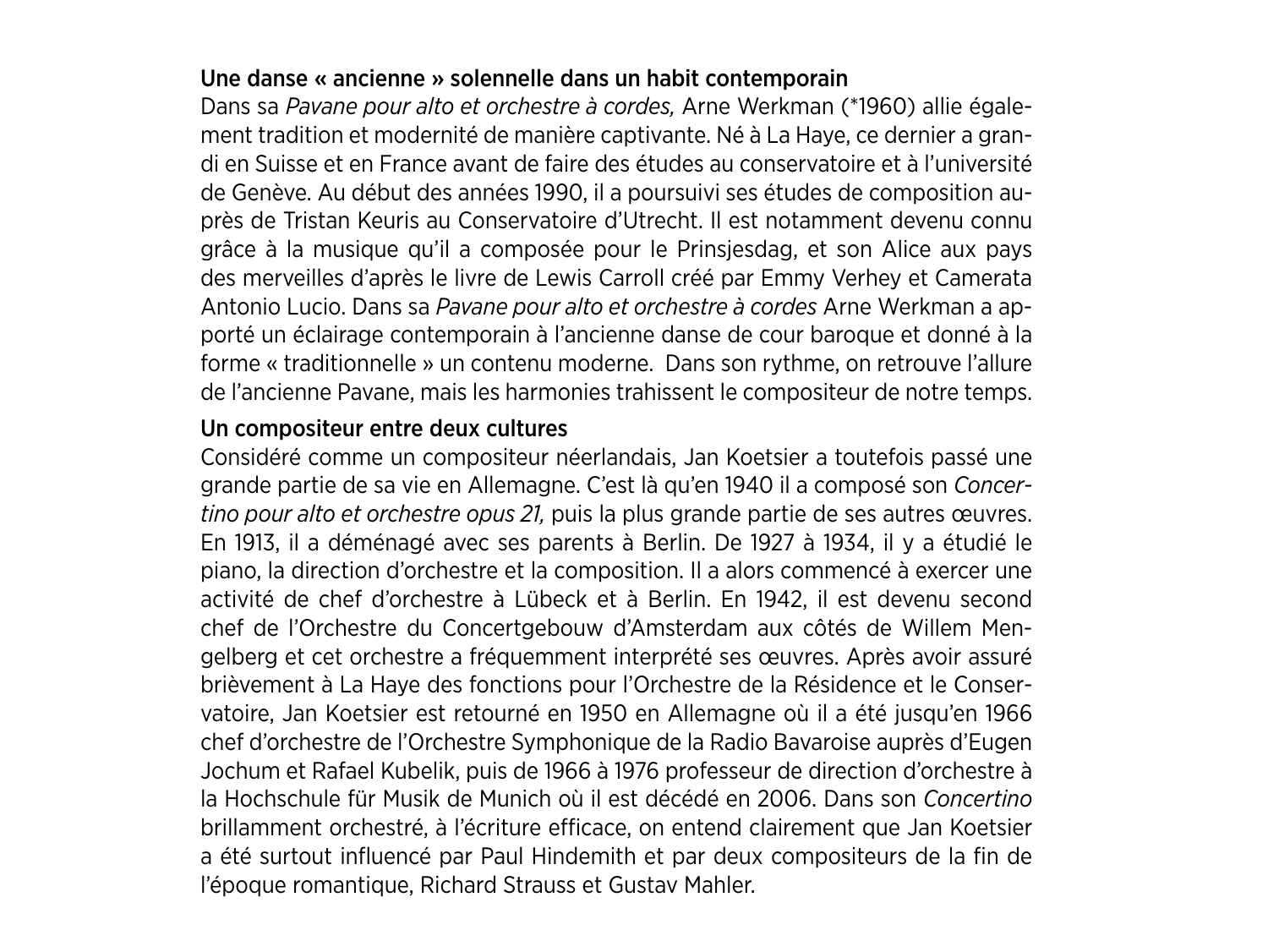#### Une petite ode romantique amstellodamoise

Le disque termine avec l'*Ariette pour alto et piano* d'Henriëtte Bosmans (1895-1952), compositrice amstellodamoise. Elle est née d'Henri Bosmans, jusqu'en 1896 violoncelliste solo de l'Orchestre du Concertgebouw, et de Sara Benedicts, professeur de piano au conservatoire d'Amsterdam – également professeur d'Henriëtte. Son père a interprété avec Edvard Grieg sa sonate pour violoncelle et sa mère a joué à quatre mains avec Johannes Brahms. Parallèlement à son activité de pianiste, Henriëtte Bosmans a tout d'abord commencé à composer dans le style romantique avant de le délaisser sous l'influence de Willem Pijper - qui a été son professeur pendant quelques années, son voisin à Amsterdam, et jusqu'à son décès en 1947 un ami proche. Son *Ariette pour alto et piano* de 1917 est encore composée dans l'esprit du romantisme. C'est une sorte de Lied ohne Worte, modeste pièce dans laquelle résonne de lointains échos de la sonate pour violon de César Franck.

CLEMENS ROMIJN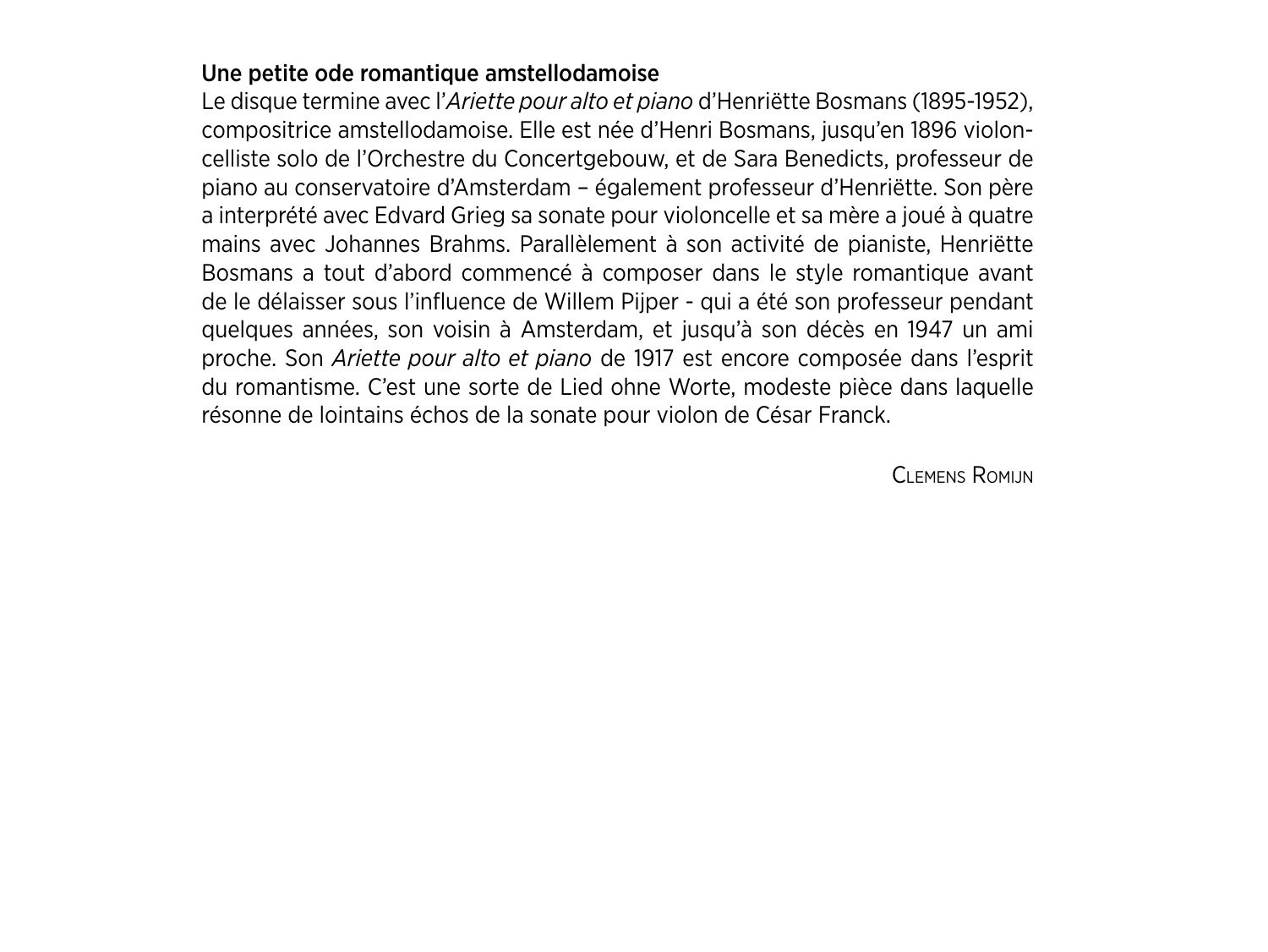#### DANA ZEMTSOV

Lauréate de nombreux concours et menant une carrière exceptionnelle, Dana Zemtsov est l'une des altistes solistes internationales les plus prometteuses de sa génération. Parmi les faits marquants, citons son interprétation du Concerto pour alto de Bartók à Tallinn, deux représentations de la Symphonie concertante de Mozart dans la grande salle du Concertgebouw d'Amsterdam avec l'Orchestre philharmonique des Pays-Bas, les concerts de musique de chambre avec Janine Jansen et Martin Fröst au Festival de musique de chambre d'Utrecht, et un récital au Carnegie Hall de New York. En 2016, Dana Zemtsov a été invitée au 43e Congrès international de l'alto en tant qu'hôte d'honneur aux côtés d'altistes de renom comme Ettore Causa, Bruno Giuranna et Tabea Zimmermann. En 2012, elle a signé un contrat d'enregistrement exclusif avec Channel Classics Records. Trois albums acclamés par la critique ont été publiés jusqu'à présent : « Enigma » (2014), « Romantic Metamorphoses » (2015) et « Essentia » (2018). Dana Zemtsov est lauréate du 1er prix de plusieurs concours au Luxembourg, en Italie, en Autriche, en Allemagne, au Portugal et aux Pays-Bas. En 2010, elle a remporté le concours néerlandais « Evening of the Young Musician », a été élue « Jeune musicienne de l'année » et a représenté les Pays-Bas au « Concours Eurovision des jeunes musiciens » à Vienne. Elle a également reçu le prestigieux Anton Kersjesprijs 2014 et a été invitée à se produire lors des célébrations du 25e anniversaire du Kersjesfonds dans la grande salle du Concertgebouw d'Amsterdam. Dana Zemtsov se produit régulièrement sur les plus grandes scènes du monde, comme le Royal Concertgebouw d'Amsterdam, le TivoliVredenburg d'Utrecht, la Philharmonie de Saint-Pétersbourg et le Carnegie Hall de New York.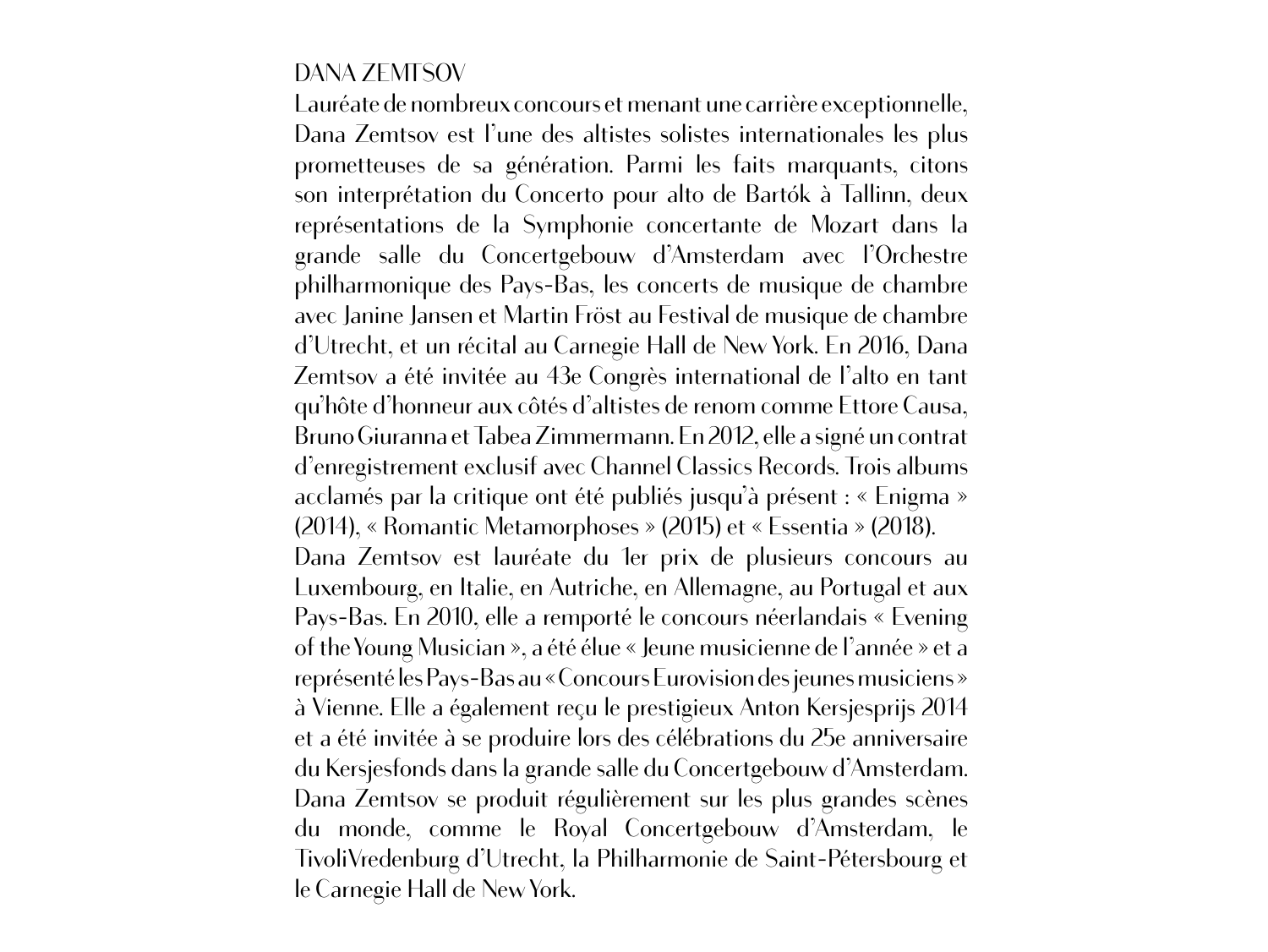En tant que soliste, Dana Zemtsov se produit avec l'Orchestre philharmonique des Pays-Bas, le Sinfonia Rotterdam, l'Orchestre symphonique de Lake Forest, l'Orchestre philharmonique de Stuttgart, le Bergische Symphoniker, le St. Michael String Orchestra, l'Orchestre philharmonique d'Arnhem et l'Orchestre symphonique national d'Estonie, et collabore avec des chefs d'orchestre tels que Conrad van Alphen, Daniel Raiskin, Fabio Mechetti, Otto Tausk et Leif Segerstam. Née à Mexico City en 1992, Dana Zemtsov commence la musique à l'âge de cinq ans auprès de sa grand-mère et de ses parents, tous deux altistes (Mikhail Zemtsov et Julia Dinerstein). Elle a étudié au conservatoire de Maastricht auprès du célèbre virtuose de l›alto Michael Kugel.

#### ANNA FEDOROVA

Anna Fedorova est l'une des meilleures pianistes du monde. Dès son plus jeune âge, elle a fait preuve d'une maturité musicale innée et de capacités techniques étonnantes. Son enregistrement en direct du 2e concerto de Rachmaninov a été visionné plus de 30 millions de fois sur YouTube et est très apprécié par les critiques et les musiciens de renommée internationale. Elle se produit régulièrement dans les salles de concert les plus prestigieuses du monde, comme le Concertgebouw d'Amsterdam, le Carnegie Hall de New York, le Palacio de Bellas Artes de Mexico, la Tonhalle de Zurich, le Théâtre des Champs-Élysées de Paris, le Bunka Kaikan de Tokyo et bien d'autres.

En tant que pianiste soliste, Anna Fedorova s'est produite avec l'Orchestre Philharmonia, l'Orchestre Philharmonique Royal,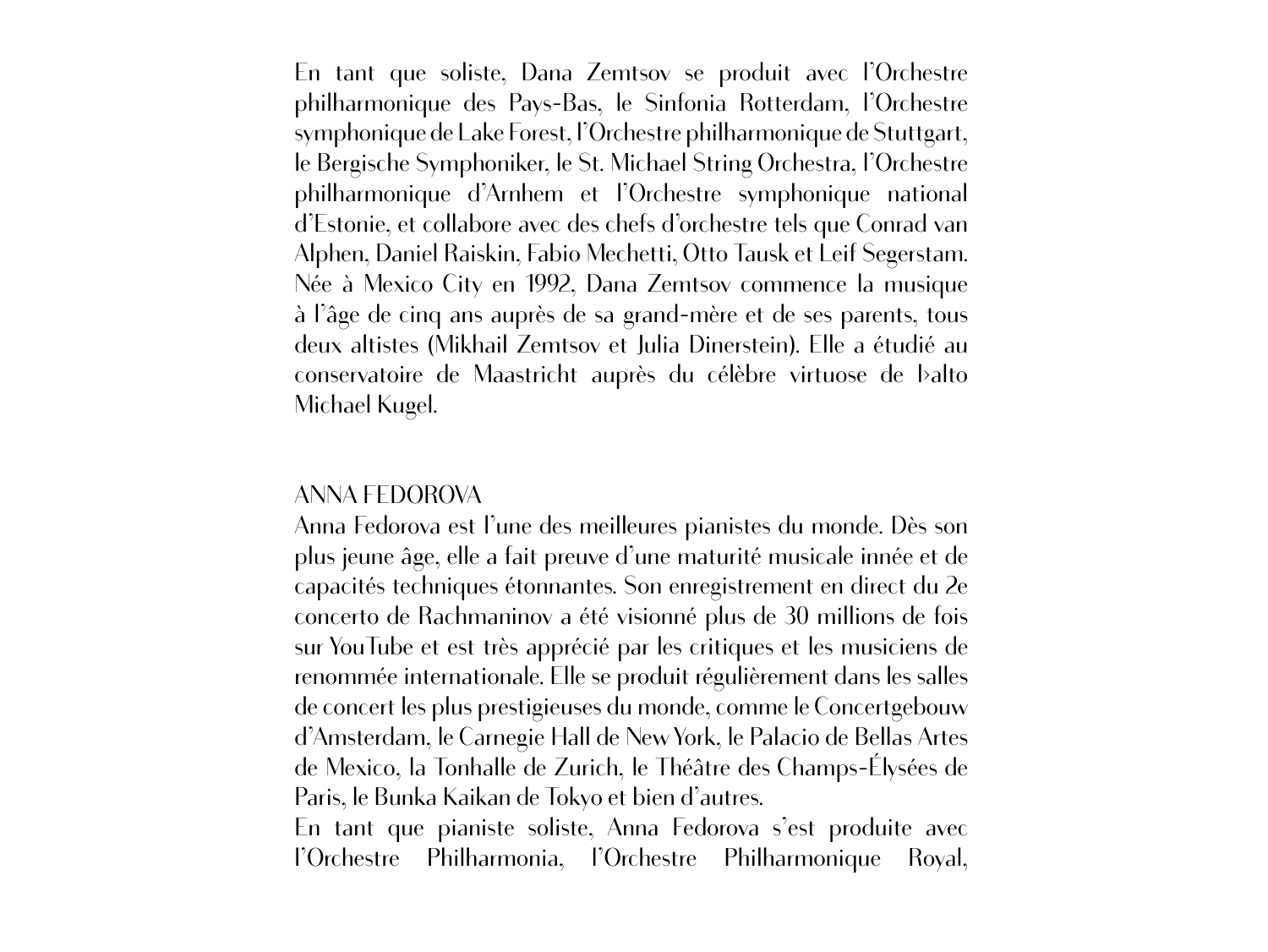l'Orchestre symphonique de Tokyo, l'Orchestre symphonique Yomiuri du Japon, l'Orchestre national de Russie, l'Orchestre symphonique de l'Utah, l'Orchestre symphonique de Dallas, l'Orchestre philharmonique de Hong Kong, l'Orchestre philharmonique des Pays-Bas et bien d'autres encore. Surnommée « la pianiste maison » du Concertgebouw par le *Telegraph*, Anna Fedorova s'y est produite plus de trente fois, en plus de nombreuses apparitions en ligne et télévisées. Elle est actuellement artiste en résidence à la Philharmonie de Haarlem, aux Pays-Bas. Elle est régulièrement invitée à des festivals de musique de premier plan tels que le Festival de musique d'Annecy, le Festival Menuhin de Gstaad (Suisse), le Festival Ravinia aux États-Unis et la Fondation Louis Vuitton à Paris.

Anna Fedorova est diplômée de l'Académie nationale de musique Lysenko de Kiev auprès de Borys Fedorov et de l'Accademia Pianistica d'Imola, en Italie, auprès de Leonid Margarius. Elle a obtenu sa maîtrise et son diplôme d'artiste au Royal College of Music de Londres sous la direction de Norma Fisher.

#### SHIZUO Z KUWAHARA

Lauréat du premier prix du prestigieux concours international de direction d'orchestre Sir Georg Solti à Francfort, en Allemagne, Shizuo Z Kuwahara est le principal chef invité du théâtre Mariinsky, en Russie. Sa carrière de chef d'orchestre a connu une rapide ascension après ce prix, ce qui lui a valu d'être invité à diriger le Rundfunk-Sinfonieorchesters Saarbrücken, l'Orchestre de chambre polonais, l'Orchestre philharmonique de Nice et l'Orchestre du Musée de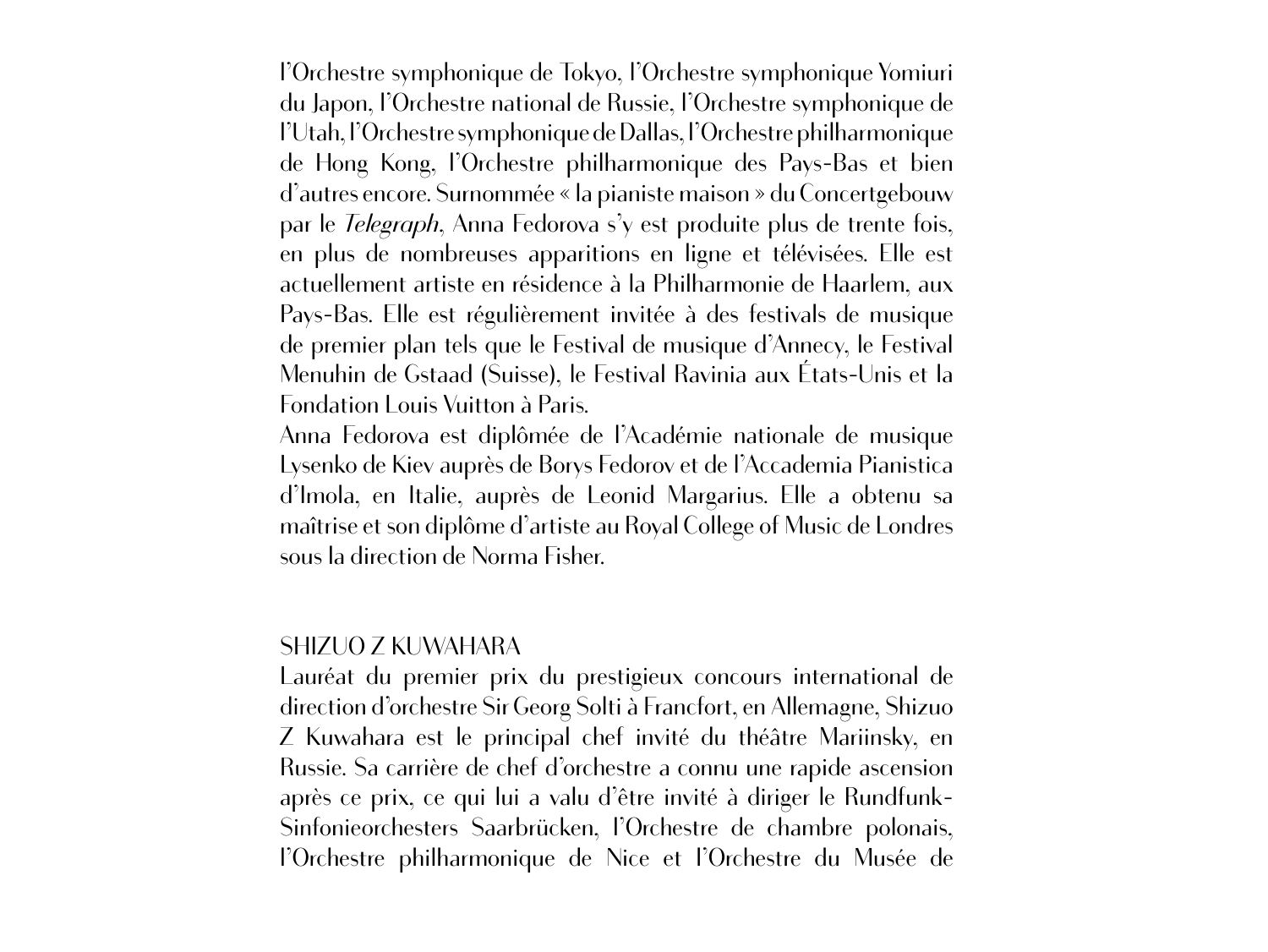Francfort. À l'invitation de Valery Gergiev, Kuwahara a fait des débuts sensationnels au Théâtre Mariinsky dans La Traviata de Verdi en 2018, dont a découlé une relation à long terme avec la compagnie. Il a en effet été immédiatement invité à revenir pour diriger Eugène Onéguine de Tchaïkovski, Tosca de Puccini, Macbeth de Verdi et plusieurs programmes orchestraux. Dernièrement, il a fait ses débuts avec le Mariinsky Ballet en dirigeant la première production de Daphnis et Chloé de Ravel. Cette saison, il est prévu qu'il dirige Carmen de Bizet, Turandot de Puccini et plusieurs autres opéras, ballets et productions orchestrales.

Américain d'origine japonaise résidant à Amsterdam, aux Pays-Bas, Shizuo Z Kuwahara a dirigé des représentations dans toute l'Europe, l'Amérique du Nord, l'Amérique latine et l'Asie, notamment avec l'Orchestre du musée de Francfort, l'Orchestre de Philadelphie, l'Orchestre symphonique de Baltimore, l'Orchestre philharmonique de Buffalo, l'Orchestre symphonique de Seattle, l'Orchestre symphonique de Salta, l'Orchestre philharmonique du Japon, l'Orchestre symphonique de Tokyo, l'Orchestre symphonique Yomiuri du Japon, l'Orchestre symphonique d'Osaka, l'Orchestre symphonique national du Danemark et l'Orchestre philharmonique de Wrocław. Il a également été assistant et chef d'orchestre remplaçant auprès de l'Orchestre symphonique de Boston, de l'Orchestre symphonique de Baltimore et de l'Orchestre de Paris. Cette saison, il fera ses débuts avec l'Orchestre philharmonique national de Sibiu et l'Opéra Brașov en Roumanie.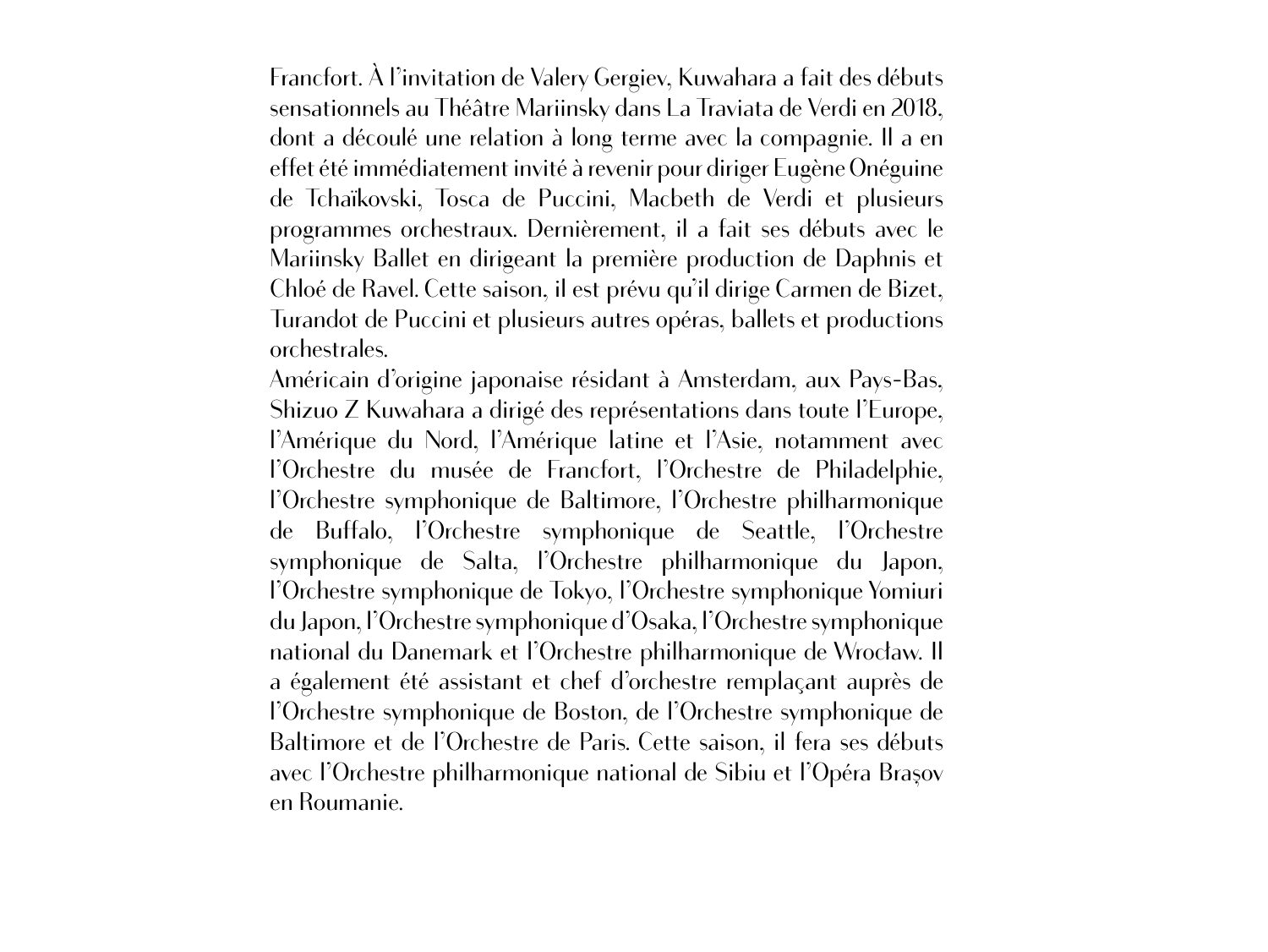### PHION, ORCHESTRE DE LA GUELDRE ET DE L'OVERIJSSEL

L'objectif de l'orchestre philharmonique néerlandais Phion de la Gueldre et de l'Overijssel est de plaire à un public aussi large que possible en interprétant de la musique symphonique en direct. Sous la baguette de son chef Otto Tausk, l'orchestre propose un vaste éventail de programmes musicaux, qui se veulent aussi novateurs que surprenants. L'orchestre s'engage dans des collaborations à l'intérieur et à l'extérieur de sa propre discipline pour conter l'histoire de la musique classique de différentes manières, qu'il s'agisse de grandes œuvres symphoniques de qualité, de nouveaux formats classiques surprenants ou d'entrecroisements innovants.

Phion joue un rôle social actif dans les provinces de la Gueldre et de l'Overijssel, mais aussi au-delà, en collaborant avec des partenaires culturels, en encadrant le secteur amateur, en accompagnant le Nederlandse Reisopera et diverses chorales, et en favorisant l'enseignement musical et le développement des talents. À ce titre, il est fier de faire partie du réseau culturel de ces deux provinces néerlandaises.

Phion, Orchestre de la Gueldre et de l'Overijssel est le fruit d'une fusion opérée en 2019 entre l'Orchestre philharmonique d'Arnhem et l'Orchestre symphonique des Pays-Bas. Les racines de l'Orchestre philharmonique d'Arnhem remontent à 1889. Au cours des dernières décennies, l'orchestre a été dirigé par les chefs Roberto Benzi, Lawrence Renes, Martin Sieghart et Antonello Manacorda. Il a enregistré plusieurs CD d'œuvres de Mahler, Schubert et Brahms, notamment, sous la direction de Martin Sieghart et Antonello Manacorda.

L'histoire de l'Orchestre symphonique des Pays-Bas remonte à 1933.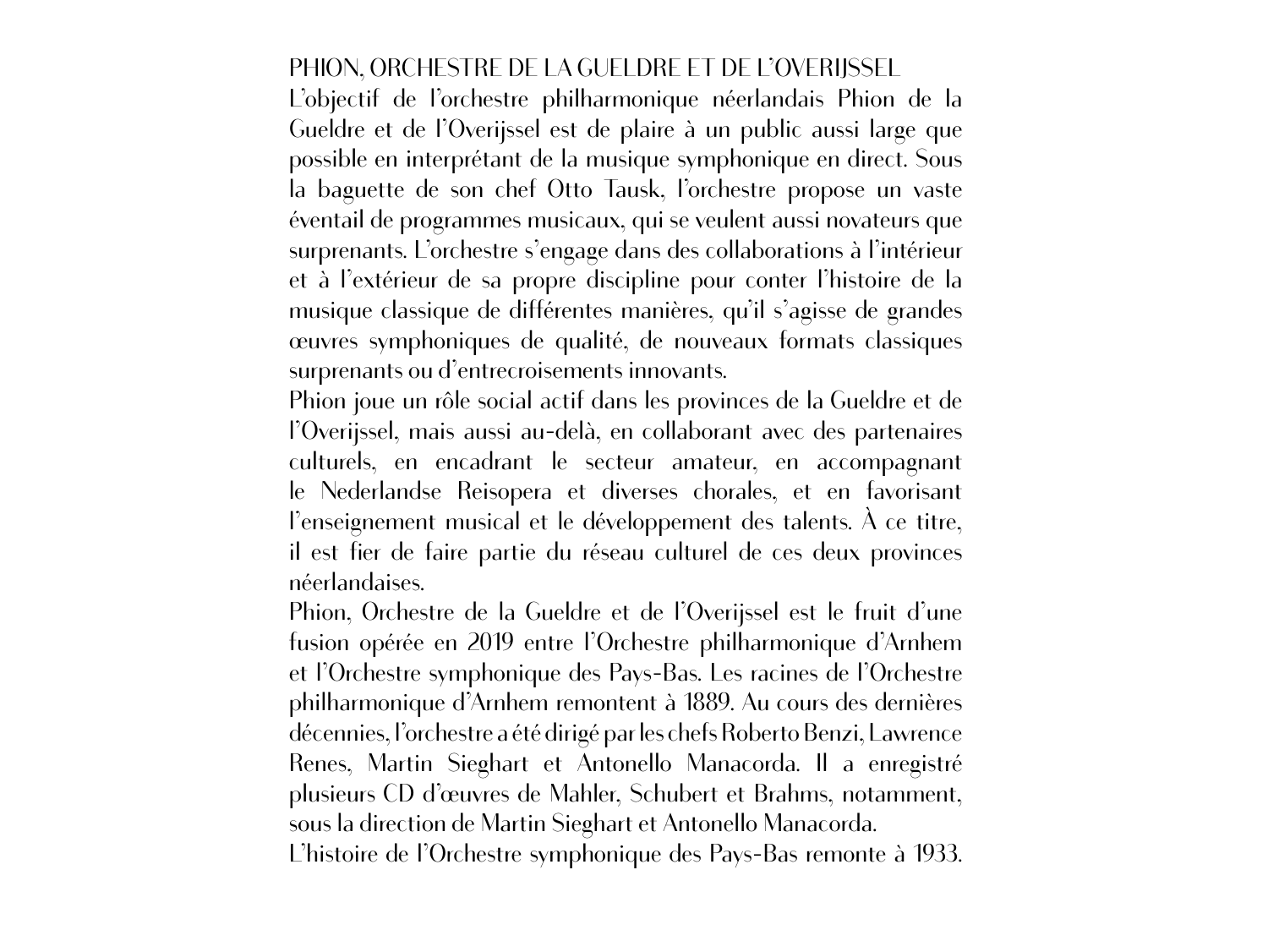Il a connu un développement important dans les années 1990, sous la baguette du chef d'orchestre Jaap van Zweden. Son successeur, Jan Willem de Vriend, a été à la tête de l'orchestre pendant une période de 10 ans, au cours de laquelle l'orchestre a enregistré toutes les symphonies de Beethoven et Mendelssohn sur CD. L'orchestre a ensuite été dirigé par Ed Spanjaard jusqu'à sa fusion avec l'Orchestre philharmonique d'Arnhem.

À compter de la saison 2020-2021, le nom de la nouvelle entité est Phion, Orchestre de la Gueldre et de l'Overijssel, placé sous la direction d'Otto Tausk comme chef d'orchestre principal. Otto Tausk est également directeur musical de l'Orchestre symphonique de Vancouver et conseiller artistique de l'École de musique de l'Orchestre symphonique de Vancouver.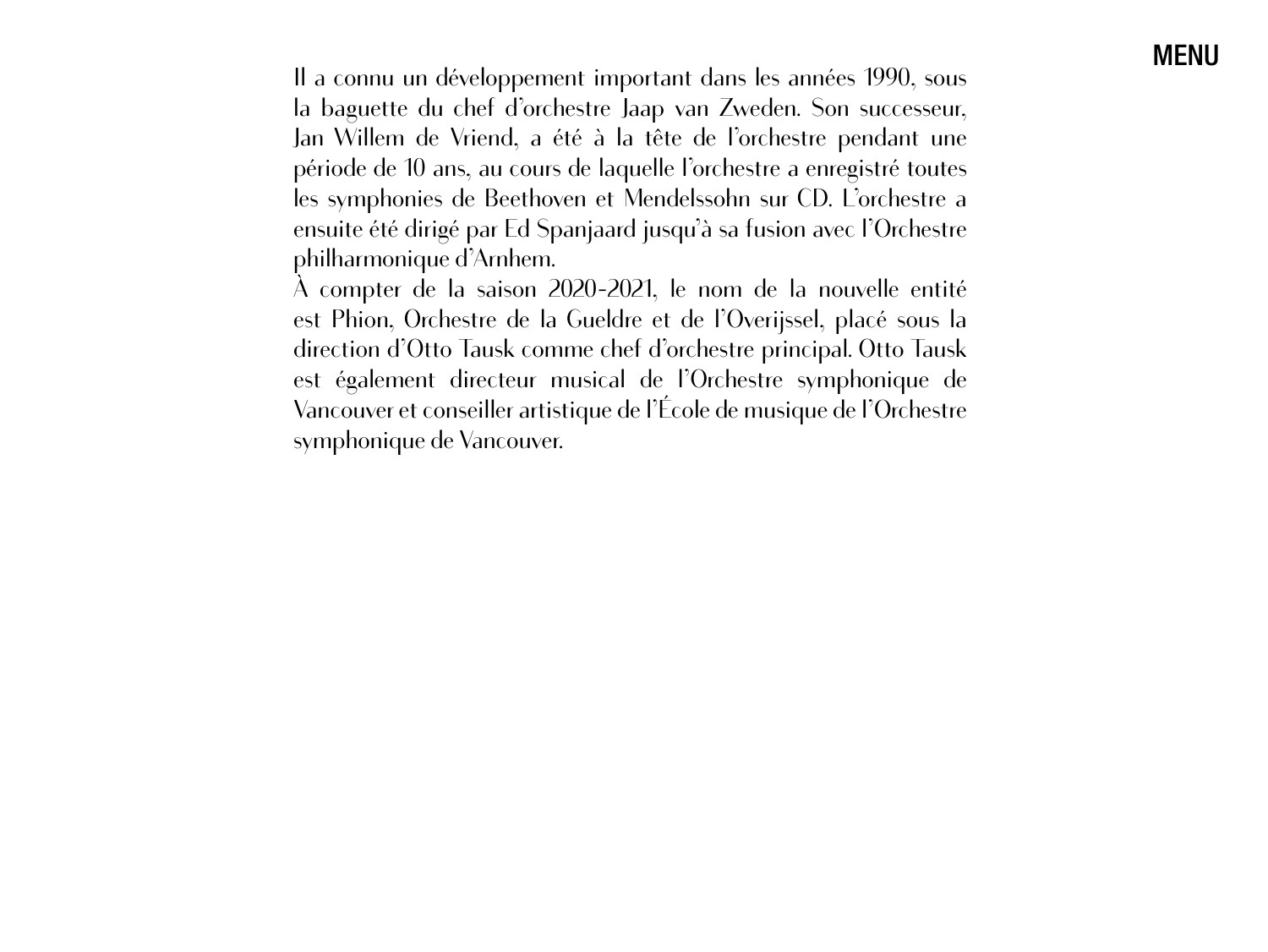<span id="page-40-0"></span>Als Bratschist betrachte ich es in meinem Berufsleben als eine große Aufgabe, den allgemeinen Irrglauben zu widerlegen, das Repertoire für mein Instrument sei begrenzt. Es gibt noch so viel, was noch nicht gespielt oder aufgenommen wurde, so viel, was erkundet oder neu interpretiert werden kann. Es ist eine interessante Erkundungstour, die Bedeutung eines vergessenen oder verschollenen Werks (wie Koetsiers Violakonzert oder Badings Sonate für Bratsche & Piano) herauszufinden, denn in diesem Stadium ist die Bereitschaft des Künstlers, zu suchen und zu entdecken, was in den Seiten steckt, genauso wichtig wie das, was später als der objektive Wert des Werks gelten mag. Im Geiste dieser Entdeckerfreude und Aufregung möchte ich dieses neue Album meinen Bratschistenkollegen, Musikliebhabern und all denjenigen vorstellen, die neugierig und gespannt auf musikalische Überraschungen sind. Das Album ist außerdem eine Hommage an die Niederlande, ein Land, dem ich mich tief verbunden fühle, das mir so viele Möglichkeiten geboten hat und wo ich mich immer willkommen und zuhause fühle.

Während dieses Projekts, das während des COVID-Lockdowns Gestalt angenommen hat, wurde ich von der Großzügigkeit und dem Wohlwollen wundervoller Menschen überrascht und tief gerührt, die bereit waren zu unterstützen, zu helfen, Zeit zu investieren und sich mit mir auszutauschen. Ich werde die Erinnerungen an diesen Prozess und an die Menschen, ohne die dieses Ergebnis niemals erreicht worden wäre, für immer dankbar in mir tragen. Otto Tausk bin ich zutiefst dankbar, dass er das Projekt dem PHION Orchester unterbreitet hat, und ich danke Mikhail Zemtsov, ohne den ich das Violakonzert von Jan Koetsier vermutlich nie gefunden hätte. Danke aus tiefstem Herzen dem fantastischen PHION Orchester, Shizuo Kuwahara & meiner lieben Freundin Anna Fedorova für die wunderbare gemeinsame Zeit beim Erforschen dieser neuen Werke. Ich danke Marco Borggreve für das Cover-Foto und ein unvergessliches Fotoshooting voller interessanter Unterhaltungen und inspirierender Ideen. Danke dem wunderbaren Pianisten Gerard Boeters, der mit mir stundenlang an diesen , unvertrauten' Stücken gearbeitet hat, bis sie mir zu eigen geworden waren. Und danke dem lieben Mikhail Kugel, der mit seiner einzigartigen Sichtweise und Erfahrung immer weiß, wie man das Magische und Unerwartete in der Musik findet. Und schließlich ein großer Dank an alle Freunde und Unterstützer, die dieses Projekt ermöglicht haben, darunter die SENA-Stiftung & Stiftungsrat der ZEMTSOV-Stiftung sowie Mr. Coen van Beuningen. Vielen Dank an OSO Couture, die mein Outfit für das Foto entworfen hat. Vielen Dank an die Dutch Viola Society. Nicht zuletzt bin ich Jared Sacks, Lydi Groenewegen, Floor van der Holst & der ganzen Familie von Channel Classics für alles und alle Zeit dankbar!!

DANA ZEMTSOV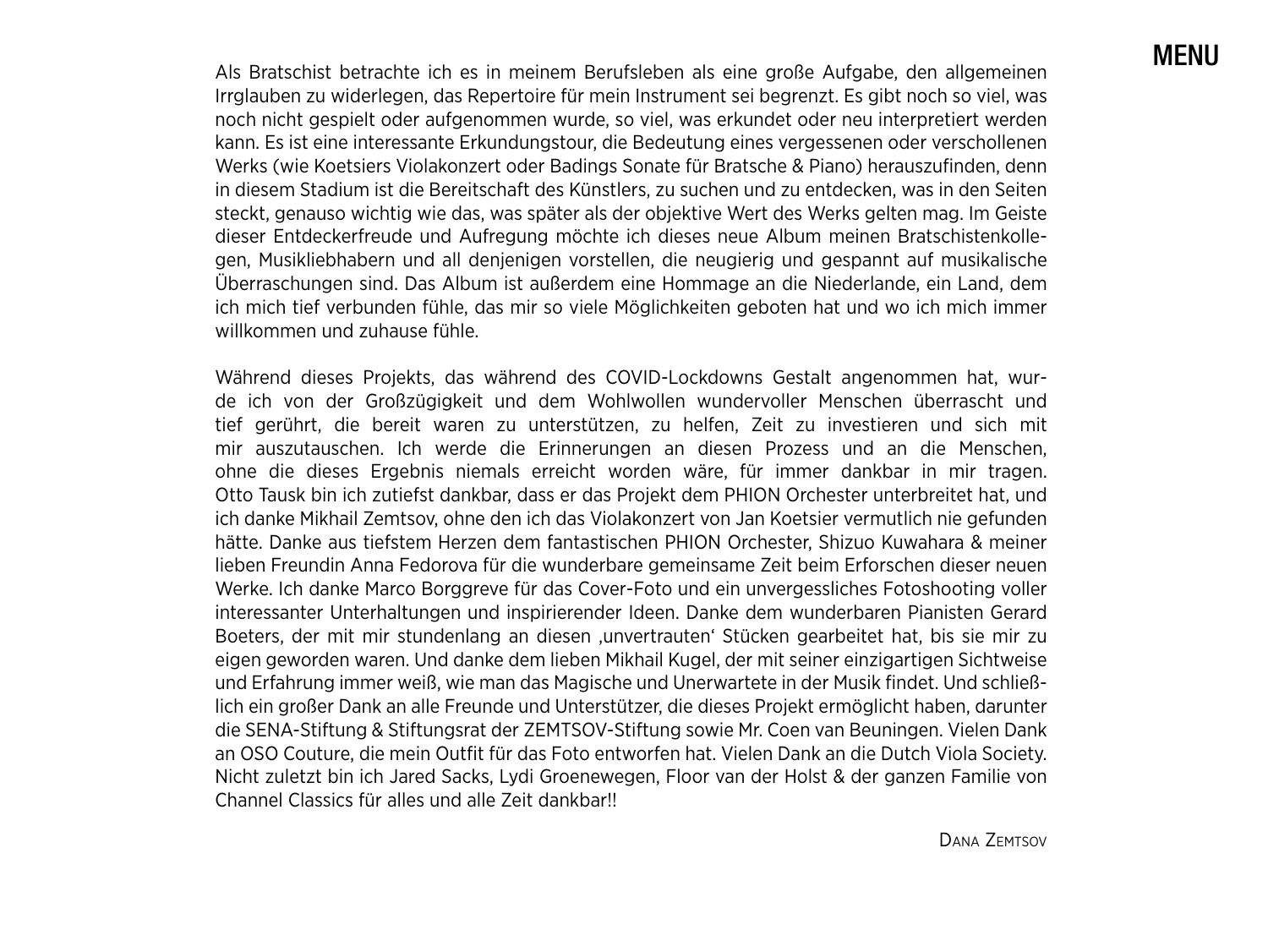## Verborgene niederländische Schätze

as Programm dieser CD präsentiert niederländische Werke für Bratsche aus dem 20. Jahrhundert. Die Komponisten finden auch im Musikleben ihres Heimatlandes nur wenig Beachtung und gelangen nur selten oder gar nicht auf die dem 20. Jahrhundert. Die Komponisten finden auch im Musikleben ihres Heimatlandes nur wenig Beachtung und gelangen nur selten oder gar nicht auf die Pulte von Solisten und Orchestern, werfen doch große ausländische Namen wie Beethoven, Brahms und Tschaikowsky immer noch so große Schatten, dass herausragende niederländische Tondichter wie Matthijs Vermeulen, Willem Pijper und Henk Badings bis heute in Vergessenheit geraten sind. Es zeugt daher von großem Mut und Idealismus, für diese ausgefallenen, faszinierenden und gut geschriebenen Werke, die nur schwer "an den Mann zu bringen" sind, eine Lanze zu brechen, und das mit der Bratsche als Soloinstrument, die auch nicht gerade als Primadonna der Podien gilt, sondern meist einen bescheidenen Platz als Mittelstimme im Orchester oder Streichquartett einnimmt – obwohl sie das älteste Mitglied der Geigenfamilie ist und der menschlichen Stimme klanglich am nächsten kommt. Es ist daher auch kein Zufall, dass Johann Sebastian Bach, Wolfgang Amadeus Mozart, Joseph Haydn, Niccolò Paganini, Felix Mendelssohn und Benjamin Britten im Ensemble so gern den Bratschenpart übernahmen, obwohl sie ursprünglich andere Instrumente spielten, ganz zu schweigen von den Komponisten, die professionelle Bratschisten waren, wie Antonín Dvořák und Paul Hindemith.

#### Moderne Sprache in klassischer Form

Zwei der verborgenen niederländische Schätze auf dieser CD stammen aus der Feder von Henk Badings (1907-1987), einem der bedeutendsten und vielseitigsten niederländischen Komponisten des 20. Jahrhunderts. Obwohl er auch eine Zeitlang bei Willem Pijper studierte, war er als Komponist praktisch Autodidakt. Er hinterließ nicht weniger als 700 Werke in fast allen Gattungen und für alle denkbaren Besetzungen, vom großen Sinfonieorchester bis zur Blasmusik: 15 Sinfonien, 48 Konzerte,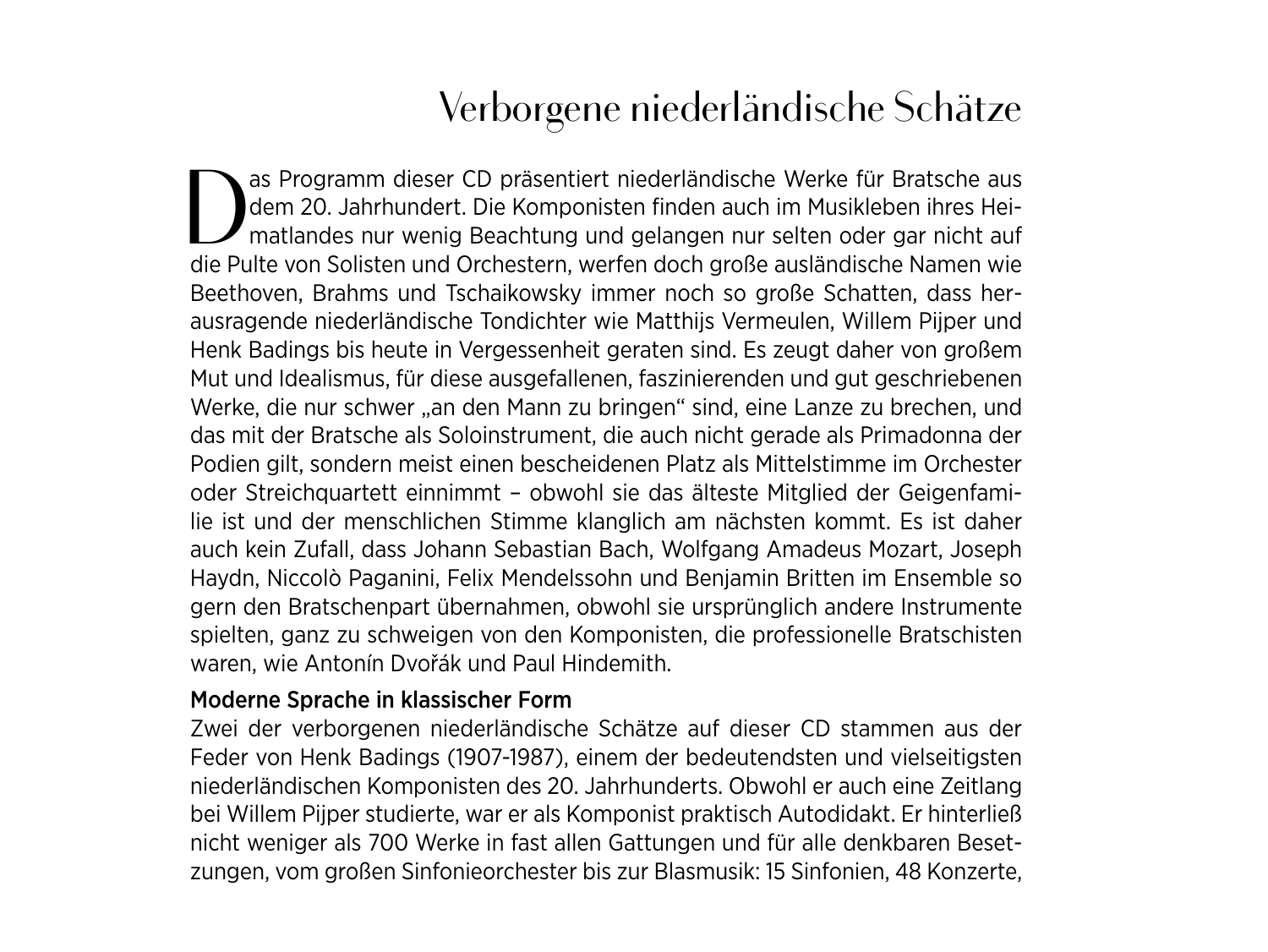140 Kammermusikwerke, 20 Chorwerke mit Orchester, 60 A-cappella-Chorwerke, 25 Lieder, ein Oratorium, 10 Ballette und 6 Opern. Henk Badings verwendete oft oktotonische (achttönige) Reihen statt der zwölftönigen, schrieb 31-tönige und elektronische Musik. In diesem Sinne war er ein Erneuerer, obwohl er an den traditionellen klassischen Formen festhielt, in seiner modernen Tonsprache auf der deutschen Romantik aufbaute und ein geschickter Kontrapunktiker war. Badings wurde mit Paul Hindemith verglichen, der sich selbst als von der Romantik abgekehrten barokken Handwerker beschrieb, allerdings hielt Badings der romantischen Expressivität die Treue, so dissonant seine Werke ab den 1930er Jahren auch klingen mögen.

Henk Badings erklärt sein Bratschenkonzert folgendermaßen: "Der erste Satz hat eine langsame Einleitung, in der die Solostimme in vagen Konturen das melodische Material des Konzerts andeutet. Der schnelle Hauptteil hat ein musikantisches Haupt- und ein lyrisches Seitenthema, in dem die Zwölftönigkeit in die feineren Intervallschattierungen der einunddreißigtönigen Reihe übergeht. Die Melodie entwickelt sich zu triolischen Figuren, die die Wahrnehmungsschwelle für Mikrointervalle überschreiten. Hier folgt unbemerkt die Rückkehr zur Zwölftönigkeit. Gegen Ende des ersten Satzes wird das durch Intervallvergrößerung transformierte Hauptthema in der Solostimme von einem variierten zweiten Thema im Streichorchester kontrapunktiert. Der zweite Satz, Adagio, hat eine dreiteilige ABA-Form. Nach einleitenden Flageolett-Figuren präsentiert die Solostimme die Hauptmelodie im nasalen Timbre der A-Saite, nur begleitet von den zweiten Violinen und Bratschen. Der Einsatz der Celli und Bässe leitet den Mittelteil ein. In Doppelgriffen auf den tiefen Saiten der Solobratsche kehrt die Hauptmelodie zurück; diese dunkle Farbe dominiert bis zur Coda. Der letzte Satz, Allegro molto, ist ein verspieltes Rondo und zeichnet sich durch eine polymetrische Kombination aus 2/4- und 3/8-Takt aus. Das Rondo-Thema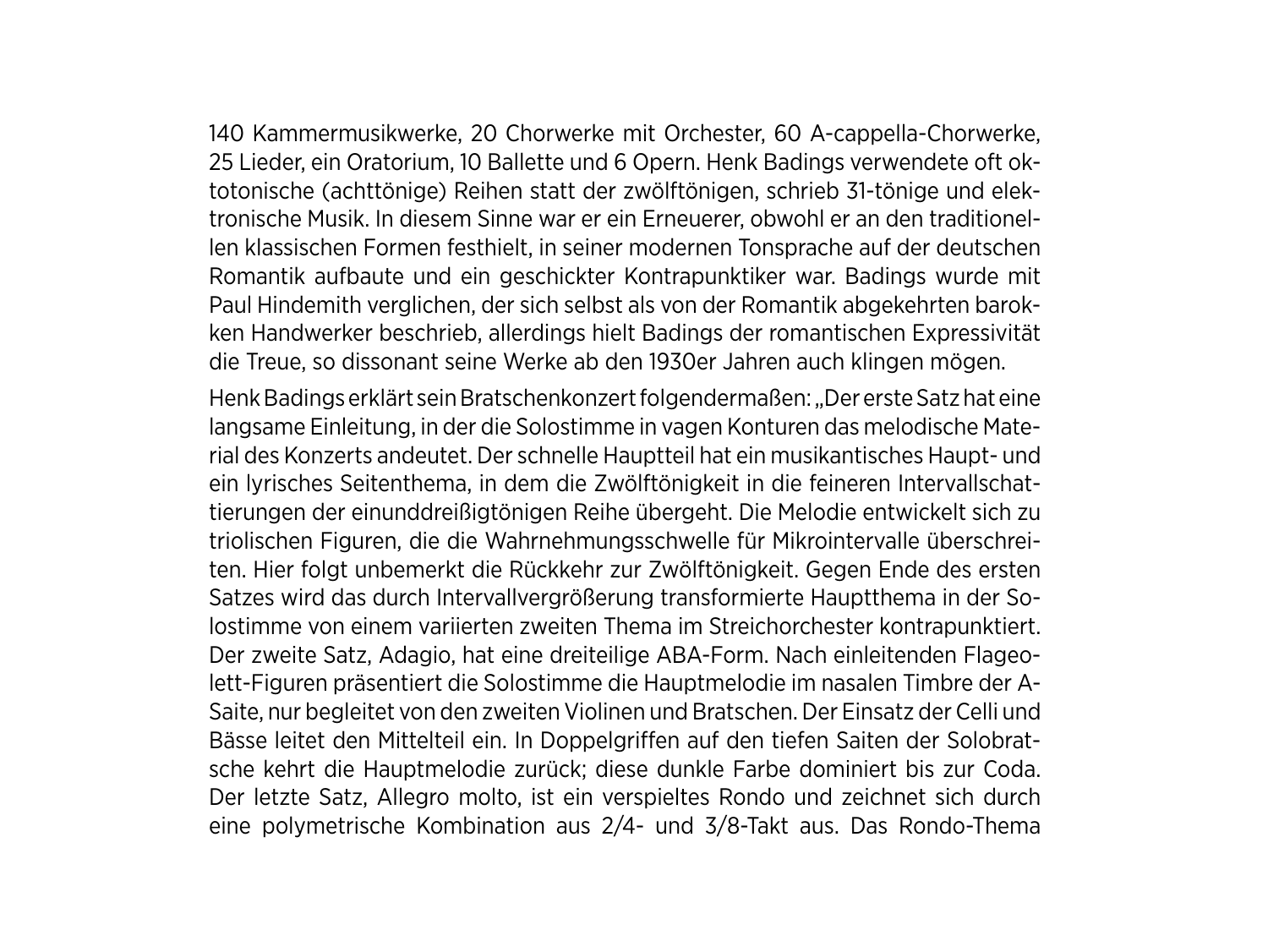zum Beispiel steht im 3/8-Takt gegen den 2/4-Takt in einem Teil der Begleitung. Im kontrapunktisch verarbeiteten ersten Seitenthema, das durch viele Vorschläge gekennzeichnet ist, überwiegt der 2/4-Takt, im zweiten Seitenthema, fanfarenhaft hoch auf der E-Saite der Violinen, jedoch der 3/8-Takt. Ein drittes Seitenthema, das in Violinpizzicati erklingt, steht im 2/4-Takt. In diesem Spiel der Kombinationen von Themen und Metren steht die Solo-Bratsche immer im Vordergrund."

Die 14 Jahre früher entstandene virtuose, ausdrucksstarke, hier und da dramatische, aber auch verspielte Bratschensonate hat mit ihrem dreisätzigen Aufbau und in der Phrasierung eine klassische Struktur, wie so oft bei Badings. Melodie, Harmonie und Rhythmus bestimmen die Richtung der musikalischen Auseinandersetzung, die in der gesamten Sonate auf einer einzigen Keimzelle aufzubauen scheint und die drei Sätze zu einem zyklischen Ganzen verbindet, wie es bei Franz Liszt, César Franck und Willem Pijper oft der Fall war. Im marschartigen, oft dissonanten ersten Satz, dem langsamen, melancholischen zweiten Satz mit fast barocken melodischen Umspielungen und dem überschwänglichen Finale im Dreiertakt werden die beiden Instrumente als gleichberechtigte Partner behandelt.

#### Würdiger alter Tanz in moderner Gestalt

Auch Arne Werkman (\*1960) bringt in seiner *Pavane für Bratsche und Streichorchester* Tradition und Moderne auf faszinierende Weise zusammen. Der in Den Haag geborene Komponist wuchs in Genf und Frankreich auf und erhielt seine Ausbildung an der Genfer Musikhochschule und Universität. Anfang der 1990er Jahre setzte er sein Kompositionsstudium bei Tristan Keuris an der Hochschule in Utrecht fort. Bekannt wurde er durch seine Musik zur Verlesung der Thronrede am Prinsjesdag und *Alice im Wunderland* nach Lewis Carroll, das von der Geigerin Emmy Verhey und der Camerata Antonio Lucio uraufgeführt wurde. In der *Pavane für Bratsche und Streichorchester* wirft Arne Werkman ein zeitgenössisches Licht auf den würdevollen höfischen Barocktanz und füllt die traditionelle Form mit modernen Inhalten. In der Motorik sind die Schritte der altehrwürdigen Pavane noch erkennbar, doch die Harmonien verraten den Komponisten unserer Zeit.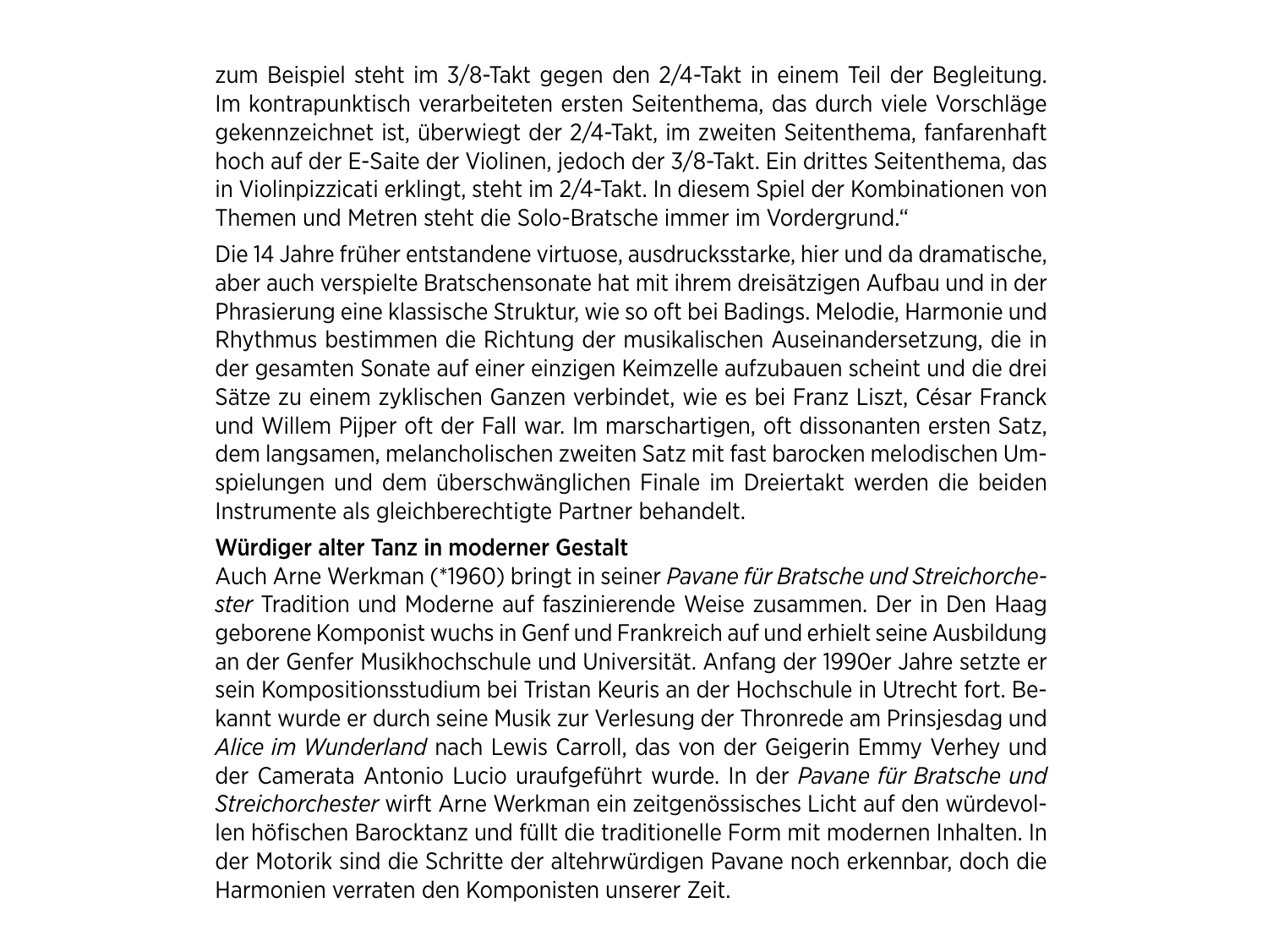#### Komponist zwischen zwei Kulturen

Jan Koetsier gilt als niederländischer Komponist, verbrachte den Großteil seines Lebens jedoch in Deutschland, wo er 1940 das *Concertino für Viola und Orchester* op. 21 und die meisten seiner anderen Werke schrieb. 1913 zog er mit seinen Eltern nach Berlin, studierte dort von 1927 bis 1934 Klavier, Orchesterleitung und Komposition und wurde Dirigent in Lübeck und Berlin. 1942 wurde er zweiter Dirigent unter Willem Mengelberg beim Amsterdamer Concertgebouw-Orchester, das seine Musik häufig aufführte. Nach kurzen Stationen beim Residentie Orkest und am Konservatorium in Den Haag kehrte Jan Koetsier 1950 nach Deutschland zurück, wo er bis 1966 an der Seite von Eugen Jochum und Rafael Kubelik das Symphonieorchester des Bayerischen Rundfunks dirigierte und von 1966 bis 1976 Professor für Orchesterleitung an der Hochschule für Musik in München war, wo er 2006 starb. Dass Jan Koetsier besonders von Paul Hindemith und den Spätromantikern Richard Strauss und Gustav Mahler beeinflusst wurde, ist auch in diesem wirkungsvollen und brillant instrumentierten *Concertino* zu hören.

#### Ein romantisches Kleinod aus Amsterdam

Die CD endet mit der *Arietta* für Viola und Klavier der Amsterdamer Komponistin Henriëtte Bosmans (1895-1952). Sie war die Tochter von Henri Bosmans, bis 1896 Solocellist des Concertgebouw-Orchesters, und Sara Benedicts, die Klavier am Amsterdamer Konservatorium unterrichtete und auch Henriëttes Lehrerin war. Ihr Vater hatte zusammen mit Edvard Grieg dessen Cellosonate aufgeführt, ihre Mutter mit Johannes Brahms vierhändig Klavier gespielt. Neben ihrer Tätigkeit als Pianistin komponierte Henriëtte Bosmans, zunächst im romantischen Stil, bis sie diesen unter dem Einfluss von Willem Pijper hinter sich ließ, der einige Jahre lang ihr Lehrer, Nachbar in Amsterdam und bis zu seinem Tod 1947 ein enger Freund war. Doch die *Arietta* aus dem Jahr 1917 atmet noch den Geist der Romantik, sie ist eine Art Lied ohne Worte, ein bescheidenes Vortragsstück mit entfernten Anklängen an César Francks Violinsonate.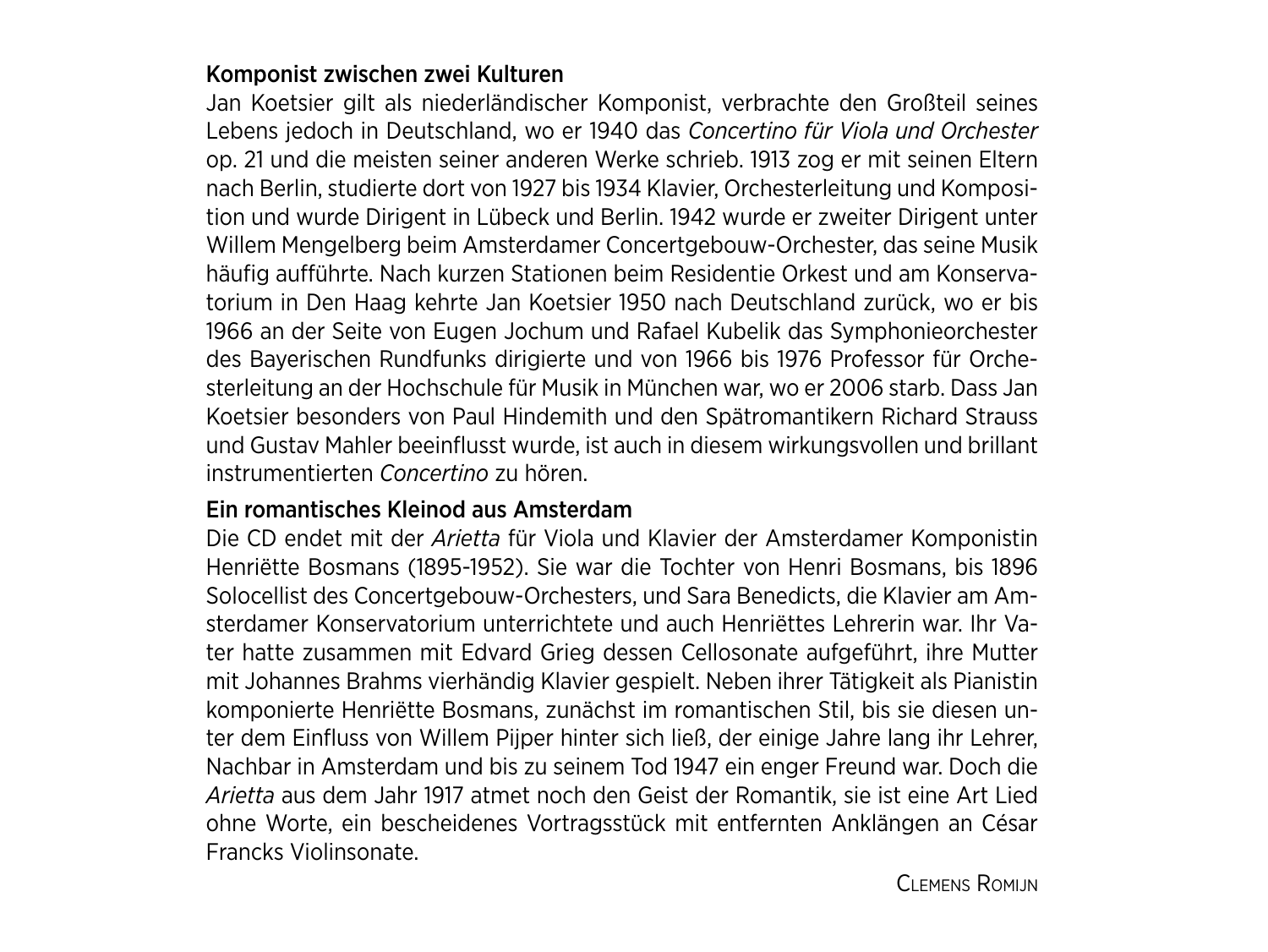#### DANA ZEMTSOV

Dana Zemtsov gewann zahlreiche Wettbewerbe und verfolgt eine herausragende Karriere als eine der international vielversprechendsten Bratschensolistinnen ihrer Generation. Zu den Höhepunkten gehören Danas Darbietung von Bartóks Bratschenkonzert in Tallinn, zwei Konzerte mit Mozarts Sinfonia concertante im großen Saal des Amsterdamer Concertgebouw mit der Niederländischen Philharmonie, Kammermusik mit Janine Jansen und Martin Fröst beim Kammermusikfestival in Utrecht und ein Konzert in der Carnegie Hall, New York. 2016 wurde Dana als Ehrengast zum 43. International Viola Congress eingeladen, zusammen mit renommierten Bratschist:innen wie Ettore Causa, Bruno Giuranna und Tabea Zimmermann. 2012 unterzeichnete sie einen exklusiven Plattenvertrag mit Channel Classics Records. Bisher erschienen drei von der Kritik hoch gelobte Alben: *Enigma* (2014), *Romantic Metamorphoses* (2015) und *Essentia* (2018).

Dana war erste Preisträgerin bei mehreren Wettbewerben in Luxemburg, Italien, Österreich, Deutschland, Portugal und den Niederlanden. 2010 gewann sie die den niederländischen Wettbewerb *Evening of the Young Musician*, wurde Jungmusikerin des Jahres und vertrat die Niederlande beim *Eurovision Young Musicians Competition* in Wien. Sie wurde außerdem mit dem renommierten Anton Kersjes-Preis 2014 ausgezeichnet und anlässlich der Feier zum 25-jährigen Bestehen des Kersjes Fonds in den großen Saal des Concertgebouw Amsterdam eingeladen.

Dana ist regelmäßig auf den wichtigsten internationalen Bühnen zu sehen, so im Königlichen Concertgebouw Amsterdam, dem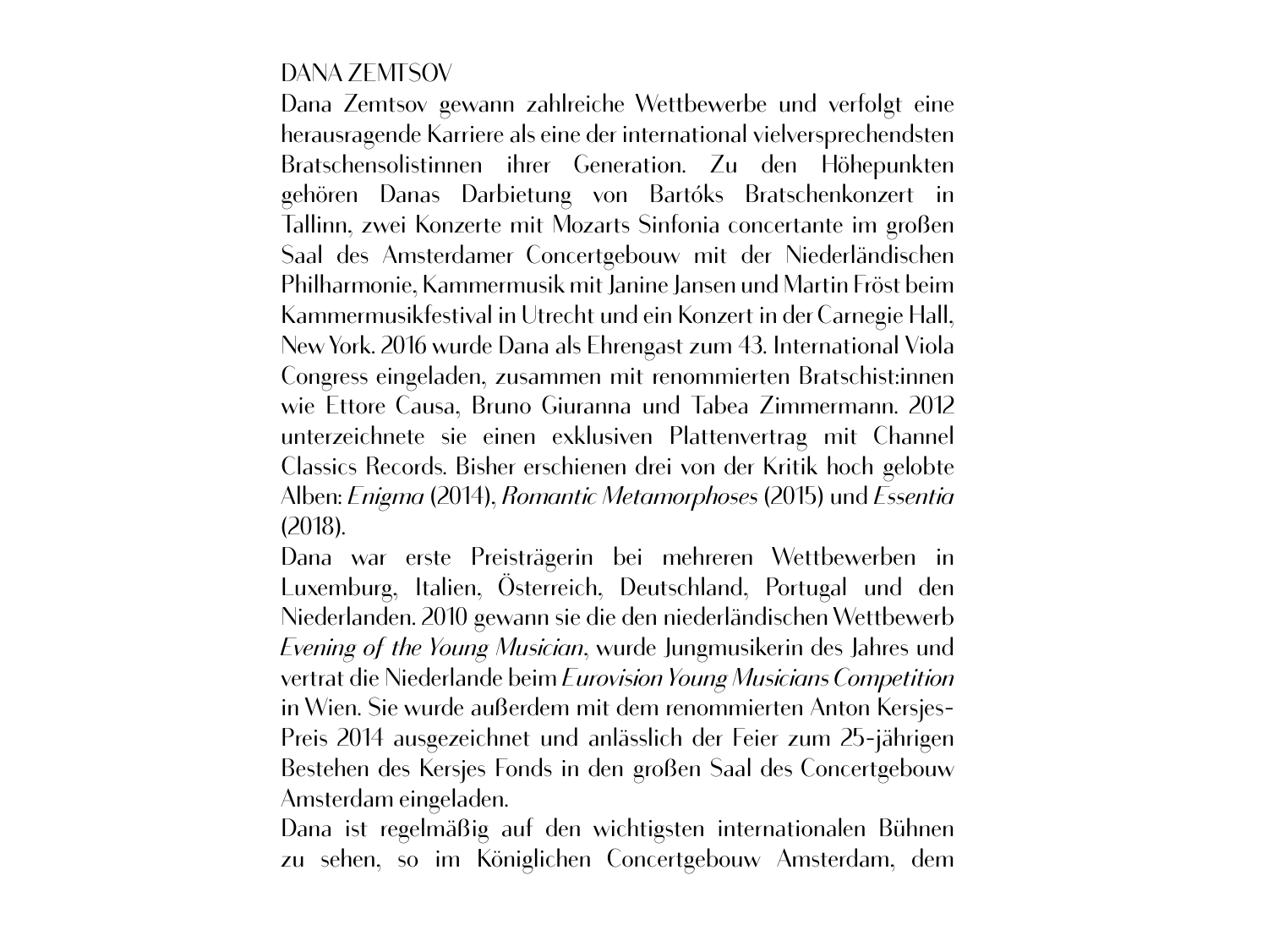TivoliVredenburg Utrecht, in der St. Petersburg Philharmonic Hall und der Carnegie Hall New York.

Als Solistin tritt Dana mit der Niederländischen Philharmonie, der Sinfonia Rotterdam, dem Lake Forest Symphony Orchestra, den Stuttgarter Philharmonikern, den Bergischen Symphonikern, dem St. Michael String Orchestra, dem Philharmonischen Orchester Arnhem und dem Staatlichen Sinfonieorchester Estland auf und arbeitet mit Dirigenten wie Conrad van Alphen, Daniel Raiskin, Fabio Mechetti, Otto Tausk und Leif Segerstam zusammen.

Dana wurde 1992 in Mexiko City geboren. Im Alter von fünf Jahren erhielt sie ihre ersten Musikstunden von ihrer Großmutter und ihren Eltern, die beide Bratschisten sind (Mikhail Zemtsov und Julia Dinerstein). Sie studierte am Konservatorium von Maastricht bei dem berühmten Bratschenvirtuosen Michael Kugel.

#### ANNA FEDOROVA

Anna Fedorova ist eine der weltweit führenden Pianistinnen. Schon in jungen Jahren zeigte sie eine große musikalische Reife und erstaunliche technische Fähigkeiten. Ihre Live-Aufnahme von Rachmaninoffs Klavierkonzert Nr. 2 wurde auf YouTube mehr als 30 Millionen Mal aufgerufen und von Musikkritikern und weltbekannten Musikern hoch gelobt. Sie tritt regelmäßig in den renommiertesten Konzertsälen der Welt auf, so im Amsterdamer Concertgebouw, in der Carnegie Hall in New York, dem Palacio de Bellas Artes in Mexico City, in der Tonhalle Zürich, im Theater der Champs Elysées in Paris, dem Bunka Kaikan in Tokio und vielen mehr.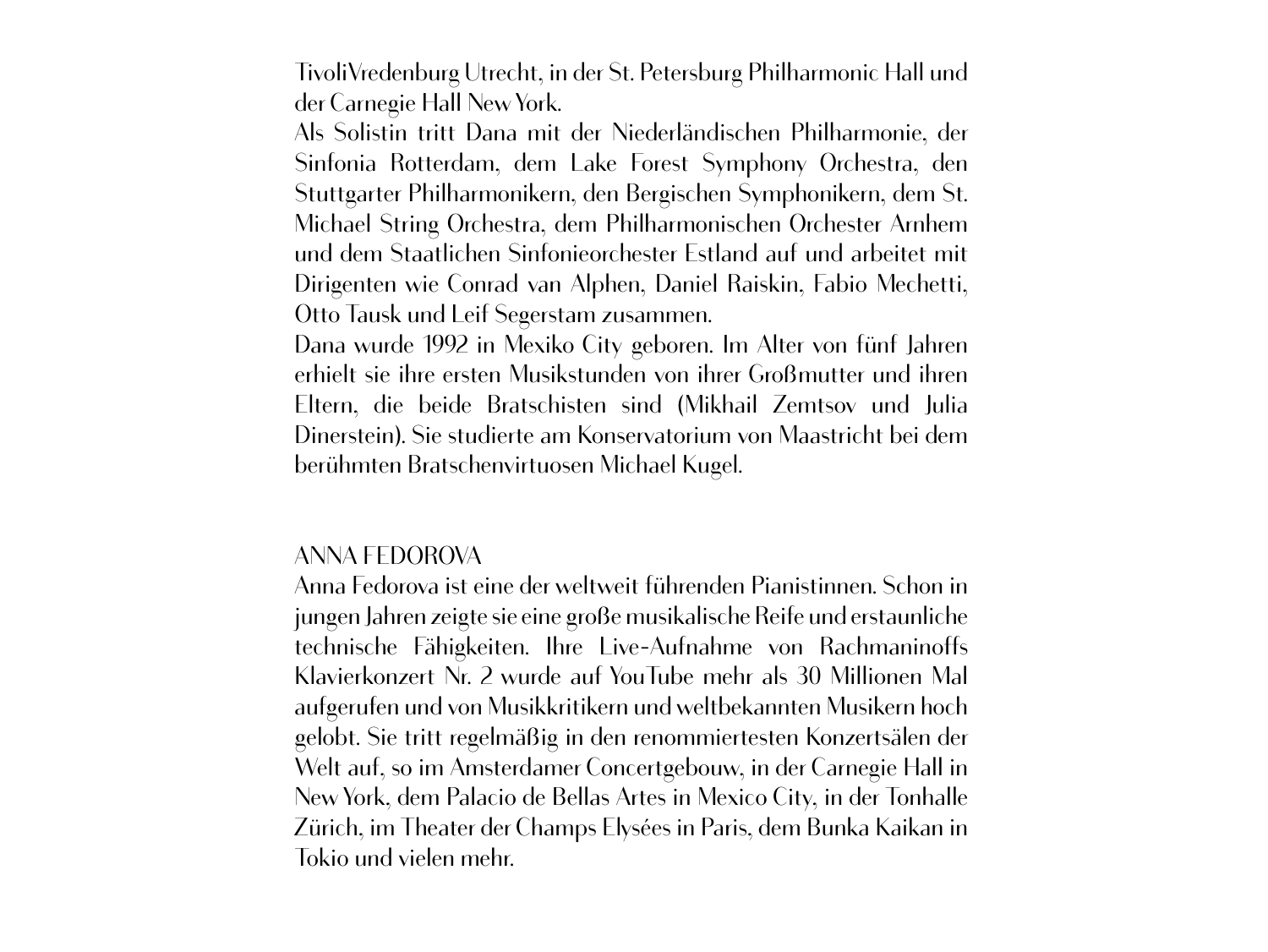Anna spielte als Orchestersolistin mit dem Philharmonia Orchestra, dem Royal Philharmonic Orchestra, dem Tokyo Symphony Orchestra, dem Yomiuri-Nippon-Sinfonieorchester, dem Russischen Nationalorchester, mit Utah Symphony, Dallas Symphony, dem Hong Kong Philharmonic Orchestra, der Niederländischen Philharmonie und vielen weiteren. Als so genannte "Hauspianistin' (Telegraph) des Amsterdamer Concertgebouw trat Anna mehr als 30 Mal auf und hatte zudem zahllose Online- und Fernsehauftritte. Anna ist derzeit Artistin-Residence an der Philharmonie Haarlem in den Niederlanden. Sie ist regelmäßig Gast bei führenden Musikfestivals wie dem *Annecy Music Festival,* dem *Menuhin Festival* in Gstaad (Schweiz), dem *Ravinia Festival* in den USA und der Stiftung Louis Vuitton in Paris. Anna absolvierte das Lysenko-Musiklyzeum in Kiew bei Borys Fedorov und studierte bei Leonid Margarius an der Accademia Pianistica di Imola, Italien. Sie erhielt ihren Master-Abschluss und ihr Künstlerdiplom am Royal College of Music in London als Schülerin von Norma Fisher.

#### SHIZUO Z KUWAHARA

Shizuo Z Kuwahara, erster Preisträger des renommierten Internationalen Dirigentenwettbewerbs Sir Georg Solti in Frankfurt, Deutschland, ist Erster Gastdirigent am Mariinski-Theater in Russland. Der Gewinn des Solti-Wettbewerbs bedeutete für ihn einen Karriereschub und brachte ihm Einladungen des Rundfunk-Sinfonieorchesters Saarbrücken, des Polnischen Kammerorchesters, der Nizza Philharmoniker und des Frankfurter Opern- und Museumsorchesters ein. Auf Einladung von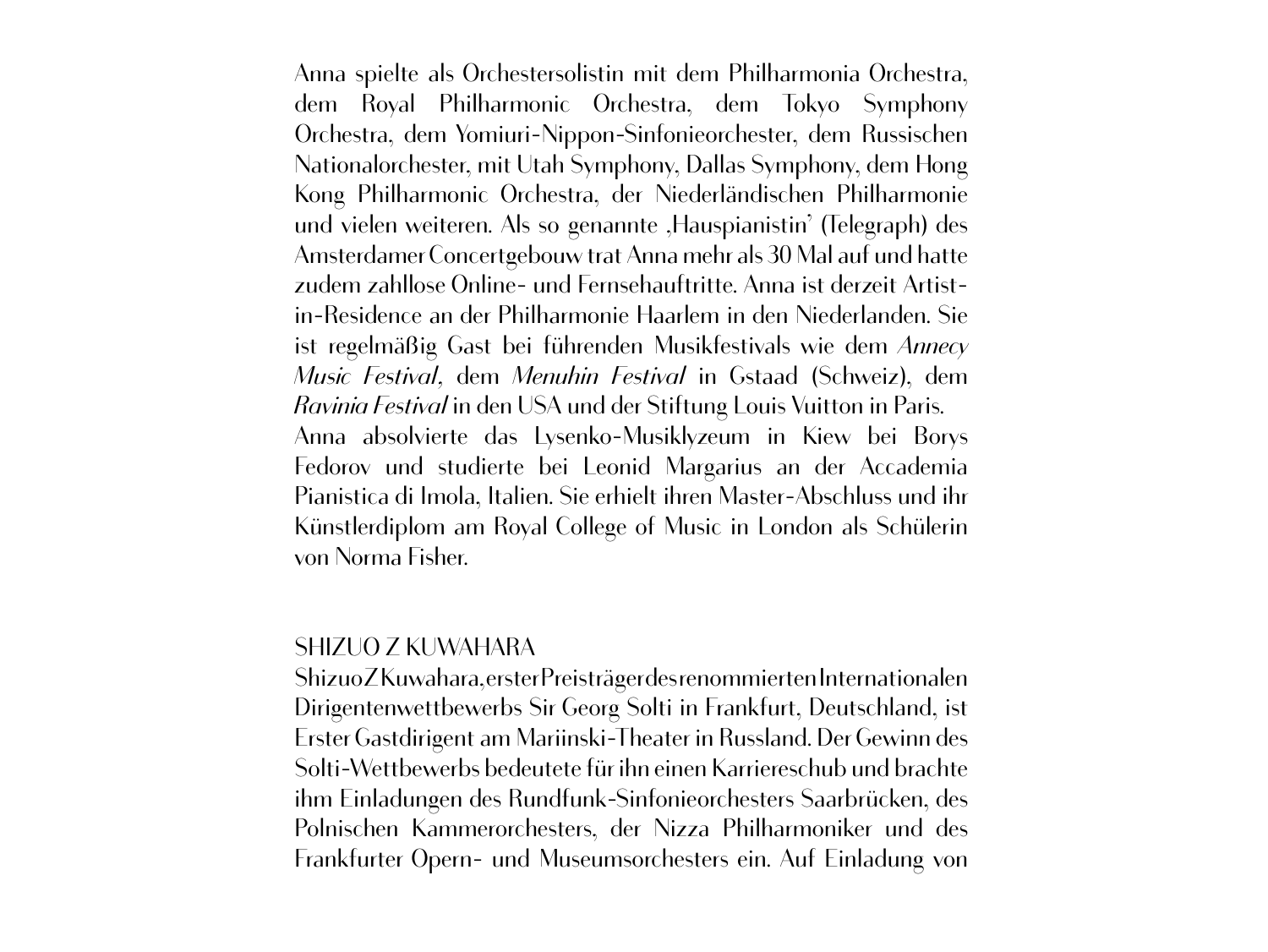Valery Gergiev gab Kuwahara 2018 mit der Aufführung von Verdis *La Traviata* ein aufsehenerregendes Debüt am Mariinski-Theater, was in eine langfristige Zusammenarbeit mit der Kompagnie mündete. Er wurde sofort erneut eingeladen, um Tschaikowskis *Eugen Onegin*, Puccinis *Tosca*, Verdis *Macbeth* und mehrere Orchesterprogramme zu dirigieren. Vor kurzem gab er sein Debüt bei der Mariinski-Ballettkompagnie mit der Premierenproduktion von Ravels *Daphnis et Chloé*. In dieser Saison wird er Bizets *Carmen*, Puccinis *Turandot* und mehrere weitere Opern-, Ballett- und Orchesterproduktionen verantworten.

Der in Amsterdam, Niederlande, lebende Japaner-Amerikaner hat in ganz Europa, Nord- & Südamerika und Asien Orchester dirigiert, unter anderem das Frankfurter Opern- und Museumsorchester, das Philadelphia Orchestra, das Baltimore Symphony Orchestra, das Buffalo Philharmonic Orchestra, das Seattle Symphony, das Orquesta Sinfonica de Salta, das Philharmonieorchester Japan, das Tokyo Symphony Orchestra, das Yomiuri-Nippon-Sinfonieorchester, das Philharmonieorchester Osaka, das Dänische Nationale Sinfonieorchester und das Philharmonische Orchester Wrocław. Er war außerdem Assistent und Cover Conductor beim Boston Symphony Orchestra, dem Baltimore Symphony Orchestra und dem Orchestre de Paris. In dieser Saison wird er sein Debüt bei der Filarmonica de Stat din Sibiu und der Opera Brașov in Rumänien geben.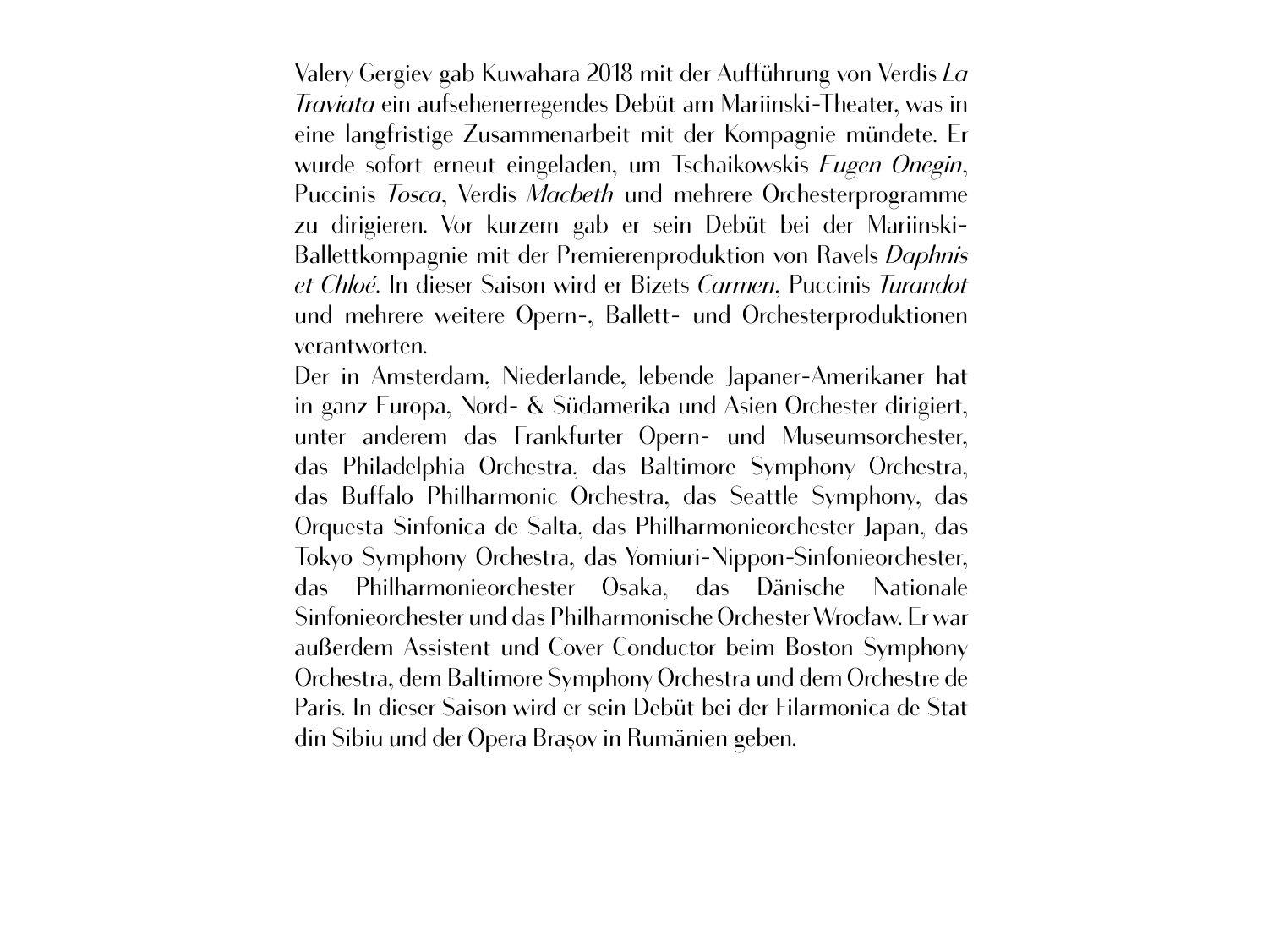### PHION, ORCHESTER VON GELDERLAND & OVERIJSSEL

Phion, das niederländische Philharmonieorchester der Provinzen Gelderland und Overijssel, hat sich zum Ziel gesetzt, mit der Darbietung von symphonischer Live-Musik bei möglichst vielen Menschen Anklang zu finden. Unter Leitung des Chefdirigenten Otto Tausk bringt das Orchester seinem Publikum eine große Palette musikalischer Programme zu Gehör, mit dem Anspruch, sowohl innovativ wie auch überraschend zu sein. Das Orchester arbeitet sowohl innerhalb wie auch außerhalb seiner Disziplin mit anderen Partnern zusammen, was ihm ermöglicht, die Geschichte der klassischen Musik auf vielfältige Weise zu erzählen. Sei es durch große symphonische Werke von höchster Qualität, überraschende neue klassische Formate oder bahnbrechende Crossovers.

Da Phion nicht nur mit Partnern aus dem Kulturbereich zusammenarbeitet, sondern auch Coaching im Amateurbereich anbietet, die Niederländische Reiseoper sowie mehrere Chöre begleitet und sich für die Musikausbildung und Talentförderung engagiert, spielt es eine aktive gesellschaftliche Rolle in Gelderland, Overijssel und weit darüber hinaus. Es ist stolz darauf, Teil des kulturellen Netzwerks dieser beiden niederländischen Provinzen zu sein.

Phion, das Orchester von Gelderland und Overijssel, ging 2019 aus einer Fusion des Philharmonischen Orchesters Arnhem mit der Niederländischen Philharmonie hervor. Die Wurzeln des Philharmonischen Orchesters Arnhem reichen bis in das Jahr 1889 zurück. In den letzten Jahrzehnten wurde das Orchester von den Chefdirigenten Roberto Benzi, Lawrence Renes, Martin Sieghart und Antonello Manacorda geleitet. Unter Leitung von u.a. Martin Sieghart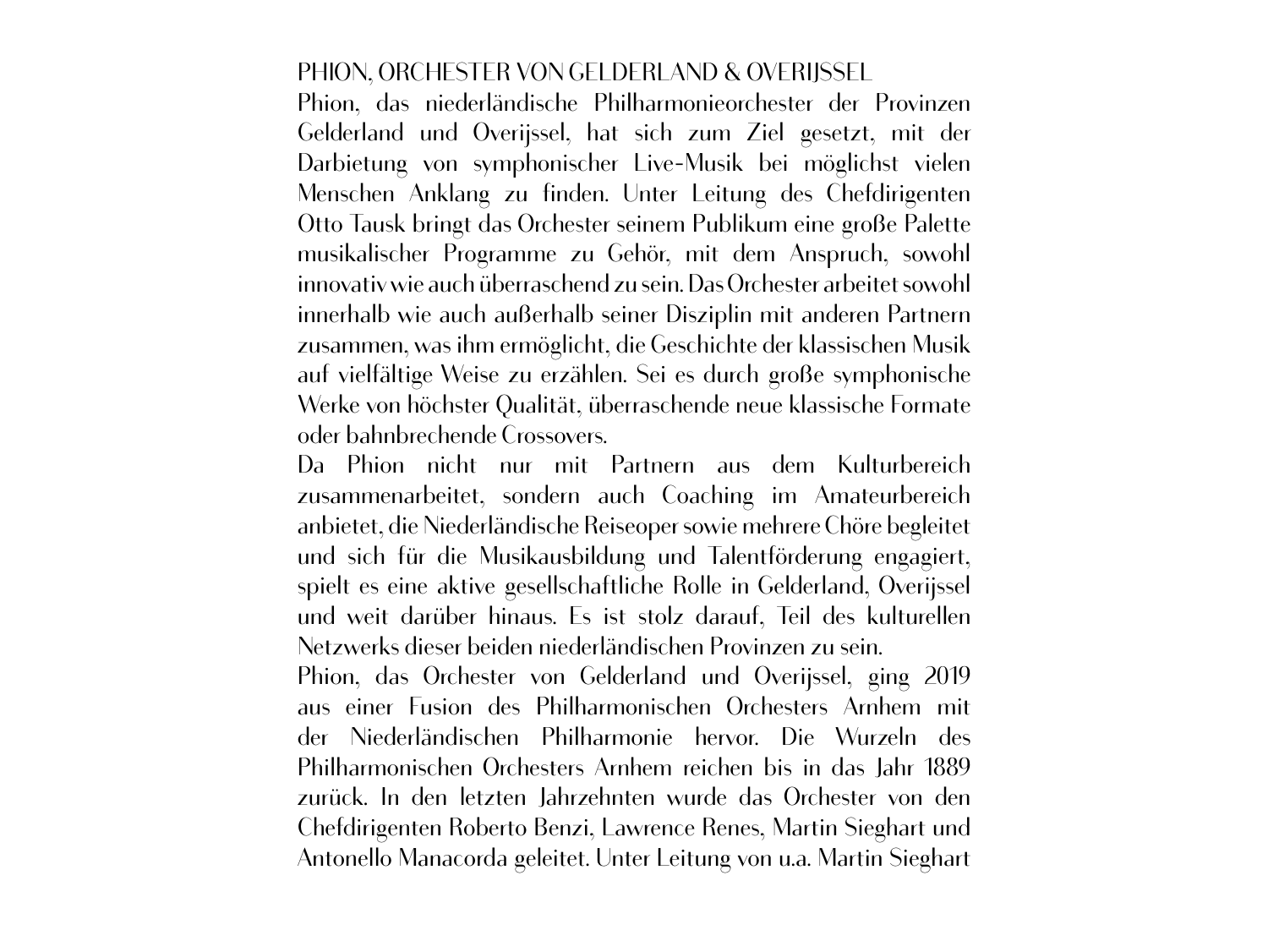und Antonello Manacorda nahm es mehrere CDs mit Werken von Mahler, Schubert, Brahms und weiteren Komponisten auf.

Die Geschichte der Niederländischen Philharmonie reicht bis ins Jahr 1933 zurück. In den 1990er-Jahren, unter dem Taktstock des Chefdirigenten Jaap van Zweden, machte das Orchester eine wesentliche Entwicklung durch. Van Zwedens Nachfolger, Jan Willem de Vriend, lenkte die Geschicke des Orchesters 10 Jahre lang und verwirklichte in dieser Zeit die Aufnahme sämtlicher Sinfonien von Beethoven and Mendelssohn. Ed Spanjaard schließlich leitete das Orchester bis zum Zusammenschluss mit dem Philharmonischen Orchester Arnhem.

Seit der Spielzeit 2020-2021 firmiert das Orchester unter dem neuen Namen Phion, Orchester von Gelderland & Overijssel, mit Otto Tausk als Chefdirigent. Otto Tausk ist außerdem Musikdirektor des Vancouver Symphony Orchestra und künstlerischer Berater der Vancouver Symphony Orchestra School of Music.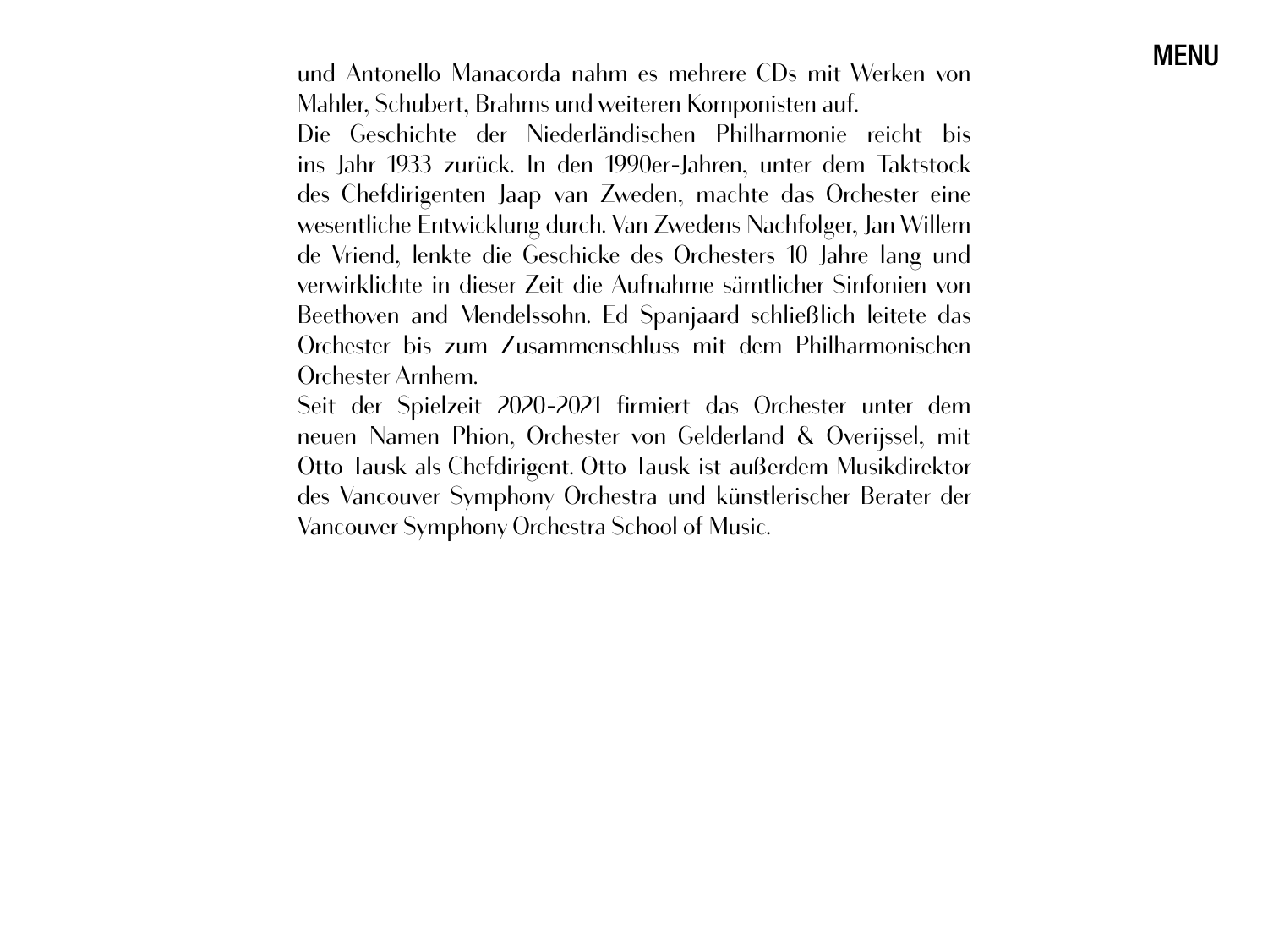